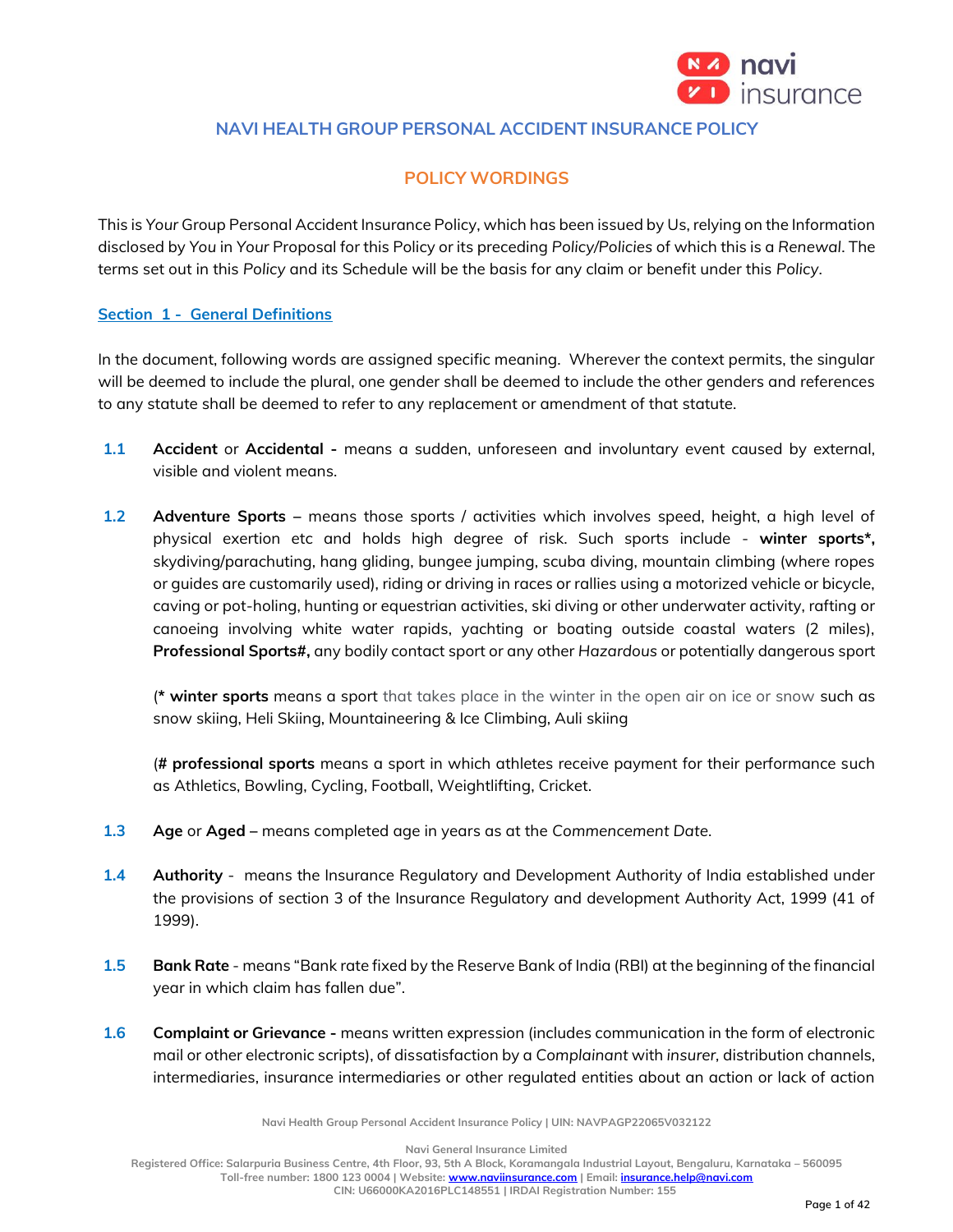

about the standard of service or deficiency of service of such *insurer*, distribution channels, intermediaries, insurance intermediaries or other regulated entities.

- **1.7 Complainant** means a *Policyholder* or prospect or any beneficiary of an insurance *Policy* who has filed a complaint or grievance against an *insurer* or a distribution channel.
- **1.8 Cancellation (of policy) -** means the terms on which the *Policy* contract can be terminated either by the *insurer* or the insured by giving sufficient notice to other which is not lower than a period of fifteen days. The terms of cancellation may differ from insurer to insurer.
- **1.9 Condition Precedent** means a policy term or condition upon which the *Insurer`s* liability under the *Policy* is conditional upon.
- **1.10 Commencement Date -** means the start date of this *Policy* as specified in the Policy Schedule / Certificate of Insurance.
- **1.11 Congenital Anomaly -** means a condition which is present since birth, and which is abnormal with reference to form, structure or position.
	- **(a) Internal Congenital Anomaly** congenital anomaly which is not in the visible and accessible parts of the body.
	- **(b) External Congenital Anomaly** congenital anomaly which is in the visible and accessible parts of the body.
- **1.12 Dependents -** means the persons named in the *Policy Schedule* who are *Your*:
	- **i. Spouse** The *Primary Insured's* legally married spouse as long as he/she continues to be married to the *Primary Insured*.
	- **ii. Children** The *Primary Insured's* children as long as they are financially dependent on him/her with no source of independent income and have not established their own independent households.
- **1.13 Diagnosis -** means conclusion drawn by a registered *Medical Practitioner*, supported by acceptable clinical, radiological, histological, histo-pathological, and laboratory evidence wherever applicable.
- **1.14 Disclosure of information norm -** means the *Policy* shall be void and all premiums paid thereon shall be forfeited to the Company, in the event of misrepresentation, mis-description or non-disclosure of any *Material fact*.
- **1.15 Elimination Period**  means the number of consecutive days of Temporary Total Disability , to be counted from the next day of *Accident*, that must elapse before weekly benefit amounts become payable. The Elimination Period is shown in the *Policy Schedule /* Certificate of Insurance. Weekly benefit amounts are not payable, nor do they accrue, during the Elimination Period.

**Navi Health Group Personal Accident Insurance Policy | UIN: NAVPAGP22065V032122**

**Navi General Insurance Limited**

**Registered Office: Salarpuria Business Centre, 4th Floor, 93, 5th A Block, Koramangala Industrial Layout, Bengaluru, Karnataka – 560095 Toll-free number: 1800 123 0004 | Website[: www.naviinsurance.com](http://www.naviinsurance.com/) | Email: [insurance.help@navi.com](mailto:insurance.help@navi.com)**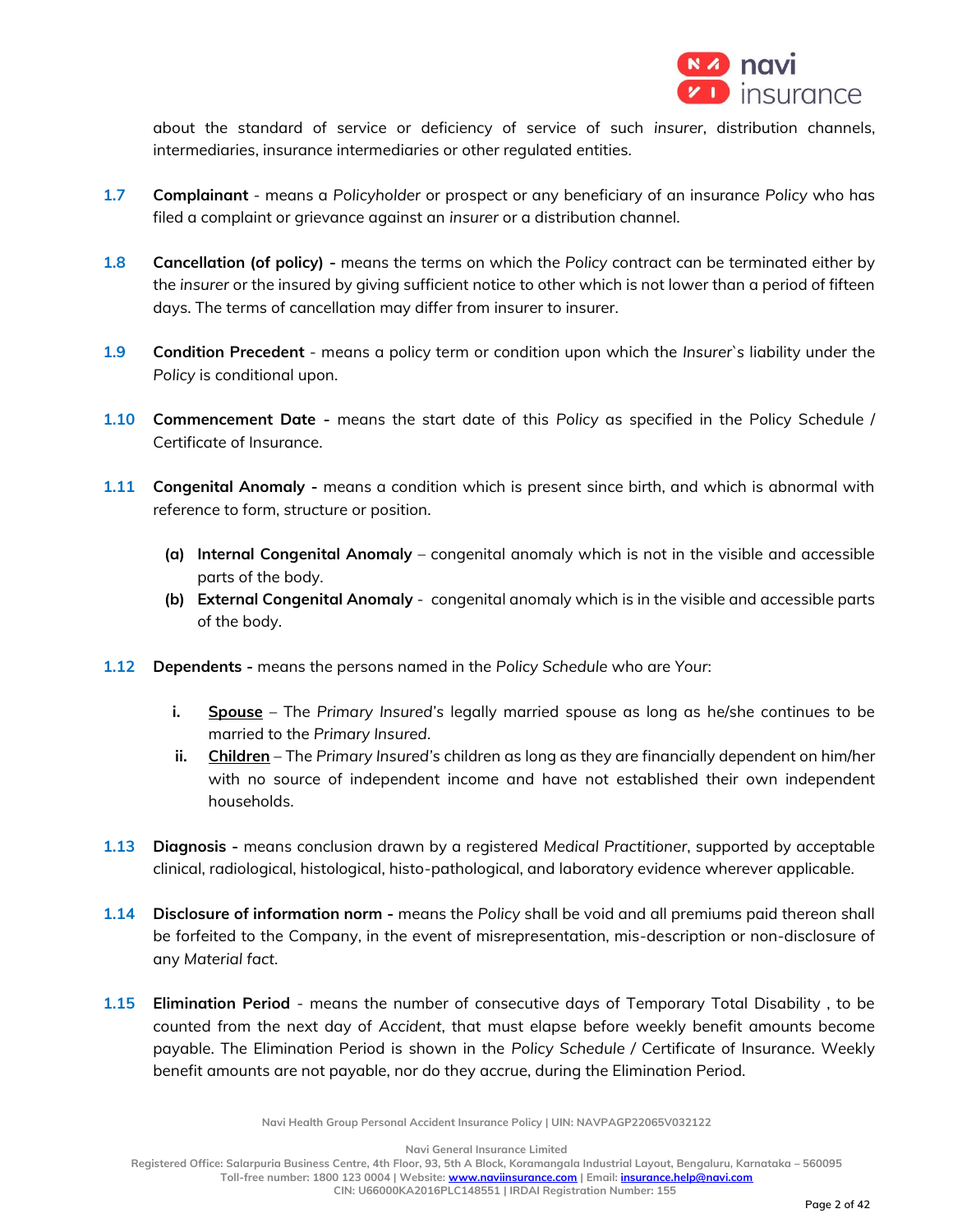

- **1.16 Educational Institute** means any accredited institution that provides education or training, including but not limited to, any technical / vocational school.
- **1.17 Fracture –** means a break in continuity of the bone evidenced by an X-Ray/radiological procedure and certified by the attending *Medical Practitioner*.
- **1.18 Grace Period -** means the specified period of time immediately following the premium due date during which a payment can be made to renew or continue a *Policy* in force without loss of continuity benefits such as waiting periods and coverage of pre-existing diseases. Coverage is not available for the period for which no premium is received**.**
- **1.19 Hospital -** means any institution established for *In-patient care* and *day care treatment* of *Illness* and/or injuries and which has been registered as a hospital with the local authorities under Clinical Establishment (Registration and Regulation) Act,2010 or under enactments specified under the Schedule of Section 56 (1) of the said Act Or complies with all minimum criteria as under:
	- **i.** has qualified nursing staff under its employment round the clock;
	- **ii.** has at least 10 in-patient beds, in towns having a population of less than 10,00,000 and at least 15 inpatient beds in all other places;
	- **iii.** has qualified *Medical Practitioner(s)* in charge round the clock;
	- **iv.** has a fully equipped operation theatre of its own where surgical procedures are carried out;
	- **v.** maintains daily records of patients and makes these accessible to the insurance company's authorized personnel.
- **1.20 Hospitalisation** or **Hospitalised -** means admission in a Hospital for a minimum period of 24 consecutive **"***In patient care***"** hours except for specified procedures / treatments, where such admission could be for a period of less than 24 consecutive hours.
- **1.21 Hazardous –** means a situation that poses a level of threat to [life](http://en.wikipedia.org/wiki/Life) & [health.](http://en.wikipedia.org/wiki/Health)
- **1.22 Illness -** means a sickness or a disease or pathological condition leading to the impairment of normal physiological function and requires medical treatment.
	- **a) Acute Condition** is a disease, *Illness* or *Injury* that is likely to respond quickly to treatment which aims to return the person to his or her state of health immediately before suffering the disease/*Illness*/*Injury* which leads to full recovery.
	- **b) Chronic Condition** is defined as a disease, *Illness*, or *Injury* that has one or more of the following characteristics:
		- **i.** it needs ongoing or long-term monitoring through consultations, examinations, checkups, and / or tests;
		- **ii.** it needs ongoing or long-term control or relief of symptoms;
		- **iii.** it requires rehabilitation for the patient or for the patient to be specially trained to cope with it:
		- **iv.** it continues indefinitely;
		- **v.** it recurs or is likely to recur.

**Navi General Insurance Limited**

**Registered Office: Salarpuria Business Centre, 4th Floor, 93, 5th A Block, Koramangala Industrial Layout, Bengaluru, Karnataka – 560095**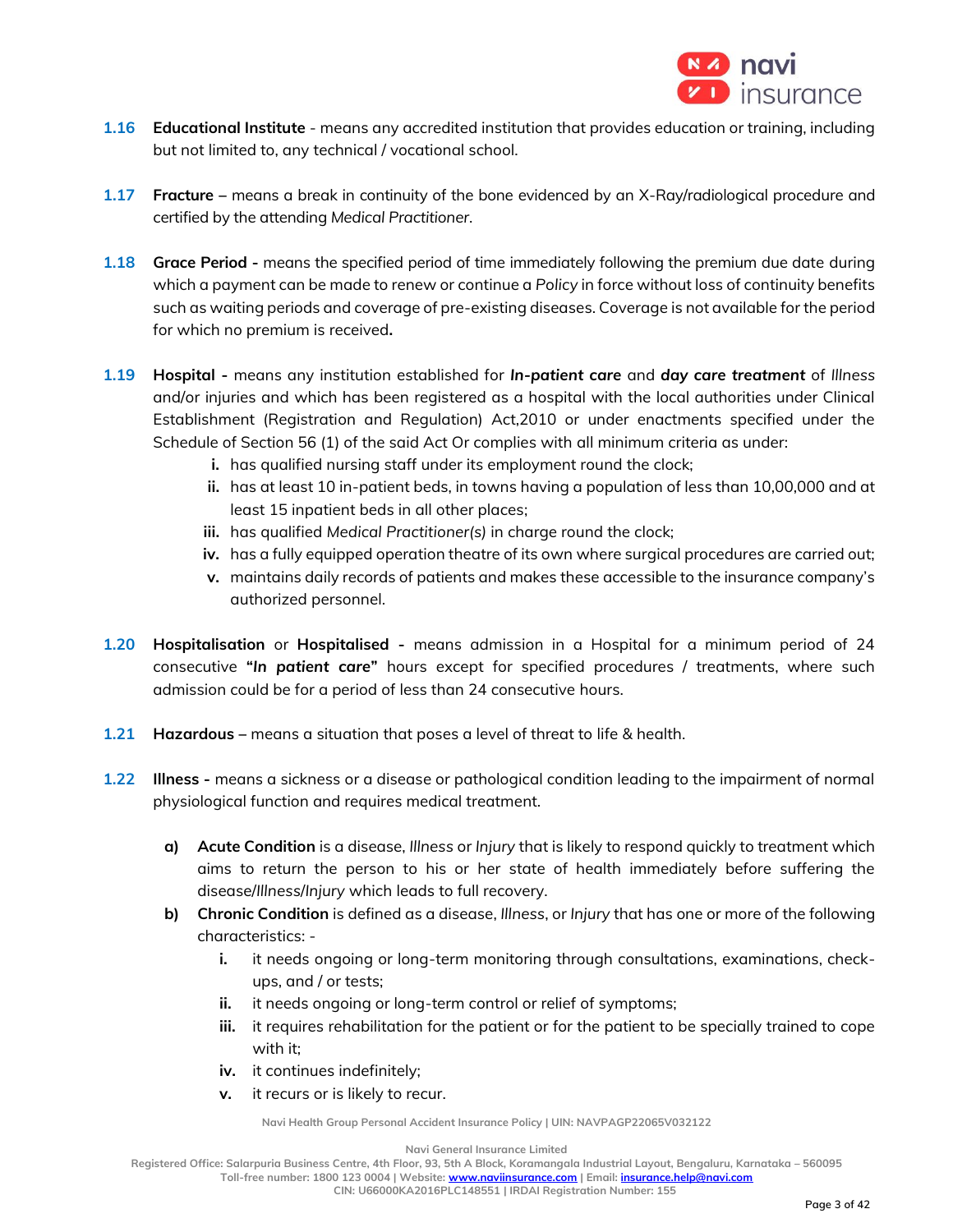

- **1.23 Injury -** means *Accidental* physical bodily harm excluding *Illness* or disease solely and directly caused by external, violent, visible and evident means which is verified and certified by a *Medical Practitioner*.
- **1.24 In-patient Care -** means treatment for which the *insured person* has to stay in a *Hospital* for more than 24 hours for a covered event.
- **1.25 Insured Person -** means persons named in the *Policy Schedule.*
- **1.26 Intensive Care Unit (ICU) –** means an identified section, ward or wing of a *Hospital* which is under the constant supervision of a dedicated *Medical Practitioner(s),* and which is specially equipped for the continuous monitoring and treatment of patients who are in a critical condition, or require life support facilities and where the level of care and supervision is considerably more sophisticated and intensive than in the ordinary and other wards.
- **1.27 IRDAI** means the Insurance Regulatory and Development Authority of India.
- **1.28 Material Fact** means a fact deemed so important that it would [change](http://www.investorwords.com/7046/change.html) the [decision](http://www.investorwords.com/19281/decision.html) made by an *[insurer](http://www.investorwords.com/2523/insurer.html)* if it were kept hidden.
- **1.29 Medical Advice -** means any consultation or advice from a *Medical Practitioner* including the issuance of any prescription or follow-up prescription.
- **1.30 Medical Expenses -** means those expenses that an Insured Person has necessarily and actually incurred for medical treatment on account of *Illness* or *Accident* on the advice of a *Medical Practitioner*, as long as these are no more than would have been payable if the Insured Person had not been insured and no more than other *Hospitals* or doctors in the same locality would have charged for the same medical treatment.
- **1.31 Medically Necessary Treatment -** means any treatment, tests, medication, or stay in *Hospital* or part of a stay in *hospital* which:
	- i) is required for the medical management of the *Illness* or *Injury* suffered by the Insured;
	- ii) must not exceed the level of care necessary to provide safe, adequate and appropriate medical care in scope, duration or intensity;
	- iii) must have been prescribed by a *Medical Practitioner*;
	- iv) must conform to the professional standards widely accepted in international medical practice or by the medical community in India.
- **1.32 Medical Practitioner -** means a person who holds a valid registration from the Medical Council of any State or Medical Council of India or Council for Indian Medicine or for Homeopathy set up by the Government of India or a State Government and is thereby entitled to practice medicine within its jurisdiction; and is acting within its scope and jurisdiction of license.

**Navi General Insurance Limited**

**Registered Office: Salarpuria Business Centre, 4th Floor, 93, 5th A Block, Koramangala Industrial Layout, Bengaluru, Karnataka – 560095 Toll-free number: 1800 123 0004 | Website[: www.naviinsurance.com](http://www.naviinsurance.com/) | Email: [insurance.help@navi.com](mailto:insurance.help@navi.com)**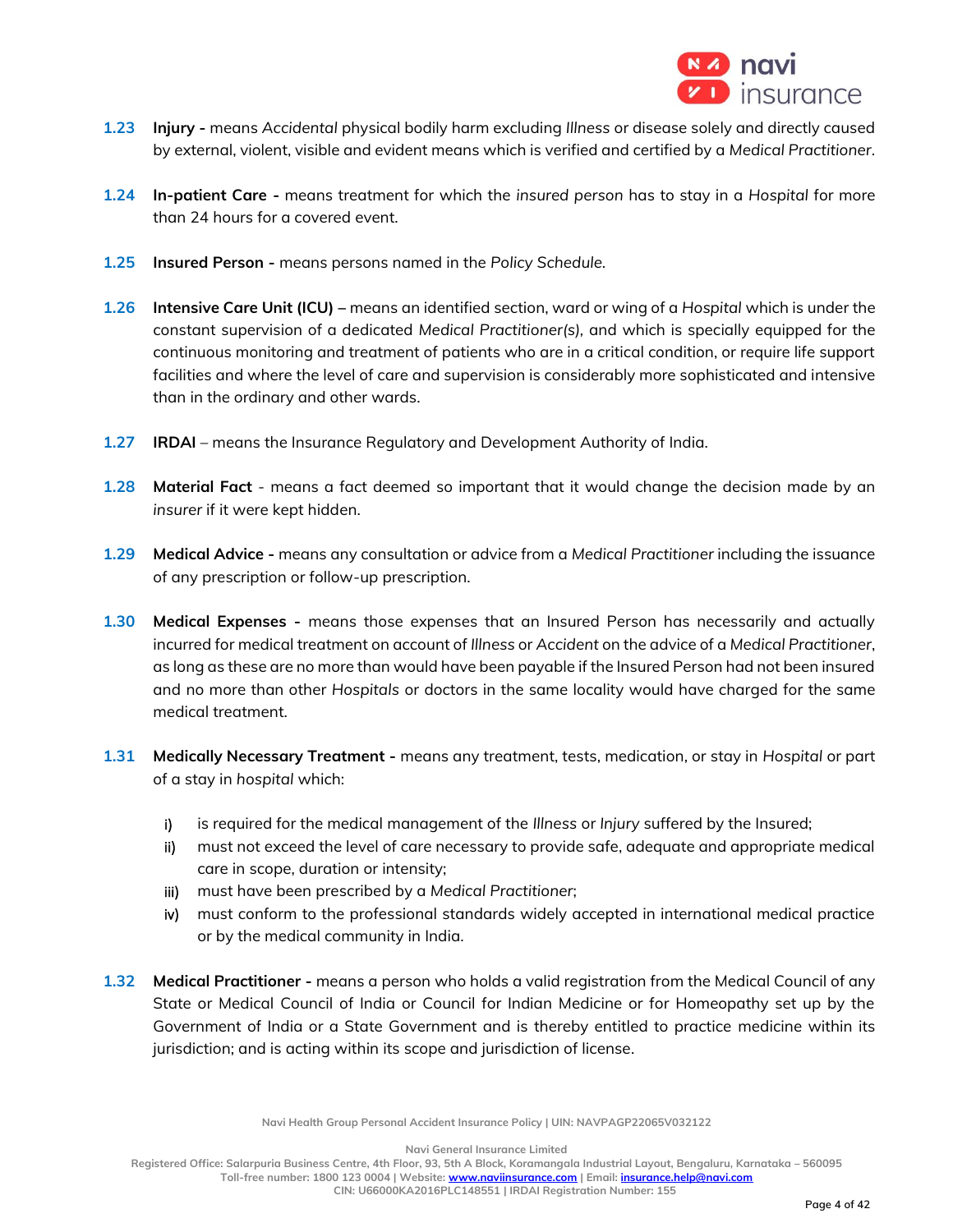

- **1.33 Nominee/ Assignee** means the person named in the *Policy Schedule* / Certificate who is nominated to receive the benefits under the *Policy* in accordance with the terms and conditions of the *Policy*, if *You* are deceased.
- **1.34 Notification of Claim -** means the process of intimating a claim to the *insurer* through any of the recognized modes of communication.
- **1.35 Outpatient (OPD) Treatment** means the one in which the Insured visits a clinic/ *Hospital* or associated facility like a consultation room for *Diagnosis* and treatment based on the advice of a *Medical Practitioner*. The Insured is not admitted as a day care or in-patient**.**
- **1.36 Policy -** means this policy document read together with the attached *Policy Schedule*, *Your Proposal Form* including any attachment like endorsement, rider, condition, warranty, declaration etc.
- **1.37 Policy Period** means the period commencing from Policy start date and time as specified in the *Policy Schedule* and terminating at midnight on the Policy end date as specified in the *Policy Schedule* of this *Policy*.
- **1.38 Policy Schedule** means schedule attached to and forming part of this *Policy* mentioning the details of the Insured Persons, the *Sum Insured*, the *Policy Period* and the limits and conditions to which the benefits under the *Policy* are subject to, including any annexures and/or endorsements.
- **1.39 Policy holder** means the person or entity named in the *Policy Schedule* as the Policyholder.
- **1.40 Pre – Existing Conditions / Disability** means an existing disability and consequence of such disability existing or known to exist at the commencement of the Policy period.
- **1.41 Primary Insured -** means the person who has been first enrolled by Group *Policyholder* as a member under this *Policy* and who in turn has included his/her family members.
- **1.42 Proposal Form**  means a form to be filled in by the prospect in written or electronic or any other format as approved by the *Authority*, for furnishing all material information as required by the *insurer* in respect of a risk, in order to enable the *insurer* to take informed decision in the context of underwriting the risk, and in the event of acceptance of the risk, to determine the rates, advantages, terms and conditions of the cover to be granted.
- **1.43 Permanent -** means lasting 365 days and at the expiry of that period being beyond reasonable hope of improvement and certified to that effect by a competent and qualified *Medical Practitioner*.
- **1.44 Permanent Partial Disability**  means the Insured Person has suffered a *Permanent* loss of physical function or anatomical loss of use of a body part, substantiated by a *Diagnosis* from a *Medical Practitioner*.

**Navi General Insurance Limited**

**Registered Office: Salarpuria Business Centre, 4th Floor, 93, 5th A Block, Koramangala Industrial Layout, Bengaluru, Karnataka – 560095 Toll-free number: 1800 123 0004 | Website[: www.naviinsurance.com](http://www.naviinsurance.com/) | Email: [insurance.help@navi.com](mailto:insurance.help@navi.com)**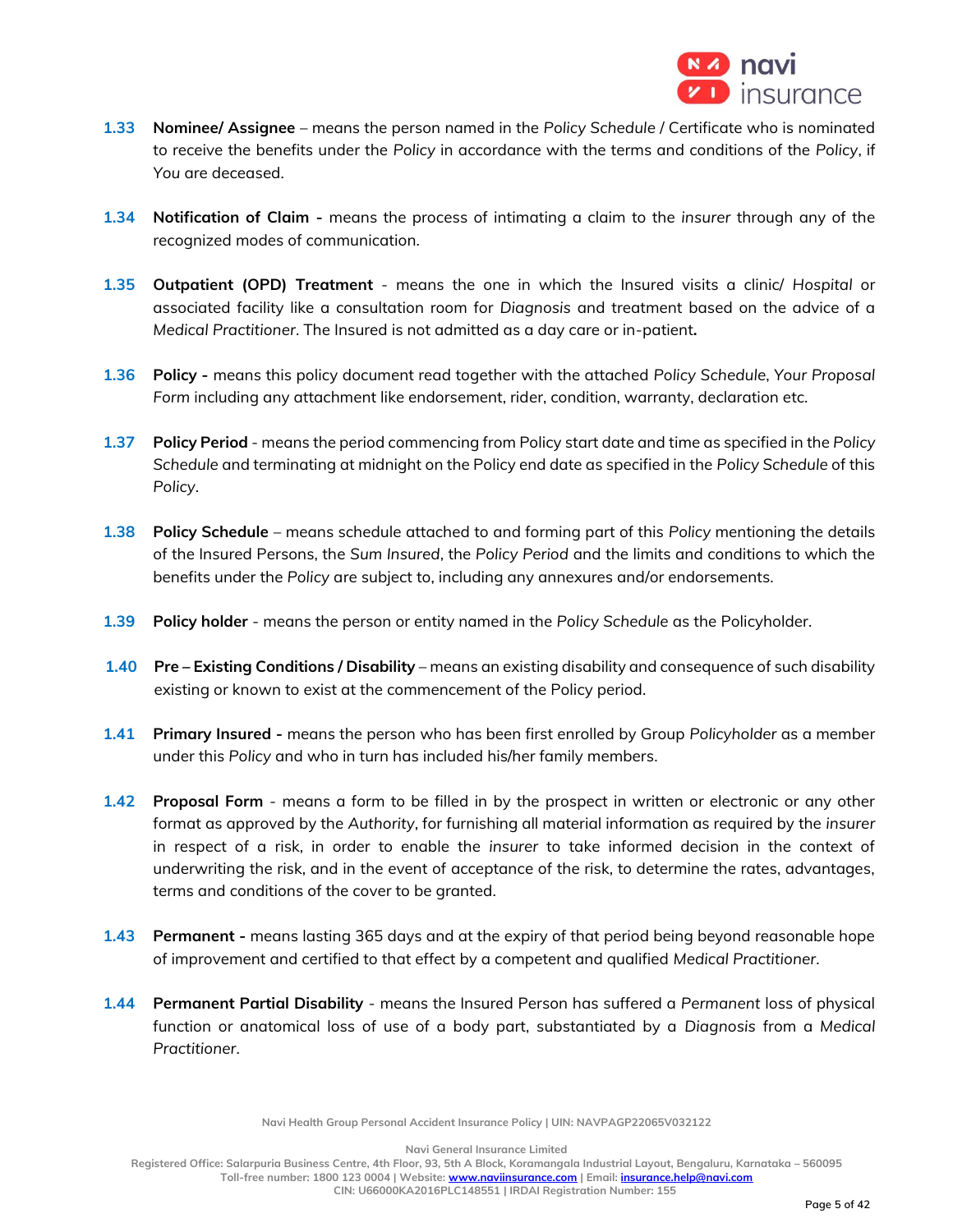

- **1.45 Permanent Total Disability -** means *You* are unable to engage in each and every occupation or employment *You* own for compensation or profit for which *You* are reasonably qualified by education, training or experience for the rest of *Your* life.
- **1.46 Public Transport**  means any civilian land, sea or air conveyance operated under a licence issued by a government authority having jurisdiction for the transportation of fare paying passengers under a valid ticket.
- **1.47 Room Rent -** means the amount charged by a *Hospital* towards Room and Boarding expenses and shall include the associated *Medical expenses.*
- **1.48 Relaxation Period -** means the specified period of time immediately following the premium instalment due date during which a payment can be made to continue a Policy in force without loss of continuity of waiting periods and coverage of Pre-existing diseases.
- **1.49 Renewal -** means the terms on which the contract of insurance can be renewed on mutual consent with a provision of *Grace Period* for treating the renewal continuous for the purpose of gaining credit for pre-existing diseases, time bound exclusions and for all waiting periods.
- **1.50 Sum Insured** means the specified amount mentioned in the *Policy Schedule*/ Certificate which represents *Our* maximum liability for each Insured Person for any and all benefits claimed for during the *Policy Period*.
- **1.51 Temporary Total Disability -** means disability which wholly and continuously prevents such Insured Person from performing each and every duty pertaining to his occupation.
- **1.52 Unproven/Experimental treatment -** means the treatment including drug experimental therapy which is not based on established medical practice in India, is treatment experimental or unproven.
- **1.53 We/Our/Us / Insurer -** means the Navi General Insurance Limited.
- **1.54 You/Your -** means the *Policyholder* or *Primary Insured* named in the *Policy Schedule.*

**Navi General Insurance Limited**

**Registered Office: Salarpuria Business Centre, 4th Floor, 93, 5th A Block, Koramangala Industrial Layout, Bengaluru, Karnataka – 560095 Toll-free number: 1800 123 0004 | Website[: www.naviinsurance.com](http://www.naviinsurance.com/) | Email: [insurance.help@navi.com](mailto:insurance.help@navi.com)**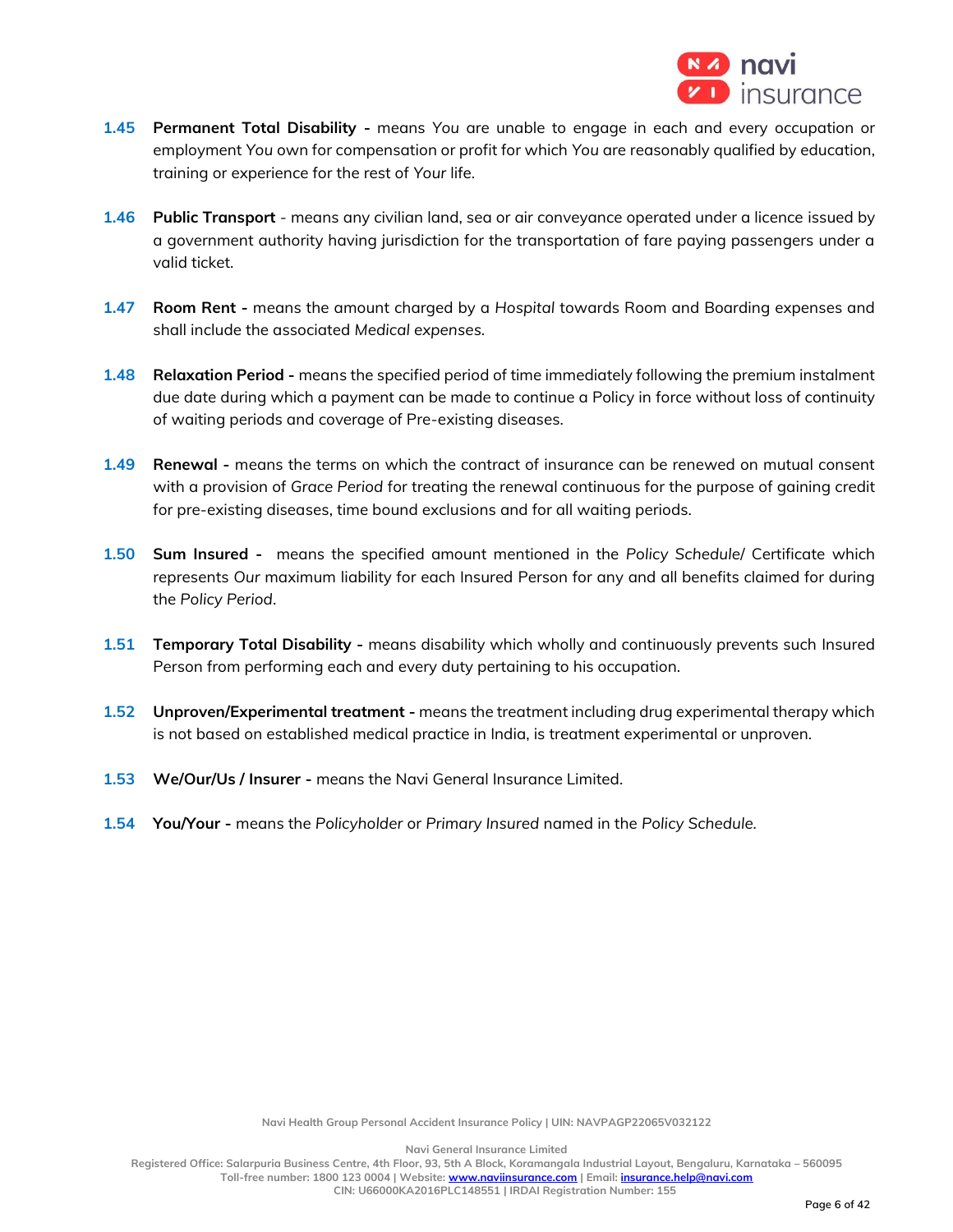

### **Section 2 - Coverage**

*Your* coverage(s) are mentioned in the Policy Schedule. We will provide the coverage as detailed below for an event that occurs during the *Policy Period*. Each coverage is subject to terms, conditions and exclusions of this *Policy* and upto the *Sum Insured* specified in the *Policy Schedule*/ Certificate of Insurance. However, in any case, *We* will not pay in aggregate more than 100% of the *Sum Insured* stated in the *Policy Schedule* / Certificate of Insurance unless specifically mentioned in the respective covers.

# **2.1 ACCIDENTAL DEATH**

If an Insured Person suffers an *Injury* due to an *Accident* during the *Policy Period* which is the sole and direct cause of his death within three hundred and sixty five (365) days from the date of the *Accident*, then *We* will pay the *Sum Insured* as specified in the *Policy Schedule*/ Certificate of Insurance.

### **Disappearance**

- **i.** If *Your* body has not been found within three hundred and sixty-five (365) days after the forced landing, stranding, sinking or wrecking of a conveyance in which *You* were travelling as a passenger or as a result of any Acts of God peril, it shall be presumed that *You* have suffered death resulting from the *Accident* covered by this *Policy*.
- **ii.** If at any time, after the payment of the *Accidental* death benefit, it is discovered that *You* are still alive, all payments made under this benefit to *Your Nominee* shall be reimbursed in full to *Us*.

**Note** - Once a claim has been accepted and paid under this Benefit then this *Policy* shall immediately and automatically cease with immediate effect in respect of that Insured Person.

# **2.2 ACCIDENTAL PERMANENT TOTAL DISABILITY**

If the Insured Person suffers an *Injury* due to an *Accident* during the *Policy Period* which results into *Permanent Total Disability* within three hundred and sixty-five (365) days from the date of the *Accident*, then *We* will pay the *Sum Insured* as specified in the below table of losses.

*We* will pay, provided such disability has continued for a period of one hundred and eighty (180) days and is total, continuous and *Permanent* at the end of this period.

# **Table of Losses**

| <b>Table of Benefits</b> |                                                           | <b>Percentage of the Sum</b><br>Insured payable |                 |
|--------------------------|-----------------------------------------------------------|-------------------------------------------------|-----------------|
|                          |                                                           | <b>Option A</b>                                 | <b>Option B</b> |
|                          |                                                           |                                                 |                 |
|                          | actual loss by physical separation of two hands, or       | 100%                                            | 150%            |
|                          | actual loss by physical separation of two entire feet, or |                                                 |                 |

**Navi Health Group Personal Accident Insurance Policy | UIN: NAVPAGP22065V032122**

**Navi General Insurance Limited**

**Registered Office: Salarpuria Business Centre, 4th Floor, 93, 5th A Block, Koramangala Industrial Layout, Bengaluru, Karnataka – 560095 Toll-free number: 1800 123 0004 | Website[: www.naviinsurance.com](http://www.naviinsurance.com/) | Email: [insurance.help@navi.com](mailto:insurance.help@navi.com)**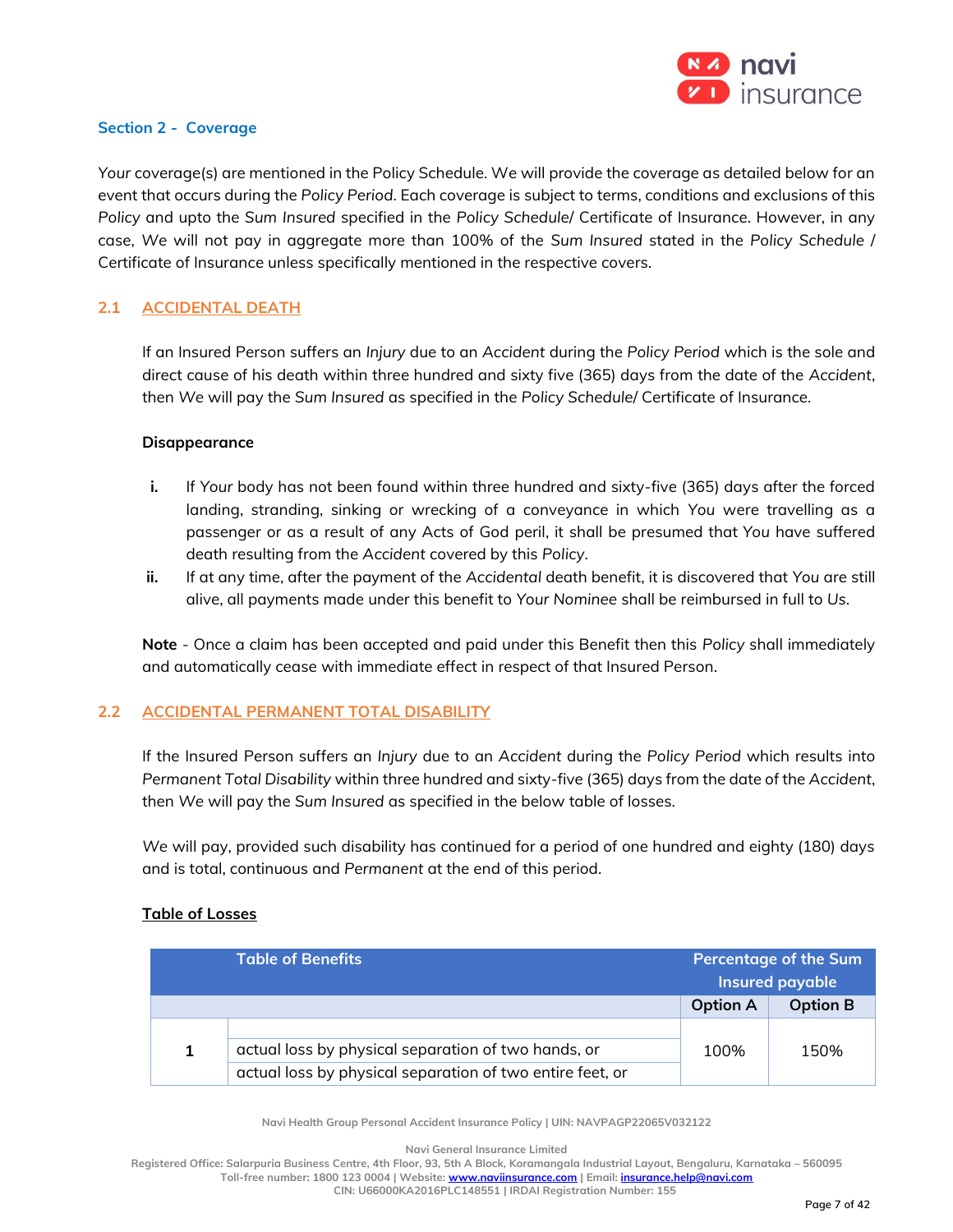

|                                   | actual loss by physical separation of one entire hand and one<br>entire foot, or |      |      |
|-----------------------------------|----------------------------------------------------------------------------------|------|------|
|                                   | actual loss by physical separation of one entire hand or one                     |      |      |
|                                   | entire foot and loss of sight of one eye.                                        |      |      |
| Total and irrecoverable loss of - |                                                                                  |      |      |
|                                   | Sight of both eyes, or                                                           | 100% | 150% |
| 2                                 | Use of two hands, or                                                             |      |      |
|                                   | Use of two feet, or                                                              |      |      |
|                                   | Use of one hand and one foot, or                                                 |      |      |
|                                   | Use of one hand or one foot and loss of sight of one eye.                        |      |      |
| 3                                 | Hemiplegia or Paraplegia or Quadriplegia                                         | 100% | 150% |

## **For the purpose of this benefit,**

- **i.** Hand means at or above wrist.
- **ii.** Foot means at or above ankle.
- **iii.** Hemiplegia means complete and irrecoverable paralysis of the arm, leg, and trunk on the same side of the body.
- **iv.** Paraplegia means complete and irrecoverable paralysis of the whole of the lower half of the body (below waist) including both the legs.
- **v.** Quadriplegia means complete and irrecoverable paralysis of all four limbs.
- **vi.** Total & irrecoverable loss of Use of limbs / organs means complete and irreversible loss of functional, normal or characteristic use of the hand or foot or any other organ mentioned above in table of losses.
- vii. Physical Separation means separation of body part from the body.

### **Note –**

- **1.** If the Insured Person dies due to an accidental *injury* before a claim has been admitted under this Benefit, then no amount will be payable under this benefit. However, it will be considered under Section 2.1 - Accidental Death Benefit above provided it is payable as per the coverage defined and intimation of death has been made to *Us.*
- **2.** Once a claim has been accepted and paid under this Benefit then this *Policy* shall immediately and automatically cease with immediate effect in respect of that Insured Person.

# **2.3 ACCIDENTAL PERMANENT PARTIAL DISABILITY**

If an Insured Person suffers an *Injury* due to an *Accident* during the *Policy Period* which results into *Permanent Partial Disability* within three hundred and sixty five (365) days from the date of the *Accident*, then *We* will pay the *Sum Insured* as stated in the below table of losses.

*We* will pay, provided such disability has continued for a period of three hundred and sixty five (365) days and is total, continuous and *Permanent* at the end of this period.

**Navi Health Group Personal Accident Insurance Policy | UIN: NAVPAGP22065V032122**

**Navi General Insurance Limited**

**Registered Office: Salarpuria Business Centre, 4th Floor, 93, 5th A Block, Koramangala Industrial Layout, Bengaluru, Karnataka – 560095 Toll-free number: 1800 123 0004 | Website[: www.naviinsurance.com](http://www.naviinsurance.com/) | Email: [insurance.help@navi.com](mailto:insurance.help@navi.com)**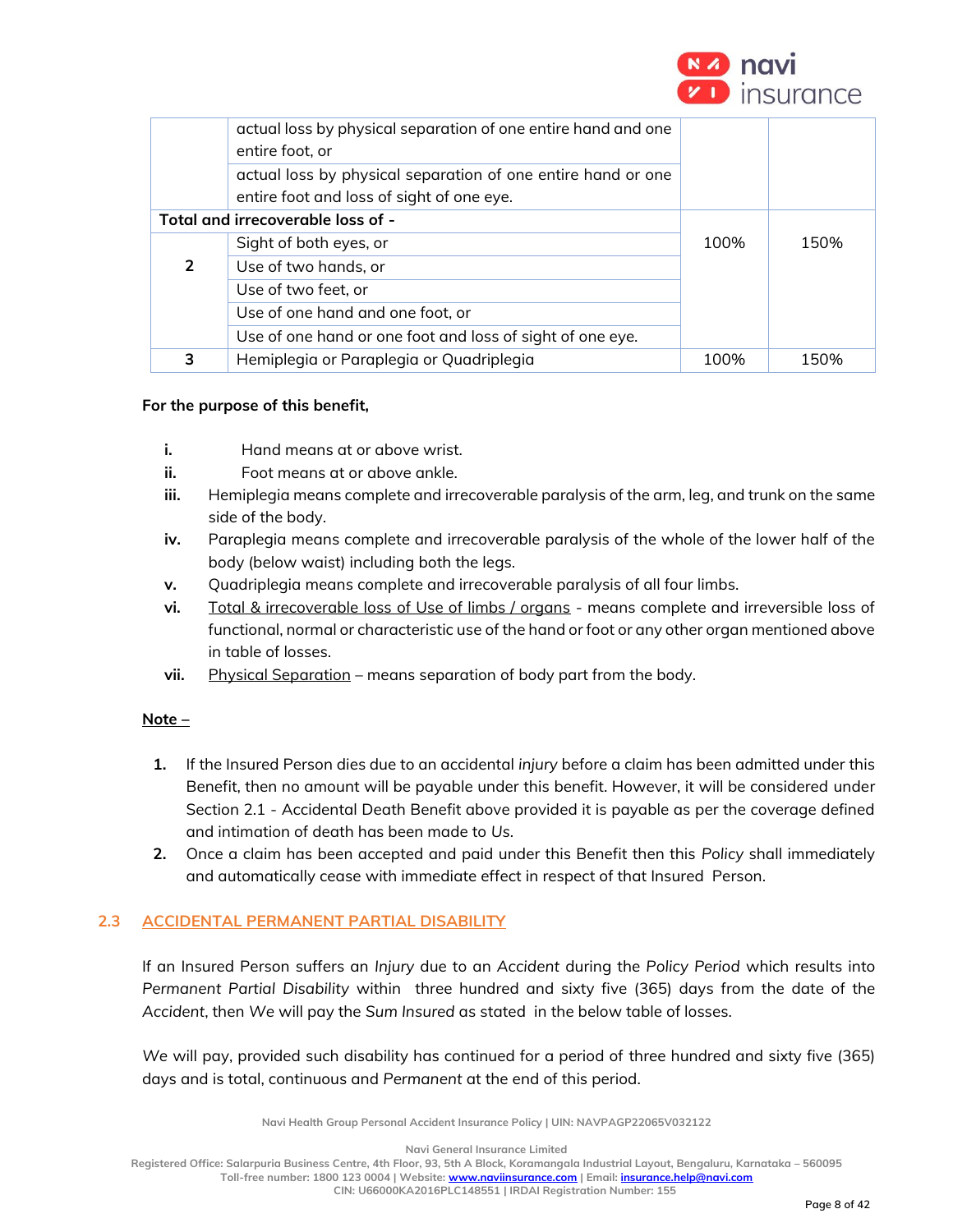

## **Table of Losses**

|                | <b>Table of Benefits</b>                                      | <b>Percentage of the Sum</b> |
|----------------|---------------------------------------------------------------|------------------------------|
|                |                                                               | <b>Insured payable</b>       |
| 1              | Loss of sight of one eye                                      | 50%                          |
| $\overline{2}$ | the actual loss by physical separation of one entire hand     | 50%                          |
| 3              | the actual loss by physical separation of one entire foot     | 50%                          |
| 4              | Loss of Use of a hand without physical separation             | 50%                          |
| 5              | Loss of Use of a foot without physical separation             | 50%                          |
| 6              | Loss of Speech                                                | 50%                          |
| $\overline{7}$ | Loss of Hearing - Both Ears                                   | 75%                          |
| 8              | Loss of Hearing - One Ear                                     | 30%                          |
| 9              | Loss of sense of Taste                                        | 5%                           |
| 10             | Loss of sense of smell                                        | 10%                          |
| 11             | Loss of toes $-$ all                                          | 20%                          |
| 12             | Loss of toes great - both phalanges                           | 5%                           |
| 13             | Loss of toes great - one phalanx                              | 2%                           |
| 14             | Loss of toes other than great - each toe                      | 2%                           |
| 15             | Loss of four fingers and thumb of one hand                    | 50%                          |
| 16             | Loss of four fingers of one hand                              | 40%                          |
| 17             | Loss of thumb - both phalanges                                | 25%                          |
| 18             | Loss of thumb - one phalanx                                   | 10%                          |
| 19             | Loss of index finger - three phalanges                        | 15%                          |
| 20             | Loss of index finger - two phalanges                          | 10%                          |
| 21             | Loss of index finger - one phalanx                            | 5%                           |
| 22             | Loss of middle finger or ring finger or little finger - three | 10%                          |
|                | phalanges                                                     |                              |
| 23             | Loss of middle finger or ring finger or little finger - two   | 7%                           |
|                | phalanges                                                     |                              |
| 24             | Loss of middle finger or ring finger or little finger - one   | 3%                           |
|                | phalanx                                                       |                              |
| 25             | Loss of metacarpals - each                                    | 3%                           |
| 26             | Any Other permanent partial disablement                       | % as assessed by Independent |
|                |                                                               | <b>Medical Practitioner</b>  |

## **"Loss"** with regards to

- **i. Hand** means at or above wrist
- **ii. Foot** means at or above ankle
- **iii. Toe, Finger, Thumb** means actual complete severance from the foot or hand

**Navi Health Group Personal Accident Insurance Policy | UIN: NAVPAGP22065V032122**

**Navi General Insurance Limited**

**Registered Office: Salarpuria Business Centre, 4th Floor, 93, 5th A Block, Koramangala Industrial Layout, Bengaluru, Karnataka – 560095**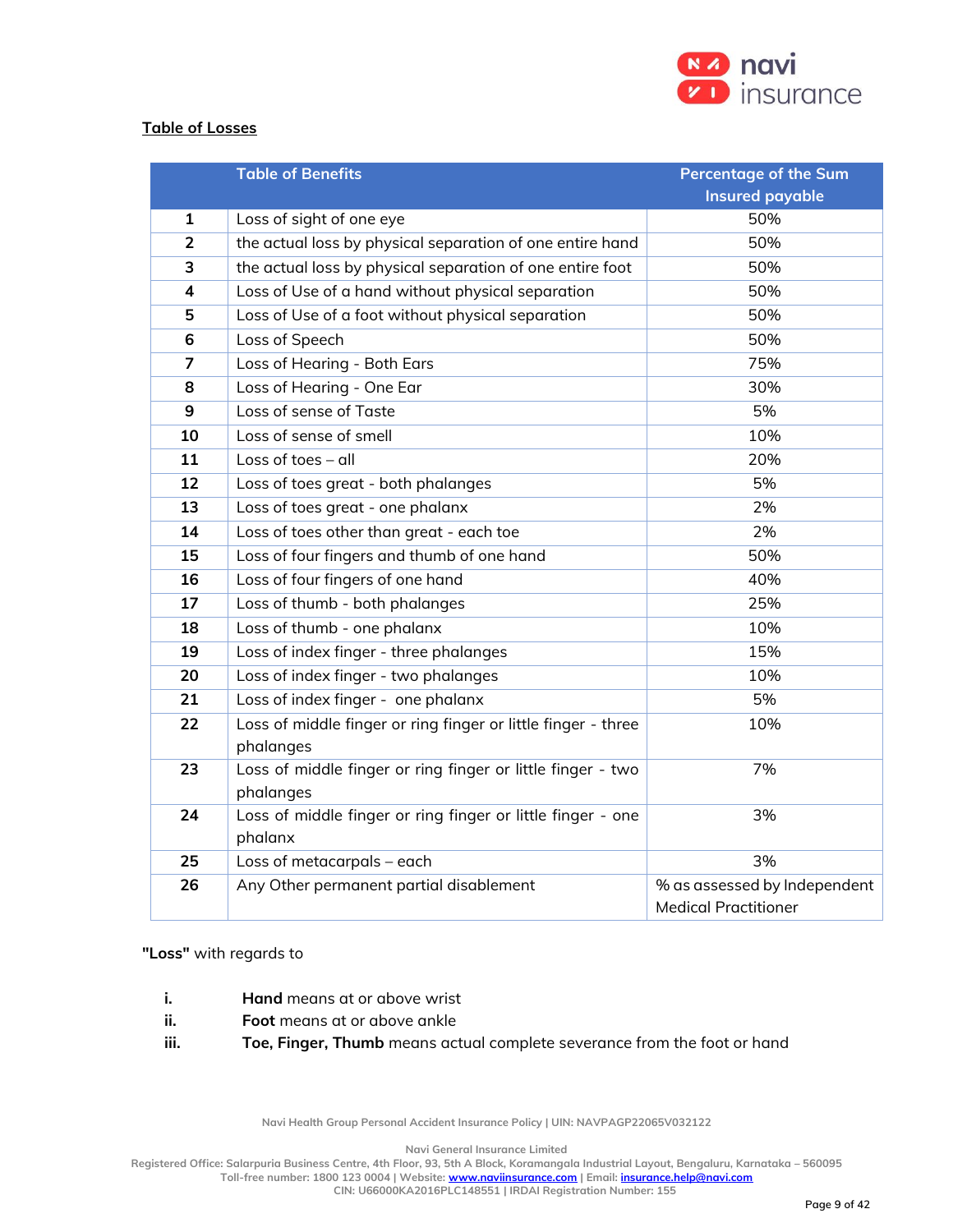

## **Note –**

- **1.** When more than one form of disability results from one *Accident*, *We* will add the percentages of each disability together. However, *We* will not pay more than 100% of the *Sum Insured* stated in the *Policy Schedule*/ Certificate of Insurance.
- **2.** If claim is payable for loss or loss of use of a whole member of the body, a claim for parts of that member cannot also be made $^{\star}$ .

# **\* Illustration –**

Member means one entire hand and part means fingers/thumb of that hand. So, if a claim is admitted for loss by physical separation of one entire hand then loss for fingers/thumb of that hand will not be admitted.

**3.** *We* will pay upto 25% of *Sum Insured* for any other Accidental Permanent Partial Disability, not mentioned in the above table, as per the assessment of the competent and qualified Independent *Medical Practitioner*.

# **2.4 ACCIDENTAL TEMPORARY TOTAL DISABILITY**

If an Insured Person suffers an *Injury* due to an *Accident* during the *Policy Period* and due to such *injury* is not able to perform any duty pertaining to his employment or occupation, then *We* will pay a weekly benefit after completion of *Elimination Period* stated in the *Policy Schedule*/ Certificate of Insurance, provided that:

- **i.** The temporary total disablement is certified by a *Medical Practitioner*, and
- **ii.** Such period of disability commences within thirty (30) days from the date of the *Accident* causing such *Injury*; and
- **iii.** The compensation payable shall not exceed the number of weeks and the *Sum Insured* stated in the *Policy Schedule*.
- **iv.** If the Insured Person is disabled for a part of the week, then only a proportionate part of the weekly benefit will be payable less *Elimination Period*.
- **v.** We will pay once at the end of the entire period of disability.

# **2.5 ACCIDENTAL DEATH ( PUBLIC TRANSPORT )**

During the *Policy period* , If an Insured Person suffers an *Injury* due to an *Accident* of a *Public Transport* in which insured person is travelling as a fare paying passenger and such *Injury* is the sole and direct cause of his death, that happens within three hundred and sixty five (365) days from the date of the *Accident*, then *We* will pay the *Sum Insured* as stated in the *Policy Schedule*/ Certificate of Insurance for the said benefit.

# **Disappearance**

**i.** If *Your* body has not been found within three hundred and sixty five (365) days after the forced landing, stranding, sinking or wrecking of a conveyance in which *You* were travelling as a

**Navi Health Group Personal Accident Insurance Policy | UIN: NAVPAGP22065V032122**

**Navi General Insurance Limited**

**Registered Office: Salarpuria Business Centre, 4th Floor, 93, 5th A Block, Koramangala Industrial Layout, Bengaluru, Karnataka – 560095**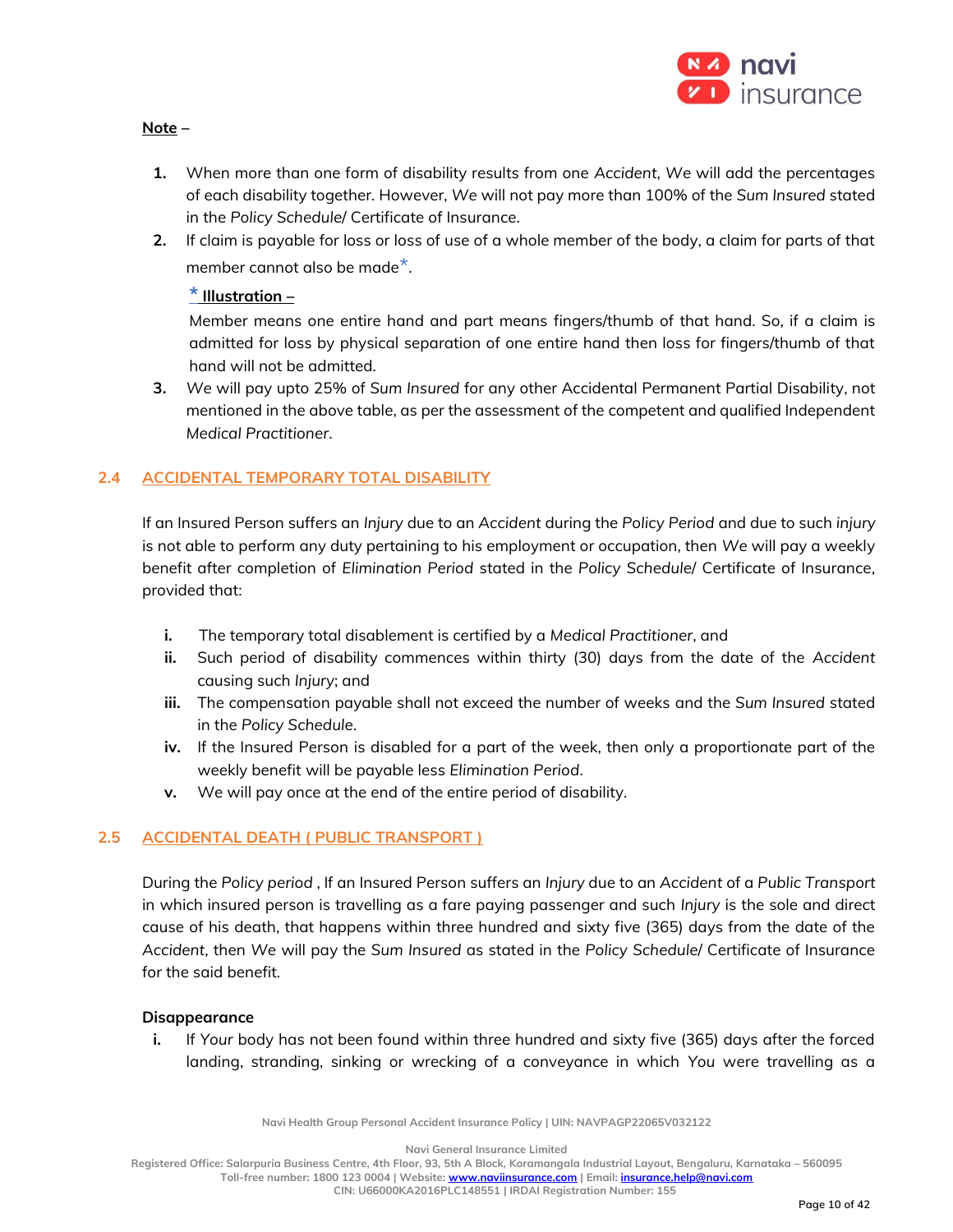

passenger or as a result of any Acts of God peril, it shall be presumed that *You* have suffered death resulting from the *Accident* covered by this *Policy*.

**ii.** If at any time, after the payment of the Accidental death benefit, it is discovered that *You* are still alive, all payments made under this benefit to *Your Nominee* shall be reimbursed in full to *Us*.

### **Note** –

- **1.** If a claim is notified and admitted under this section, then no claim is payable under section 2.1.
- **2.** Once a claim has been accepted and paid under this Benefit then this *Policy* shall immediately and automatically cease with immediate effect in respect of that Insured Person.

## **2.6 CHILD TUITION BENEFIT**

If *We* have accepted a claim under Section 2.1 – Accidental Death or Section 2.2 – Accidental Permanent Total Disability in respect of an Insured Person, then in addition to any amount payable under these Sections, *We* will pay onetime payment equal to the amount stated in the *Policy Schedule* for the said benefit to surviving dependent child(ren) of the Insured Person.

Insured Person's child(ren) will be eligible for benefit under this coverage provided that the dependent child is a full-time student in any recognized *Educational Institute* at the time of such Accidental Death or Accidental Permanent Total Disability of an Insured Person.

*We* will pay this benefit to the bank account of dependent child(ren). In case the child is a minor, the benefit will be given to the joint account of the legal guardian and the minor child. Also, in case of cover being applicable to more than one child, the payable amount will be divided equally between the eligible children.

### **2.7 ORPHAN BENEFIT**

If *We* have accepted a claim under Section 2.1 – Accidental Death in respect of Parents who are Insured Persons under this *Policy* and have died as a result of the same *Accident* or in separate *Accidents* during the *Policy Period*, then in addition to the amount payable under Section 2.1 – Accidental Death, *We* will pay an amount equal to the higher of the parents *Sum Insured* to the Dependent Child irrespective of whether the Dependent Child is covered under the *Policy* or not.

This benefit shall be paid to the bank account of the dependent child. In case the child is a minor, the benefit will be given to the joint account of the legal guardian and the minor child. Also, in case of cover being applicable to more than one child, the payable amount will be divided equally between the eligible children.

### **2.8 SKILL DEVELOPMENT**

If *We* have accepted a claim under Section 2.1 – Accidental Death or Section 2.2 – Accidental Permanent Total Disability in respect of an Insured Person, then in addition to any amount payable

**Navi Health Group Personal Accident Insurance Policy | UIN: NAVPAGP22065V032122**

**Navi General Insurance Limited**

**Registered Office: Salarpuria Business Centre, 4th Floor, 93, 5th A Block, Koramangala Industrial Layout, Bengaluru, Karnataka – 560095**

**Toll-free number: 1800 123 0004 | Website[: www.naviinsurance.com](http://www.naviinsurance.com/) | Email: [insurance.help@navi.com](mailto:insurance.help@navi.com)**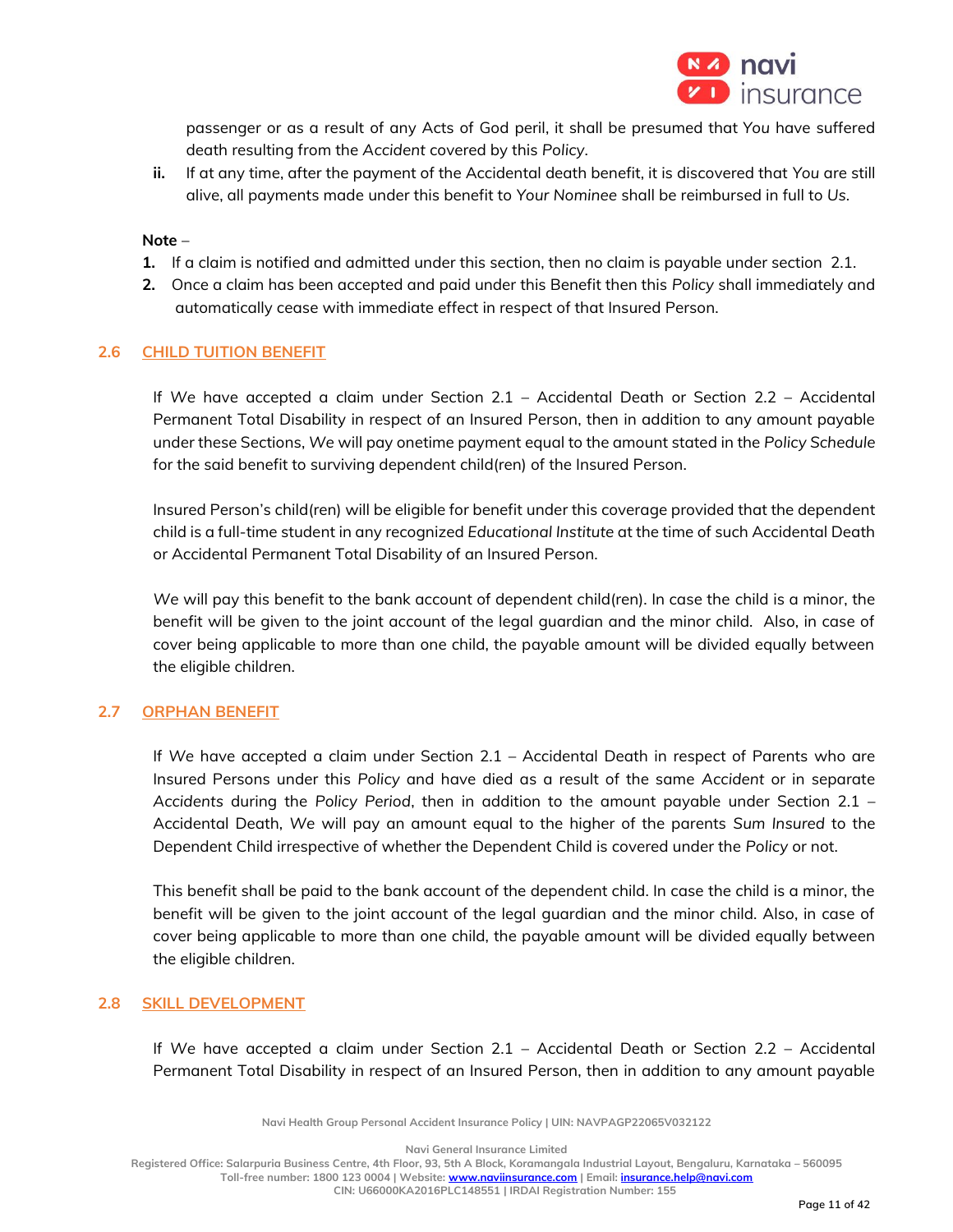

under these Sections, *We* will reimburse upto the amount as stated in the *Policy Schedule* towards enrollment in any skill development course.

## The coverage is applicable to -

- **1.** Either Insured Person or spouse in case of Accidental Permanent Total Disability of Insured Person during the *Policy Period*. or
- **2.** Spouse in case of Accidental Death of Insured Person during the *Policy period*.

The coverage would be offered only if enrolment is taken in any recognized *Educational Institute*/ training institute / vocational institute as a full time/ part time student for getting future employment. Enrollment in such institute should be after the occurrence of such Accidental Death or Accidental Permanent Total Disability of an Insured Person.

Coverage can be availed within 6 months from the date of Incident.

# **2.9 REPATRIATION OF MORTAL REMAINS & FUNERAL EXPENSES**

If *We* have accepted a claim under Section 2.1 – Accidental Death in respect of an Insured Person, then in addition to any amount payable under the said Section, *We* will pay onetime payment as stated in the *Policy Schedule*/ certificate of insurance towards –

- **i.** Transportation of Insured Person's Mortal Remains to a *Hospital*, cremation ground or burial ground or to the Insured Person's residence.
- **ii.** Funeral/cremation expenses of the Insured Person.

### **2.10 ACCIDENTAL MEDICAL EXPENSES REIMBURSEMENT (Outpatient & Inpatient Treatment)**

If the Insured Person sustains *Injury* due to an *Accident* during the *Policy Period*, then in addition to any amount payable under other Sections, *We* will pay for the *Medical Expenses* incurred towards treatment of such *Injury* both on outpatient and inpatient basis upto the *Sum Insured* stated in the *Policy Schedule*/ certificate of insurance, towards the said benefit subject otherwise to all other terms, conditions and exclusions of the *Policy*.

### *Medical Expenses* **shall include -**

- o *Room rent*, boarding & nursing expenses
- o *Intensive care unit*
- o Consultation fees
- o Anesthesia, blood, oxygen, operation theatre charges, surgical appliances
- o Medicines, drugs and consumables,
- o Diagnostic procedures,
- o The Cost of prosthetic and other devices or equipment if implanted internally during a Surgical Procedure.
- o Physiotherapy expenses as recommended by the treating Doctor

**Navi Health Group Personal Accident Insurance Policy | UIN: NAVPAGP22065V032122**

**Navi General Insurance Limited**

**Registered Office: Salarpuria Business Centre, 4th Floor, 93, 5th A Block, Koramangala Industrial Layout, Bengaluru, Karnataka – 560095**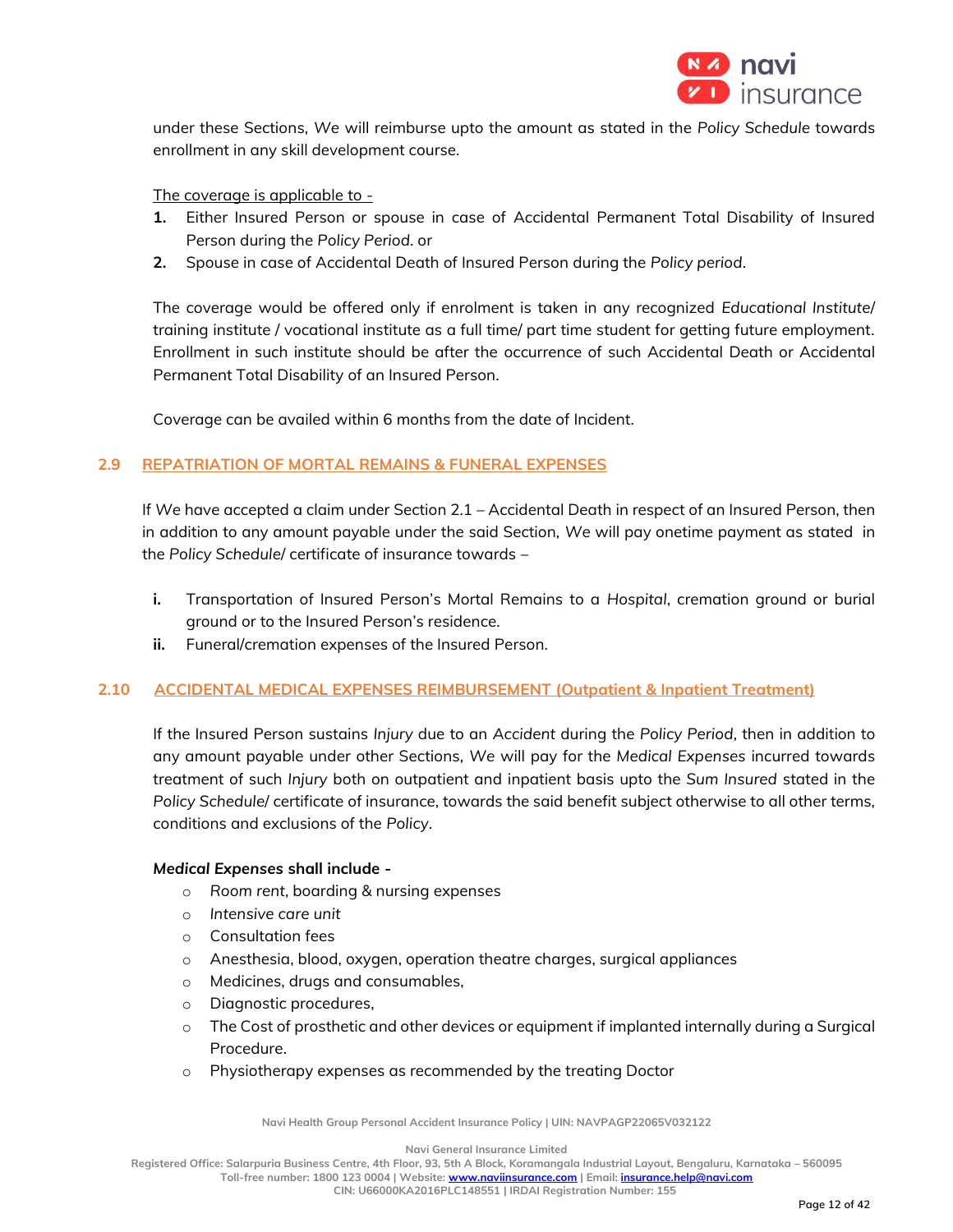

# **Exclusions:**

In addition to the General Exclusions listed in this *Policy*, this coverage section shall not cover:

- **i.** treatment of any disease, sickness or *Illness*;
- **ii.** services, supplies, or treatment, including any period of *Hospital* confinement, which were not recommended, approved, and certified as Medically Necessary by a *Medical Practitioner*;
- **iii.** elective, cosmetic, or plastic surgery, except as a result of an *Injury* caused by a covered *Accident* while Our *Policy* is in force;
- **iv.** dental care, except as a result of *Injury* caused by a covered *Accident* to Sound Natural Teeth while this *Policy* is in force ;
- **v.** any non-medical expenses (list enclosed in Section 6 Annexure);
- **vi.** medical expenses paid under any workers' compensation or any other *Policy*. Such paid amount will be deducted from the amount payable under this policy and balance amount will be payable upto the sum insured.
- **vii.** medical expenses incurred as a result of influence of usage / abuse of alcohol and/or drug, addiction or overdose;
- **viii.** maternity expenses, treatment arising from or traceable to pregnancy except miscarriage and pre-mature birth as a result of an *Accident*.
- ix. Any non allopathic treatment Ayurveda, Yoga and Naturopathy, Unani, Siddha and Homeopathy treatment.

# **2.11 ACCIDENTAL MEDICAL EXPENSES REIMBURSEMENT (Inpatient Treatment)**

If the Insured Person sustains *Injury* due to an *Accident* during the *Policy Period*, then in addition to any amount payable under other Sections, *We* will pay for the Inpatient *Medical Expenses* incurred towards treatment of such *Injury* upto the sum insured stated in the *Policy Schedule*/ certificate of Insurance towards the said benefit, subject otherwise to all other terms, conditions and exclusions of the *Policy*.

### *Medical Expenses* **shall include -**

- o *Room rent*, boarding expenses
- o Nursing
- o *Intensive care unit*
- o Consultation fees
- o Anesthesia, blood, oxygen, operation theatre charges, surgical appliances
- o Medicines, drugs and consumables,
- o Diagnostic procedures,
- o The Cost of prosthetic and other devices or equipment if implanted internally during a Surgical Procedure.
- o Physiotherapy expenses as recommended by the treating Doctor

**Navi Health Group Personal Accident Insurance Policy | UIN: NAVPAGP22065V032122**

**Navi General Insurance Limited**

**Registered Office: Salarpuria Business Centre, 4th Floor, 93, 5th A Block, Koramangala Industrial Layout, Bengaluru, Karnataka – 560095**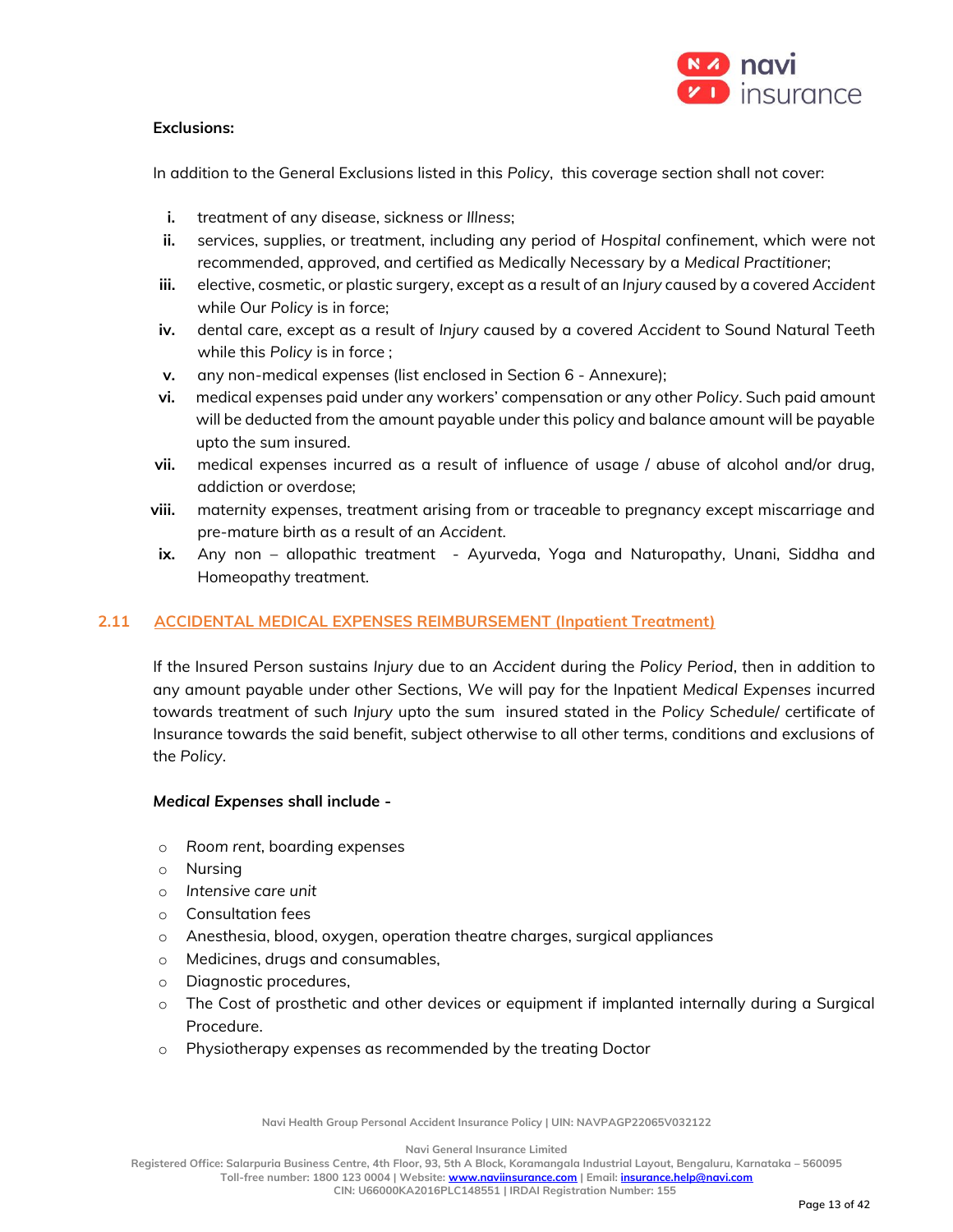

# **Exclusions:**

In addition to the General Exclusions listed in this *Policy* this coverage section shall not cover:

- **i.** treatment of any disease, sickness or *Illness*.
- **ii.** services, supplies, or treatment, including any period of *Hospital* confinement, which were not recommended, approved, and certified as Medically Necessary by a *Medical Practitioner*;
- **iii.** elective, cosmetic, or plastic surgery, except as a result of an *Injury* caused by a covered *Accident*  while Our *Policy* is in force;
- **iv.** dental care, except as a result of *Injury* caused by *Accident* to Sound Natural Teeth while this *Policy* is in effect;
- **v.** any non-medical expenses (list enclosed in Section 6 Annexure);
- **vi.** medical expenses paid under any workers' compensation or any other *Policy*. Such paid amount will be deducted from the amount payable under this policy and balance amount will be payable upto the sum insured.
- **vii.** medical expenses incurred as the result of influence of usage / abuse of alcohol and/or drug, addiction or overdose;
- **viii.** maternity expenses, treatment arising from or traceable to pregnancy except miscarriage and pre-mature birth as a result of an *Accident*.
- ix. Any non allopathic treatment Ayurveda, Yoga and Naturopathy, Unani, Siddha and Homeopathy treatments.

# **2.12 ACCIDENTAL MEDICAL EXPENSES REIMBURSEMENT (Outpatient Treatment)**

If the Insured Person sustains *Injury* due to an *Accident* during the *Policy Period*, then in addition to any amount payable under other Sections, *We* will pay for the *Medical Expenses* incurred on outpatient basis towards treatment of such *Injury* up to the *Sum Insured* stated in the *Policy Schedule*/Certificate of Insurance towards the said benefit, subject otherwise to all other terms, conditions and exclusions of the *Policy*.

### *Medical expenses* **shall include** -

- o Consultation fees
- o Medicines, drugs and consumables,
- o Diagnostic procedures,
- o Physiotherapy expenses as recommended by the treating Doctor

# **Exclusions:**

In addition to the General Exclusions listed in this *Policy* this coverage section shall not cover:

- **i.** treatment of any disease, sickness or *Illness*.
- **ii.** services, supplies, or treatment, including any period of *Hospital* confinement, which were not recommended, approved, and certified as Medically Necessary by a *Medical practitioner*;

**Navi Health Group Personal Accident Insurance Policy | UIN: NAVPAGP22065V032122**

**Navi General Insurance Limited**

**Registered Office: Salarpuria Business Centre, 4th Floor, 93, 5th A Block, Koramangala Industrial Layout, Bengaluru, Karnataka – 560095**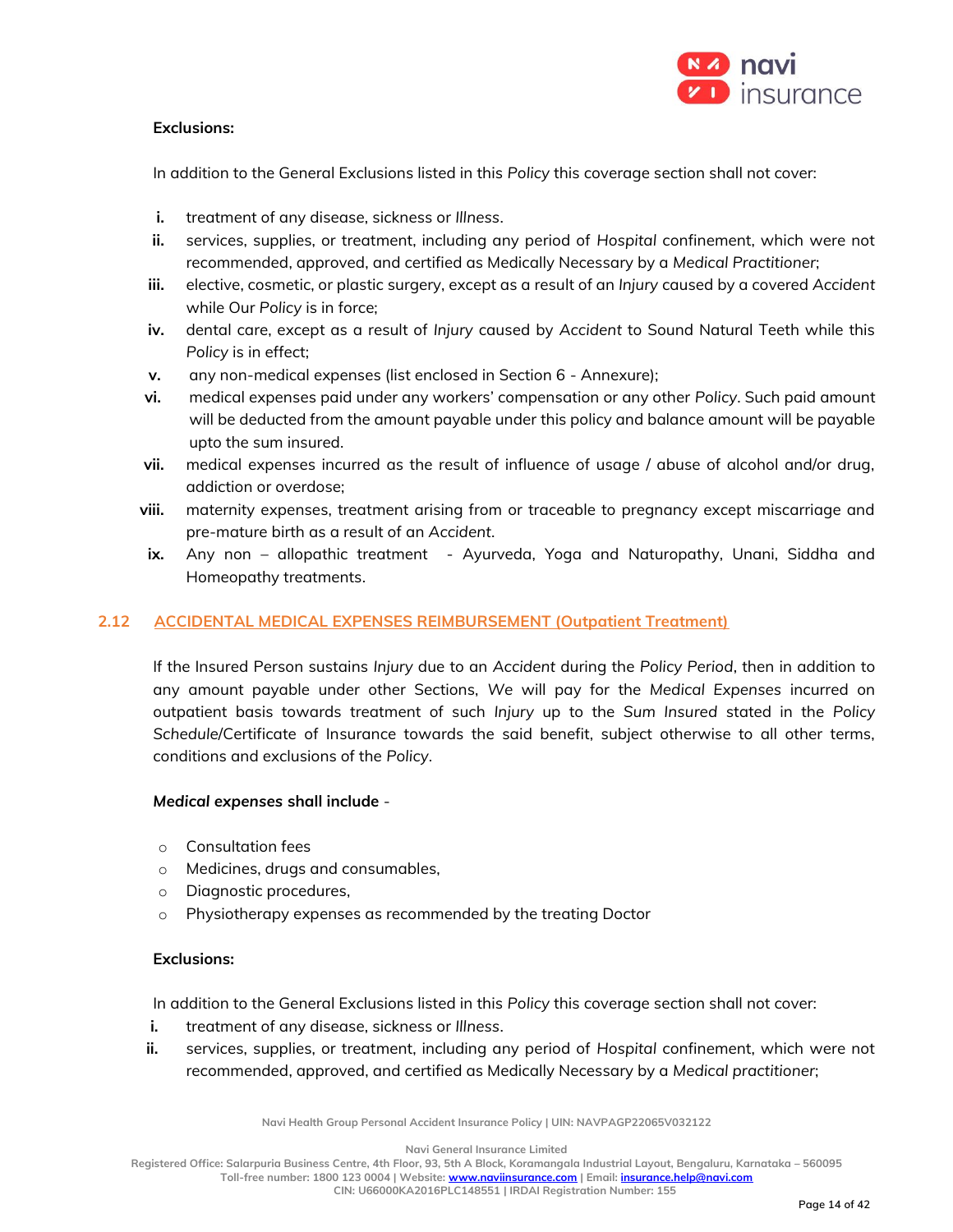

- **iii.** elective, cosmetic, or plastic surgery, except as a result of an *Injury* caused by a covered *Accident* while Our *Policy* is in force;
- **iv.** dental care, except as a result of *Injury* caused by *Accident* to Sound Natural Teeth while this *Policy* is in effect;
- **v.** any non-medical expenses (list enclosed in Section 6 Annexure);
- **vi.** medical expenses paid under any workers' compensation or any other *Policy*; Such paid amount will be deducted from the amount payable under this policy and balance amount will be payable upto the sum insured.
- **vii.** medical expenses incurred as the result of influence of usage / abuse of alcohol and/or drug, addiction or overdose;
- **viii.** maternity expenses, treatment arising from or traceable to pregnancy except miscarriage and pre-mature birth as a result of an *Accident*.
- ix. Any non allopathic treatment Ayurveda, Yoga and Naturopathy, Unani, Siddha and Homeopathy treatments.

## **2.13 DAILY HOSPITAL CASH (Non-ICU / ICU)**

*We* will pay, in addition to any amount payable under other Sections, a fixed cash amount for each day in *Hospital* subject to number of days as stated in the *Policy Schedule*/ Certificate of Insurance if the insured person is treated in a *Hospital* as an inpatient due to *Accidental* injuries suffered during the Policy Period.

### **Conditions -**

- a. *We* will pay twice the daily cash amount for each day that the Insured Person spends in an *Intensive care unit*, and
- b. In case, insured person spends a day partly in ICU and partly in Non-ICU then we will pay twice the daily cash amount for such day, and
- c. *Our* maximum liability will be limited to five (5) days for each claim and maximum of 30 days in a *Policy Period*.

### **2.14 MOBILITY AIDS ALLOWANCE**

If Insured Person has met with an *Accident* during the *Policy period* and sustained grievous bodily injuries for which treating *Medical Practitioner* gives a written *Medical advice* for procurement of prosthetic device or equipment, then in addition to any amount payable under other Sections, *We* will reimburse the charges incurred by the Insured person for procuring medically necessary prosthetic devices upto the amount stated in the *Policy Schedule*/ Certificate of Insurance towards the said benefit.

Prosthetic devices are artificial devices replacing body parts i.e artificial limbs, arms or eyes, orthopaedic braces and mobility aid equipment which fulfils the insured person's basic medical needs consequent to an *Injury*.

**Navi Health Group Personal Accident Insurance Policy | UIN: NAVPAGP22065V032122**

**Navi General Insurance Limited**

**Registered Office: Salarpuria Business Centre, 4th Floor, 93, 5th A Block, Koramangala Industrial Layout, Bengaluru, Karnataka – 560095 Toll-free number: 1800 123 0004 | Website[: www.naviinsurance.com](http://www.naviinsurance.com/) | Email: [insurance.help@navi.com](mailto:insurance.help@navi.com)**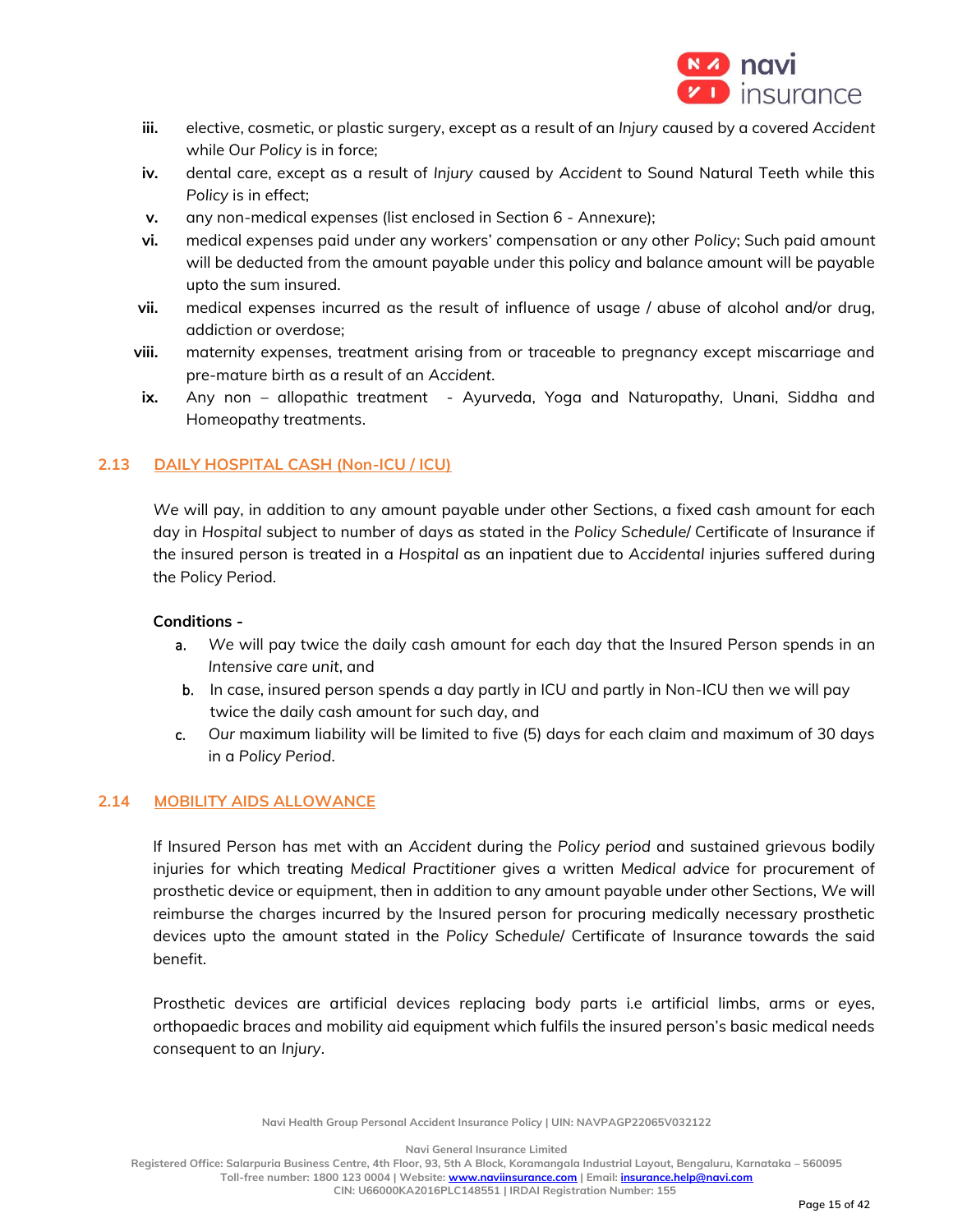

**Mobility aid equipment** means any adaptive equipment or device designed to assist walking or otherwise improve the mobility of people with mobility impairments. These equipments are crutches, wheelchairs, walking frames and wheel trolleys.

# **2.15 ADVENTURE SPORTS**

If an Insured Person suffers an accidental *Injury* whilst engaged in the adventurous sports/ activity in a non-professional capacity and under supervision of trained professional during the *Policy Period* resulting into Death or *Permanent Total Disability* or *Permanent Partial Disability* or *Temporary Total Disability* or Common Injuries or incurs *Medical Expense* (Outpatient & Inpatient Treatment) then *We* will pay provided coverage has been opted and subject to terms and conditions of respective covers mentioned herein. *Our* liability will not exceed *Sum Insured* stated in the *Policy Schedule* for *Adventure Sports*.

Exclusion: 3.13 shall stand modified for all *Insured Persons* to the extent covered under this cover.

## **2.16 LOSS OF ACTIVITIES OF DAILY LIVING**

If the *Insured Person* suffers an *Injury* due to an *Accident* during the *Policy Period* and due to such *Injury* Insured Person suffers *Permanent* inability to perform three (3) or more Activities of Daily Living as defined below within three hundred and sixty five days (365) days from the date of the *Accident*, then *We* will pay the *Sum Insured* as stated in the *Policy Schedule*/ certificate of insurance towards the said benefit.

*We* will pay, provided such inability has continued for a period of three hundred and sixty five days (365) days and is total, continuous and *Permanent* at the end of this period.

**Activities of Daily Living** - shall have the following meanings:

- **I. Washing:** the ability to wash in the bath or shower (including getting into and out of the bath or shower) or wash satisfactorily by other means;
- **II. Dressing:** the ability to put on, take off, secure and unfasten all garments and, as appropriate, any braces, artificial limbs or other surgical appliances;
- **III. Transferring:** the ability to move from a bed to an upright chair or wheelchair and vice versa;
- **IV. Mobility:** the ability to move indoors from room to room on level surfaces;
- **V. Toileting:** the ability to use the lavatory or otherwise manage bowel and bladder functions so as to maintain a satisfactory level of personal hygiene;
- **VI. Feeding:** the ability to feed oneself once food has been prepared and made available.

### **Note –**

**1.** If the Insured Person dies due to an accidental *injury* before a claim has been admitted under this Benefit, then no amount will be payable under this benefit. However, it will be considered under

**Navi Health Group Personal Accident Insurance Policy | UIN: NAVPAGP22065V032122**

**Navi General Insurance Limited**

**Registered Office: Salarpuria Business Centre, 4th Floor, 93, 5th A Block, Koramangala Industrial Layout, Bengaluru, Karnataka – 560095 Toll-free number: 1800 123 0004 | Website[: www.naviinsurance.com](http://www.naviinsurance.com/) | Email: [insurance.help@navi.com](mailto:insurance.help@navi.com)**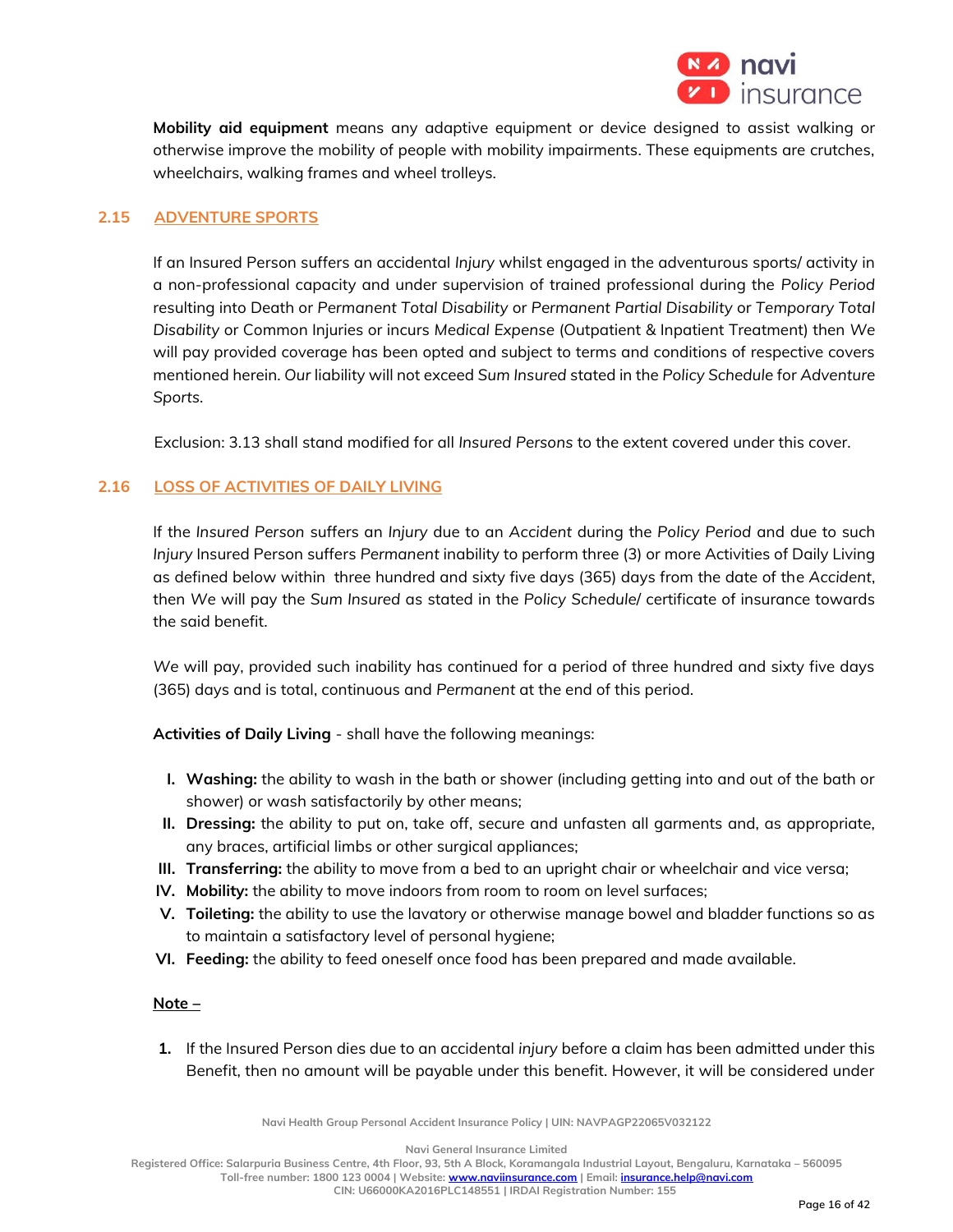

Section 2.1 - Accidental Death Benefit above provided it is payable as per the coverage defined and intimation of death has been made to *Us.*

**2.** Once a claim has been accepted and paid under this Benefit then this *Policy* shall immediately and automatically cease with immediate effect in respect of that Insured Person.

# **2.17 COMMON INJURIES (FRACTURE / DISLOCATION / BURNS)**

If the *Insured Person* suffers an *Injury* due to an *Accident* during the *Policy Period* which results into any of the losses listed below within ninety (90) days from the date of the *Accident*, then *We* will pay the amount as stated in the table of losses below subject to the following -

- **i.** If more than one *Injury* results from one *Accident*, *We* will add the percentages of each disability together as mentioned in table of losses A/B/C. However, *We* will not pay more than 100% of the *Sum Insured* shown in the *Policy Schedule*.
- **ii.** Any *Fracture* caused as a result of Sickness or disease (including malignancy), or due to osteoporosis will not be payable under this benefit.

## **Table of Losses – A**

| <b>FRACTURES</b>                                              |                                       |  |  |  |
|---------------------------------------------------------------|---------------------------------------|--|--|--|
| Losses                                                        | Percentage of the Sum Insured payable |  |  |  |
| <b>Skull</b>                                                  |                                       |  |  |  |
| Fracture of the skull needing surgical Intervention           | 100%                                  |  |  |  |
| Fracture of the skull not needing surgical Intervention       | 35%                                   |  |  |  |
| Lower Jaw / Upper Jaw / Cheekbone                             |                                       |  |  |  |
| Open Fracture of more than one bone                           | 75%                                   |  |  |  |
| Open Fracture of one bone                                     | 50%                                   |  |  |  |
| Closed Fracture of more than one bone                         | 25%                                   |  |  |  |
| Closed Fracture one bone                                      | 15%                                   |  |  |  |
| Shoulder Blade, Hand (excluding fingers and wrist)            |                                       |  |  |  |
| Open Fracture                                                 | 30%                                   |  |  |  |
| <b>Closed Fracture</b>                                        | 15%                                   |  |  |  |
| Clavicle, Coccyx, Nose, Toe(s), Finger(s), Ankle, Heel        |                                       |  |  |  |
| Open Fracture of more than one bone                           | 15%                                   |  |  |  |
| Open Fracture of one bone                                     | 12%                                   |  |  |  |
| Closed Fracture of more than one bone                         | 4%                                    |  |  |  |
| Closed Fracture one bone                                      | 2%                                    |  |  |  |
| Elbows, Arm (including wrist but excluding Colle's fractures) |                                       |  |  |  |
| Open Fracture of more than one bone                           | 50%                                   |  |  |  |
| Open Fracture of one bone                                     | 35%                                   |  |  |  |
| Closed Fracture of more than one bone                         | 25%                                   |  |  |  |
| Closed Fracture one bone                                      | 15%                                   |  |  |  |

**Navi Health Group Personal Accident Insurance Policy | UIN: NAVPAGP22065V032122**

**Navi General Insurance Limited**

**Registered Office: Salarpuria Business Centre, 4th Floor, 93, 5th A Block, Koramangala Industrial Layout, Bengaluru, Karnataka – 560095 Toll-free number: 1800 123 0004 | Website[: www.naviinsurance.com](http://www.naviinsurance.com/) | Email: [insurance.help@navi.com](mailto:insurance.help@navi.com)**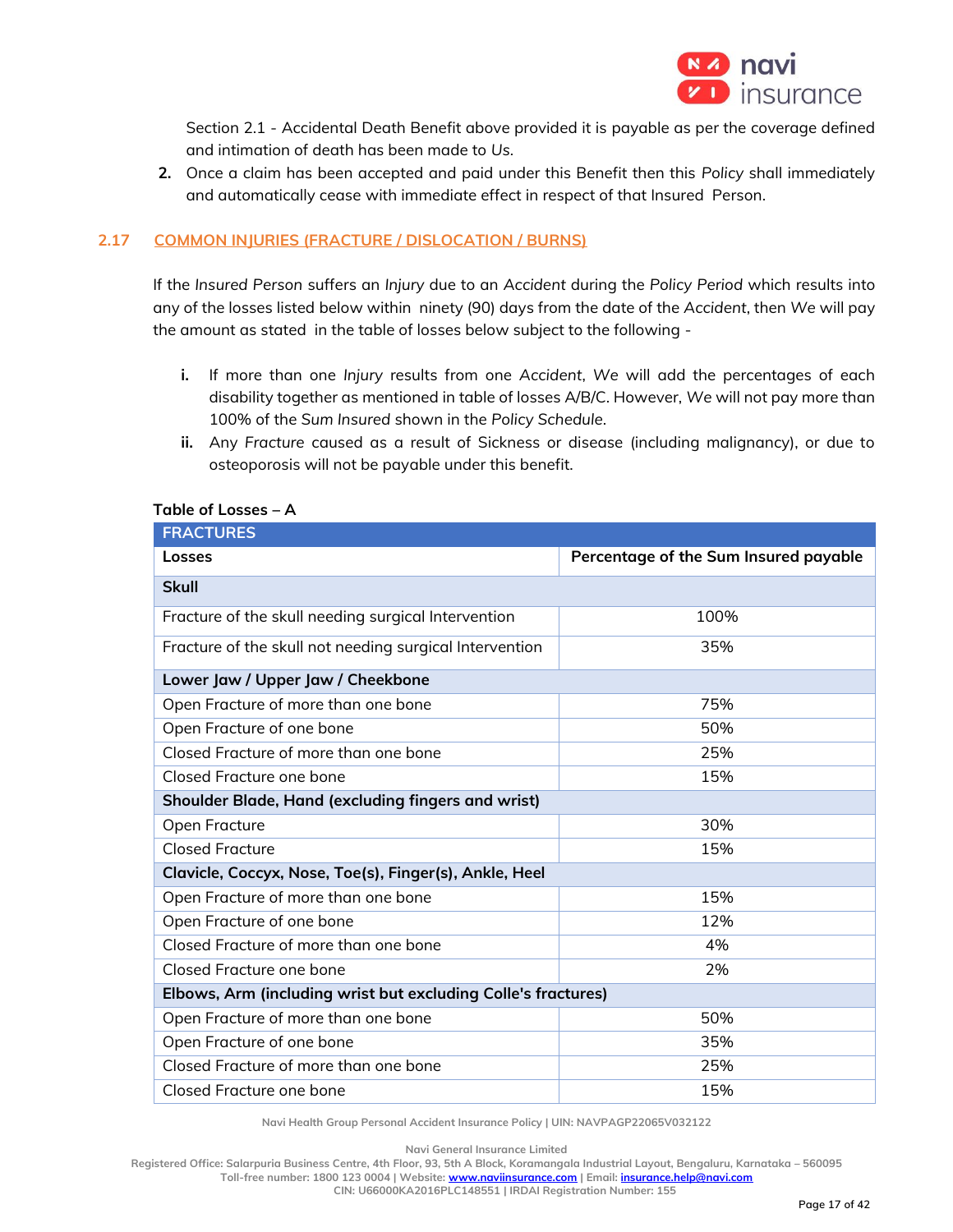| (N 4) novi         |
|--------------------|
| <b>D</b> insurance |

| <b>Colle's fracture</b>                              |      |  |  |
|------------------------------------------------------|------|--|--|
| Open Fracture                                        | 50%  |  |  |
| <b>Closed Fracture</b>                               | 25%  |  |  |
| Sternum, Rib(s)                                      |      |  |  |
| Open Fracture                                        | 30%  |  |  |
| <b>Closed Fracture</b>                               | 15%  |  |  |
| Vertebral Column (excluding coccyx)                  |      |  |  |
| All compression fractures                            | 100% |  |  |
| All spinous, transverse process of pedicle fractures | 100% |  |  |
| Fracture leading to permanent neurological damage    | 100% |  |  |
| All other vertebral fractures                        | 50%  |  |  |
| Hip or Pelvis (excluding thigh or coccyx)            |      |  |  |
| Open Fracture of more than one bone                  | 100% |  |  |
| Open Fracture of one bone                            | 50%  |  |  |
| Closed Fracture of more than one bone                | 25%  |  |  |
| Closed Fracture one bone                             | 15%  |  |  |
| Thigh or Lower Leg INCLUDING Heel                    |      |  |  |
| Open Fracture of more than one bone                  | 75%  |  |  |
| Open Fracture of one bone                            | 50%  |  |  |
| Closed Fracture of more than one bone                | 25%  |  |  |
| Closed Fracture one bone                             | 15%  |  |  |
| Knee cap, Foot (excluding toes or heel)              |      |  |  |
| Open Fracture                                        | 30%  |  |  |
| <b>Closed Fracture</b>                               | 15%  |  |  |

- **Open Fracture** means a fracture where the broken bone (s) penetrate (s) the skin.
- **Closed Fracture** means a fracture where the broken bone (s) does not penetrate the skin.

### **Table of Losses – B**

| <b>DISLOCATION</b>              |                                       |  |  |
|---------------------------------|---------------------------------------|--|--|
| Losses                          | Percentage of the Sum Insured payable |  |  |
| Hip (including pelvic girdle)   | 50%                                   |  |  |
| Knee                            | 50%                                   |  |  |
| Wrist or elbow                  | 25%                                   |  |  |
| Ankle OR shoulder or collarbone | 25%                                   |  |  |
| Fingers OR toes or jaw          | 10 %                                  |  |  |

• **Dislocation** means a completely separated joint

**Navi Health Group Personal Accident Insurance Policy | UIN: NAVPAGP22065V032122**

**Navi General Insurance Limited**

**Registered Office: Salarpuria Business Centre, 4th Floor, 93, 5th A Block, Koramangala Industrial Layout, Bengaluru, Karnataka – 560095**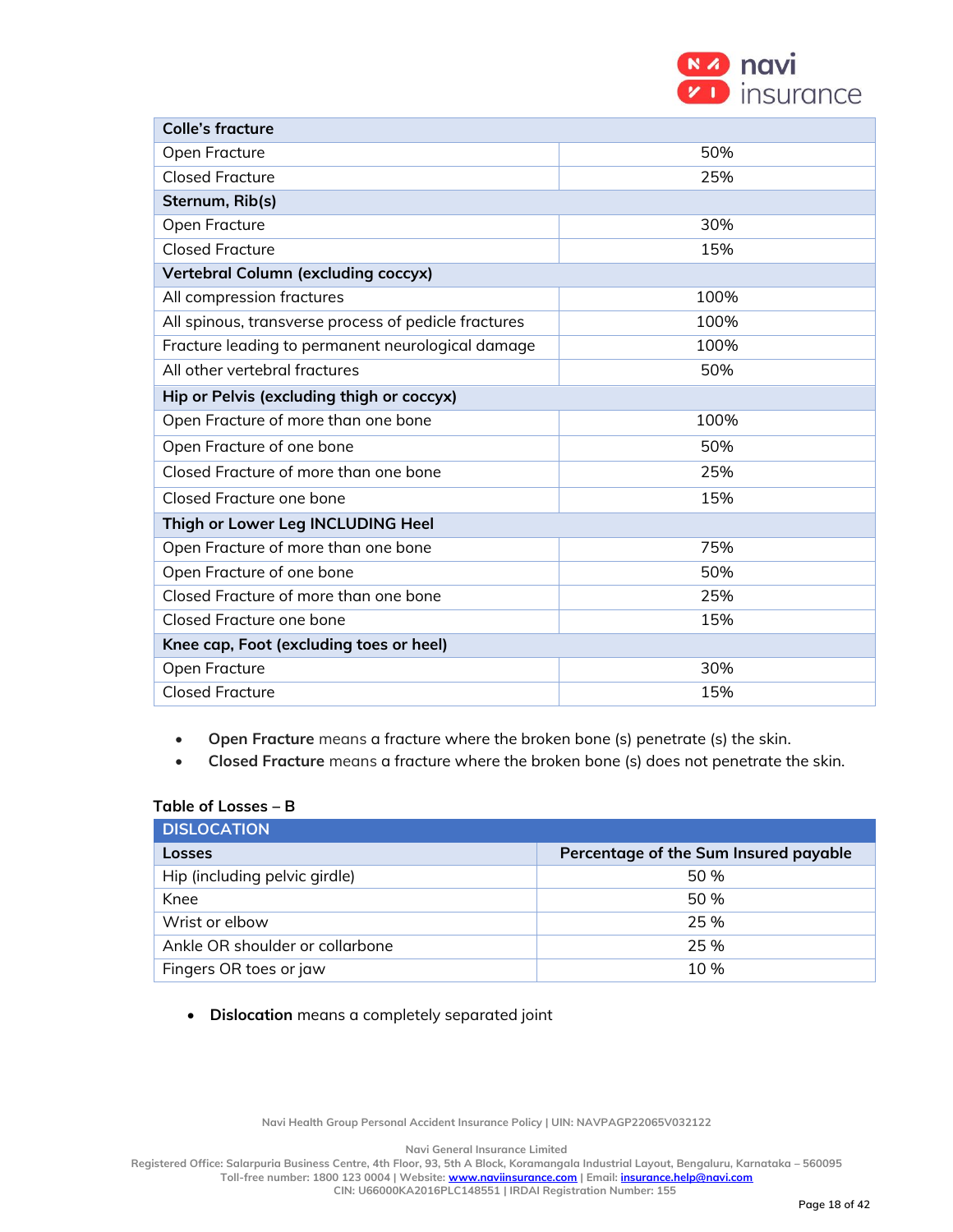

## **Table of Losses – C**

| <b>BURNS</b>                  |                                       |  |  |
|-------------------------------|---------------------------------------|--|--|
| 2nd or 3rd degree burns on    | Percentage of the Sum Insured payable |  |  |
| at least 27% of body surface  | 100%                                  |  |  |
| at least 18% of body surface  | 80%                                   |  |  |
| at least 9% of body surface   | 40%                                   |  |  |
| at least 4.5% of body surface | 20%                                   |  |  |

- **2nd Degree Burns** means burns that extends to the underlying skin layer i.e. epidermis and part of the dermis layer of skin.
- **3rd Degree Burn** means burns that extends to all layers of the skin i.e. epidermis and dermis layer of skin.
- **Body Surface** means area of the external surface of the body.

## **2.18 COMA**

If the *Insured Person* suffers from a Coma within thirty (30) days of date of *Accident* that caused the *Injury* during the *Policy Period*, and if the coma continues for a period of consecutive sixty 60 days, *We* will pay an amount as stated in the *Policy Schedule*/ certificate of Insurance towards this benefit.

**Coma/ Comatose State:** A state of unconsciousness with no reaction or response to external stimuli or internal needs, this *Diagnosis* must be supported by evidence of all of the following:

- **a.** No response to external stimuli continuously for at least 96 hours;
- **b.** Life support measures are necessary to sustain life; and
- **c.** *Permanent* neurological deficit which must be assessed at least 30 days after the onset of the coma.
- **d.** Condition has to be confirmed by a specialist *Medical Practitioner*.

**Specific Exclusion:** Coma resulting directly from alcohol or drug abuse or any other disease other than *Accidental* Bodily *Injury* is excluded.

### **2.19 PHYSIOTHERAPY**

If the *Insured Person* suffers an *Injury* due to an *Accident* during the *Policy Period* and due to such *Injury* Insured Person is recommended by the treating *Medical Practitioner* / Surgeon to attend Physiotherapy sessions, then in addition to any amount payable under other Sections, *We* will reimburse the medical charges incurred to attend such sessions upto *Sum Insured* stated in the *Policy Schedule*/ Certificate of Insurance.

Physiotherapy sessions should start within 1 month from the date of Incident.

**Navi Health Group Personal Accident Insurance Policy | UIN: NAVPAGP22065V032122**

**Navi General Insurance Limited**

**Registered Office: Salarpuria Business Centre, 4th Floor, 93, 5th A Block, Koramangala Industrial Layout, Bengaluru, Karnataka – 560095**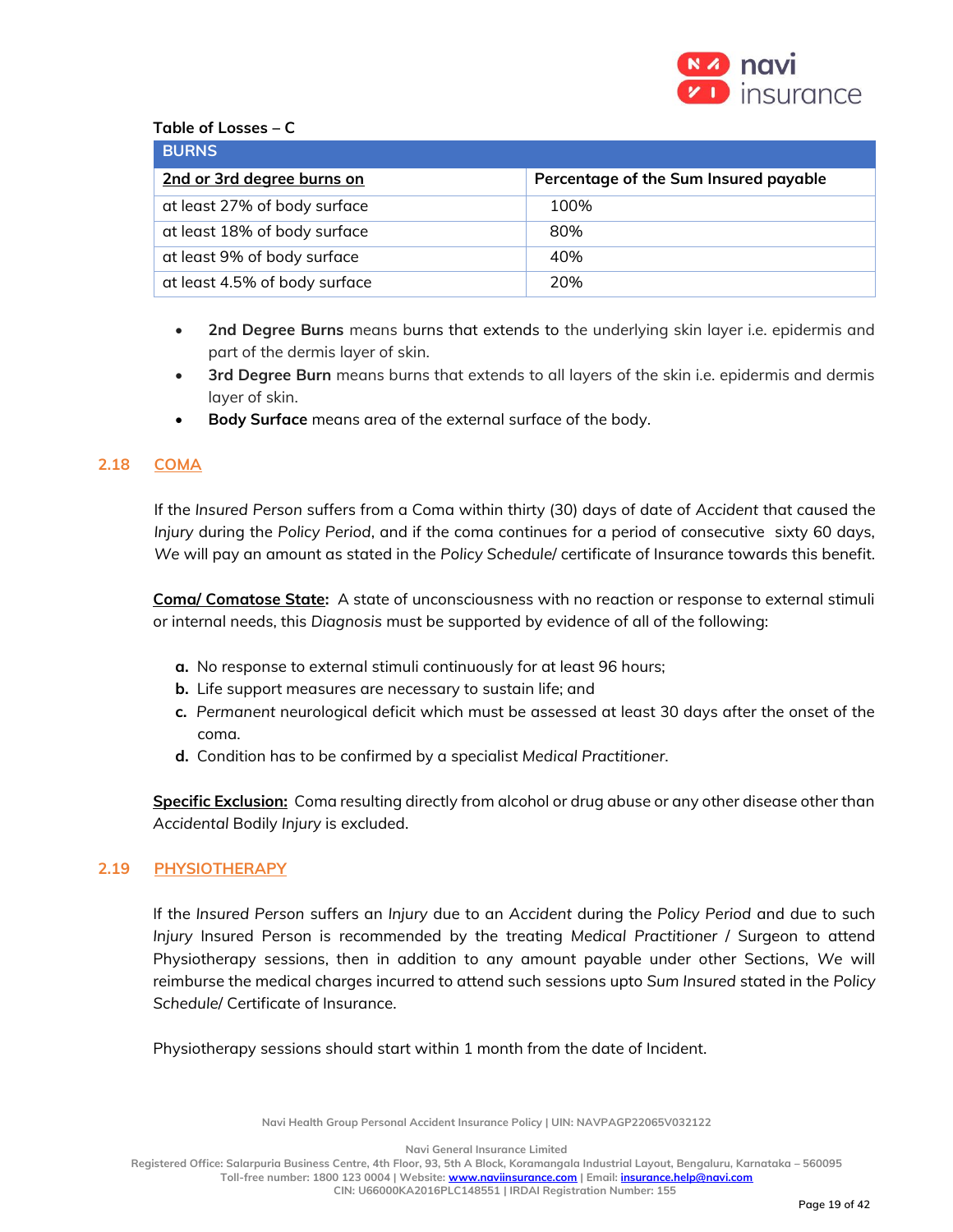

**Physiotherapy** - means any form of physical or mechanical therapy; diathermy; ultra-sonic therapy; heat treatment in any form; manipulation or massage administered by a *Medical Practitioner* for treatment of *injury*.

# **2.20 LOSS OF JOB**

*We* will pay, maximum three (3) Equated Monthly Installment (EMI) in respect of the covered loan as stated in the *Policy Schedule*/ Certificate of Insurance in the event of Loss of Job of the Primary *Insured*  during the *Policy Period*. EMI must fall due in respect of the covered loan after the commencement of Loss of Job and prior to the reinstatement of employment with the same employer or new employer.

The covered Equated Monthly Installment (EMI) is subject to Specific Conditions as mentioned below:

- **i.** *Primary Insured* is a confirmed permanent employee (not on probation) of the organization and working as a full-time salaried employee.
- **ii.** *Primary Insured Person* is paying the EMI on a Regular basis i.e. the payment of EMI to the Bank/Financial Institution from whom the loan has been availed without any defaults and/or any penalties and/or interest and /or miscellaneous charges.
- **iii.** Submission of Sanction letter and Repayment Track Record or Bank account statement or Loan Account Statement reflecting EMI.
- **iv.** A claim under this section shall become admissible provided the period of termination, dismissal, temporary suspension or retrenchment from employment shall not be less than 30 consecutive days.
- **v.** This would be a onetime payment at the end of the continuous period of unemployment for which claim has been made and is admissible under the *Policy*.
- **vi.** If *You* have any other *Policy* from *Us* which provides this cover, *We* will deduct the amount paid under such policy from the amount payable under this policy and balance amount will be payable upto the sum insured.

### **Specific Exclusions:**

- **1.** *We* will not pay in the event of termination, dismissal, temporary suspension or retrenchment from employment of the *Primary Insured* Person attributed to any dishonesty or fraud or poor performance on the part of the Primary *Insured* or willful violation of any rules of the employer or laws for the time being in force or any disciplinary action against the Primary *Insured* by the employer.
- **2.** *We* will not pay in respect of:
	- **i.** Self-employed persons;
	- **ii.** Unemployment from a job which is casual, temporary, seasonal or contractual in nature
	- **iii.** Any voluntary unemployment except provided elsewhere under this section
	- **iv.** Unemployment at the time of inception of the *Policy Period* or arising within 90 days of inception of first *Policy* with *Us*.

**Navi Health Group Personal Accident Insurance Policy | UIN: NAVPAGP22065V032122**

**Navi General Insurance Limited**

**Registered Office: Salarpuria Business Centre, 4th Floor, 93, 5th A Block, Koramangala Industrial Layout, Bengaluru, Karnataka – 560095**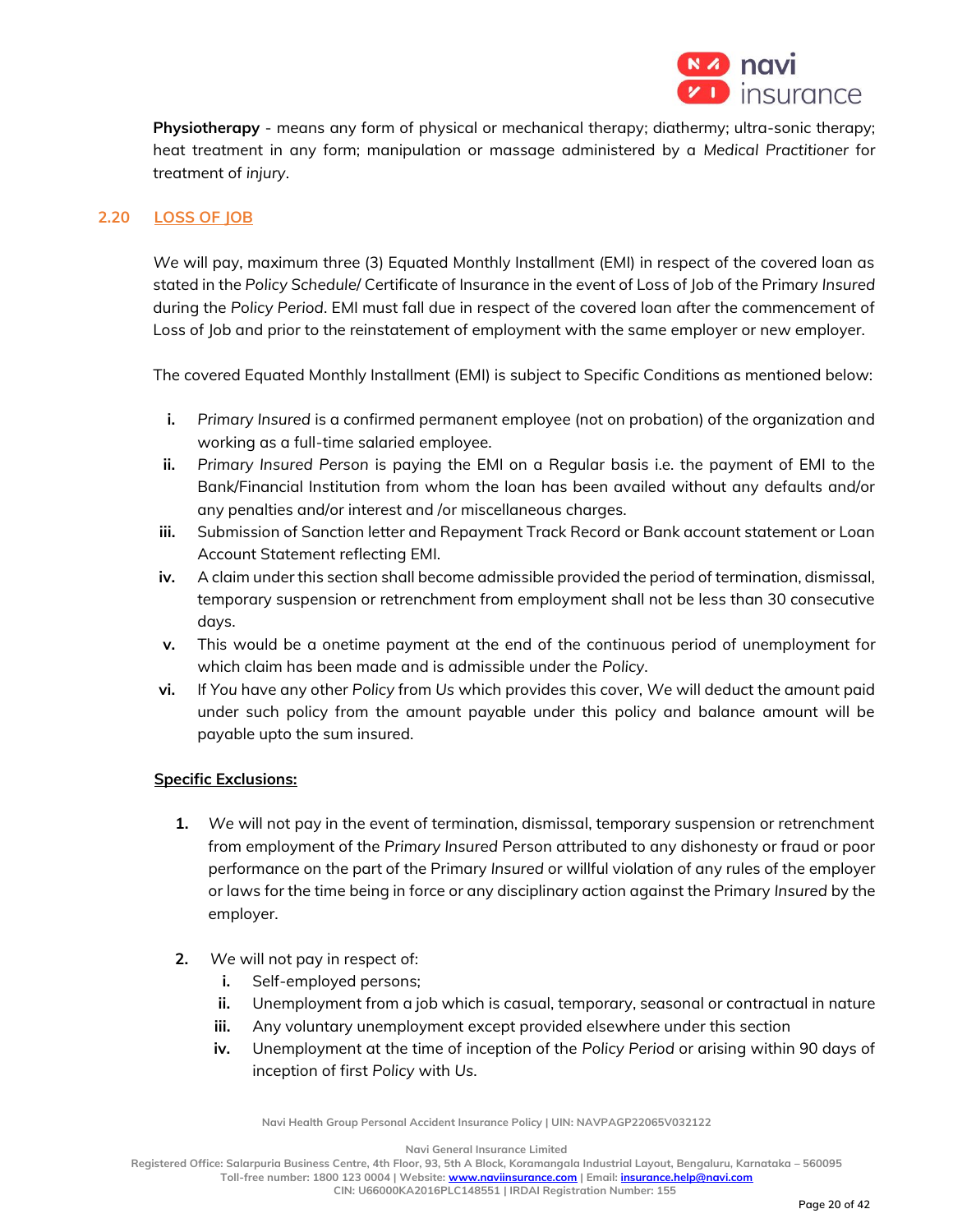

- **v.** Any unemployment from a job under which no salary or any remuneration is provided to the Primary Insured.
- **vi.** Any suspension from employment on account of any pending enquiry being conducted by the employer/ Public Authority.
- **vii.** Any unemployment due to resignation, retirement whether voluntary or otherwise except as provided elsewhere under this section.
- **viii.** Any unemployment due to non-confirmation of employment after or during such period under which the Primary Insured was under probation.
- **ix.** Second unemployment during the *Policy Period*.

# **Definitions**

- 4. **Loss of Job** means loss of employment of the *Primary Insured* Person:
	- **1.** On account of retrenchment or layoffs by the employer due to any of the following reasons;
		- **i.** Employer rules and regulations (Example, closure of a division or a department on account of poor financial health) or
		- **ii.** Action of any Public Authority or any laws for the time being in force, leading to closure of the Employer firm.
	- **2.** On account of the disability suffered due to an *Accident* which renders the Primary *insured*  completely unfit to pursue the job and certified to this effect by the treating doctor subject to claim being admissible under section 2.2 /2.3/2.4/2.16.
- ÷ **EMI** means and includes the amount of monthly payment required to repay the principal amount of Loan and Interest by the *Primary Insured* Person as mentioned in the amortization chart in the loan agreement (or any amendments thereto) between the Bank/Financial Institution and the *Primary Insured* prior to the date of occurrence of the Insured Event under this *Policy*. For avoidance of doubt, it is clarified that any monthly payments that are overdue and unpaid by the Primary Insured prior to the occurrence of the Insured Event will not be considered for the purpose of this *Policy* and shall be deemed as paid by the Primary Insured.

# **2.21 MODIFICATION OF HOUSE / VEHICLE**

If *We* have accepted a claim under Section 2.2 – Accidental Permanent Total Disability or under Section 2.16 – Loss of activities of daily living in respect of an *Insured Person*, then in addition to any amount payable under the said Section, *We* will reimburse the expenses upto the maximum amount stated in the *Policy Schedule*/ Certificate of Insurance that are incurred for -

**i.** alterations to the *Insured Person's* residence that are necessary to make the residence accessible and habitable for a wheelchair-confined person; or

**Navi Health Group Personal Accident Insurance Policy | UIN: NAVPAGP22065V032122**

**Navi General Insurance Limited**

**Registered Office: Salarpuria Business Centre, 4th Floor, 93, 5th A Block, Koramangala Industrial Layout, Bengaluru, Karnataka – 560095 Toll-free number: 1800 123 0004 | Website[: www.naviinsurance.com](http://www.naviinsurance.com/) | Email: [insurance.help@navi.com](mailto:insurance.help@navi.com)**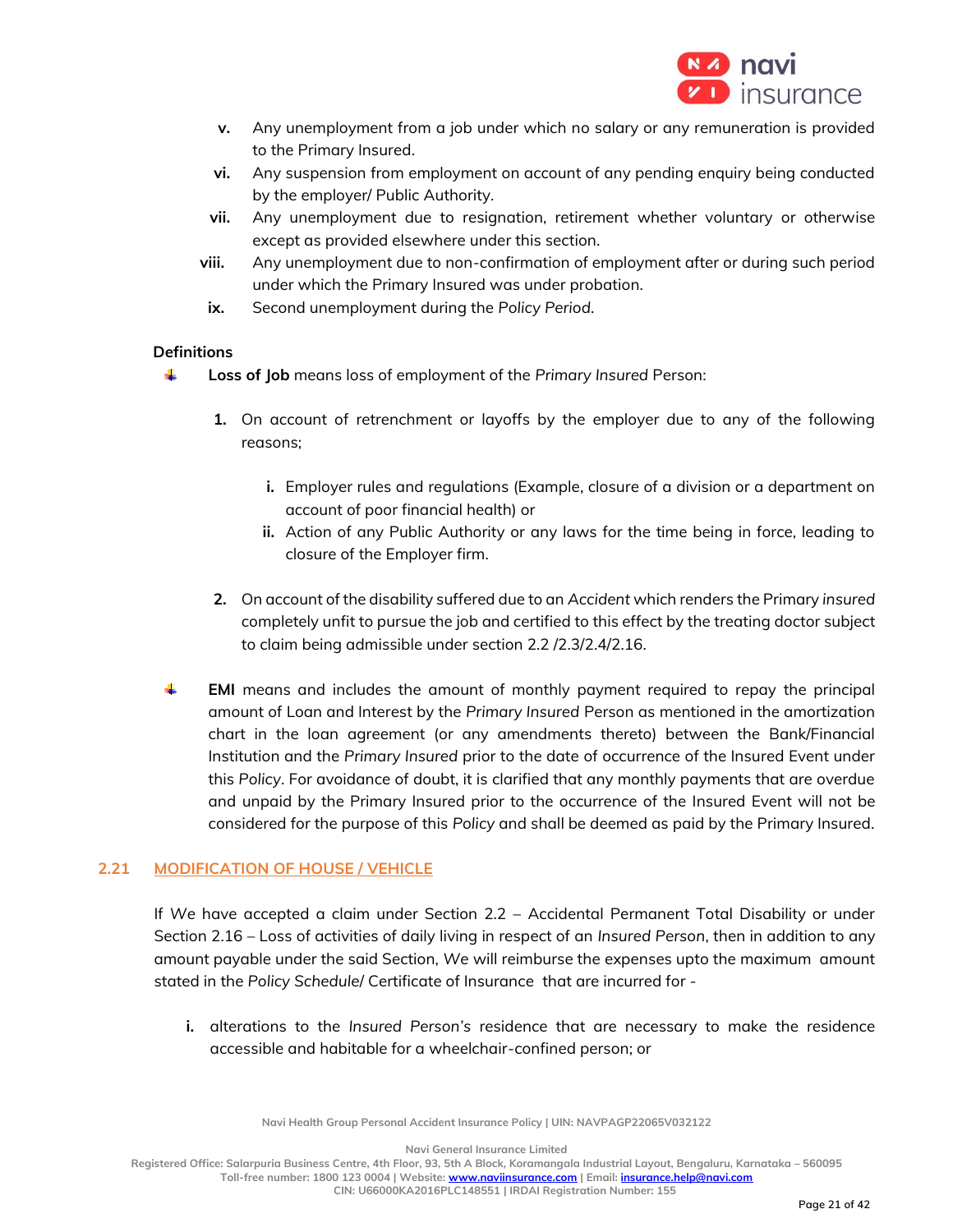

**ii.** modifications to one motor vehicle owned by the *Insured Person* or modifications to a motor vehicle newly purchased for the *Insured Person* that are necessary to make the vehicle accessible to and/or drivable by the *Insured Person*.

#### **Note -**

**i.** *We* will pay the Reasonable and Customary Charges towards the necessary alterations / modifications made for the Insured Person.

### **2.22 EMERGENCY EVACUATION / REPATRIATION**

If the *Insured person* suffers an *Injury* during the *Policy Period* resulting into necessary emergency evacuation/ repatriation, then in addition to any amount payable under other Sections *, We* will reimburse the Reasonable Charges up to the maximum amount stated in the *Policy Schedule*/ Certificate of Insurance for emergency evacuation / repatriation of *Insured person* under appropriate medical supervision–

- **1.** From the place of *Accident* to the nearest *Hospital* where appropriate medical treatment can be provided; or
- **2.** From the local *Hospital* where initial treatment is given to the specialised *Hospital* if the medical condition of *Insured Person* warrants such transportation to obtain further medical treatment or
- **3.** both (1) and (2) above.

#### **Note -**

An Emergency Evacuation / Repatriation must be approved by the treating *Medical Practitioner* who certifies that the severity or the nature of Insured Person's *Injury* warrants Emergency Evacuation/ Repatriation.

All such transportation arrangements made for evacuating *Insured Person* must be by the most direct and economical route possible.

#### **Definitions:**

**Transportation** - means any land, water or air conveyance required to evacuate /repatriate *Insured Person* during an Emergency. This includes, but is not limited to, air ambulances, land ambulances and private motor vehicles.

**Navi General Insurance Limited**

**Registered Office: Salarpuria Business Centre, 4th Floor, 93, 5th A Block, Koramangala Industrial Layout, Bengaluru, Karnataka – 560095 Toll-free number: 1800 123 0004 | Website[: www.naviinsurance.com](http://www.naviinsurance.com/) | Email: [insurance.help@navi.com](mailto:insurance.help@navi.com)**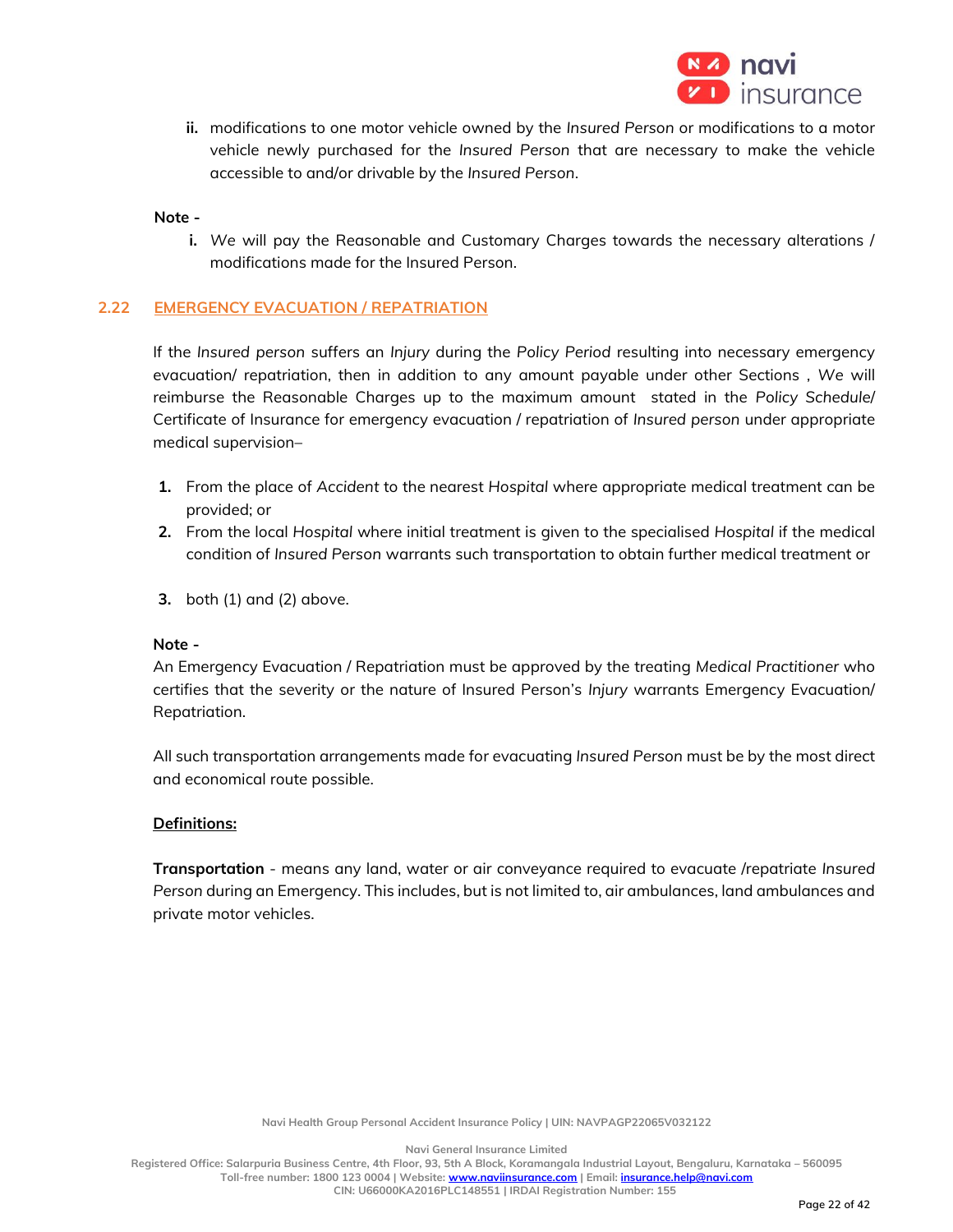

## **Section – 3 Exclusions**

We will not make any payment under this policy howsoever attributable to;

## **3.1 STANDARD EXCLUSIONS**

- **3.1.1** War, civil War, invasion, insurrection, revolution, act of foreign enemy, hostilities (whether War be declared or not), rebellion, mutiny, use of military power or usurpation of government or military power;
- **3.1.2** ionizing radiation or contamination by radioactivity from any nuclear fuel or from any nuclear waste from burning nuclear fuel;
- **3.1.3** the radioactive, toxic, explosive or other dangerous properties of any explosive nuclear equipment or any part of that equipment;

## **3.2 EXCLUSIONS SPECIFIC TO THE POLICY WHICH CANNOT BE WAIVED**

- **3.2.1** any Pre-existing Condition(s) / disability except in case where accident is solely responsible for any liability under the policy;
- **3.2.2** suicide or attempted suicide, intentionally self-inflicted *Injury* or *Illness*, acts of self- destruction whether the *Insured Person* is medically sane or insane;
- **3.2.3** being under the influence of drugs, alcohol, or other intoxicants or hallucinogens;
- **3.2.4** participation in an actual or attempted felony, riot, crime, misdemeanor, or civil commotion;
- **3.2.5** operating or learning to operate any aircraft, or performing duties as a member of the crew on any aircraft;
- **3.2.6** *External Congenital Anomalies* or any complications or conditions arising therefrom;
- **3.2.7** Any non-medical expenses (list enclosed in Section 6 Annexure).

# **3.3 EXCLUSIONS SPECIFIC TO THE POLICY, WHICH CAN BE WAIVED ON PAYMENT OF ADDITIONAL PREMIUM**

**3.3.1** participation in *Adventure Sport* such as **winter sports\*,** skydiving/parachuting, hang gliding, bungee jumping, scuba diving, mountain climbing (where ropes or guides are customarily used), riding or driving in races or rallies using a motorized vehicle or bicycle, caving or potholing, hunting or equestrian activities, skin diving or other underwater activity, rafting or canoeing involving white water rapids, yachting or boating outside coastal waters (2 miles), participation in any **Professional Sports#,** any bodily contact sport or any other *Hazardous* or potentially dangerous sport ; or

(**\* winter sports** mean snow skiing, Heli Skiing, Mountaineering & Ice Climbing, Auli skiing or sports held in the open air, on snow or ice).

(**# professional sports** mean [Athletics,](http://en.wikipedia.org/wiki/Athletics_at_the_Asian_Games) [Bowling,](http://en.wikipedia.org/wiki/Bowling_at_the_Asian_Games) [Cycling,](http://en.wikipedia.org/wiki/Cycling_at_the_Asian_Games) [Football,](http://en.wikipedia.org/wiki/Football_at_the_Asian_Games) [Weightlifting,](http://en.wikipedia.org/wiki/Weightlifting_at_the_Asian_Games) [Cricket](http://en.wikipedia.org/wiki/Cricket_at_the_Asian_Games) or any other sport for which a person getting compensated).

**Navi Health Group Personal Accident Insurance Policy | UIN: NAVPAGP22065V032122**

**Navi General Insurance Limited**

**Registered Office: Salarpuria Business Centre, 4th Floor, 93, 5th A Block, Koramangala Industrial Layout, Bengaluru, Karnataka – 560095 Toll-free number: 1800 123 0004 | Website[: www.naviinsurance.com](http://www.naviinsurance.com/) | Email: [insurance.help@navi.com](mailto:insurance.help@navi.com)**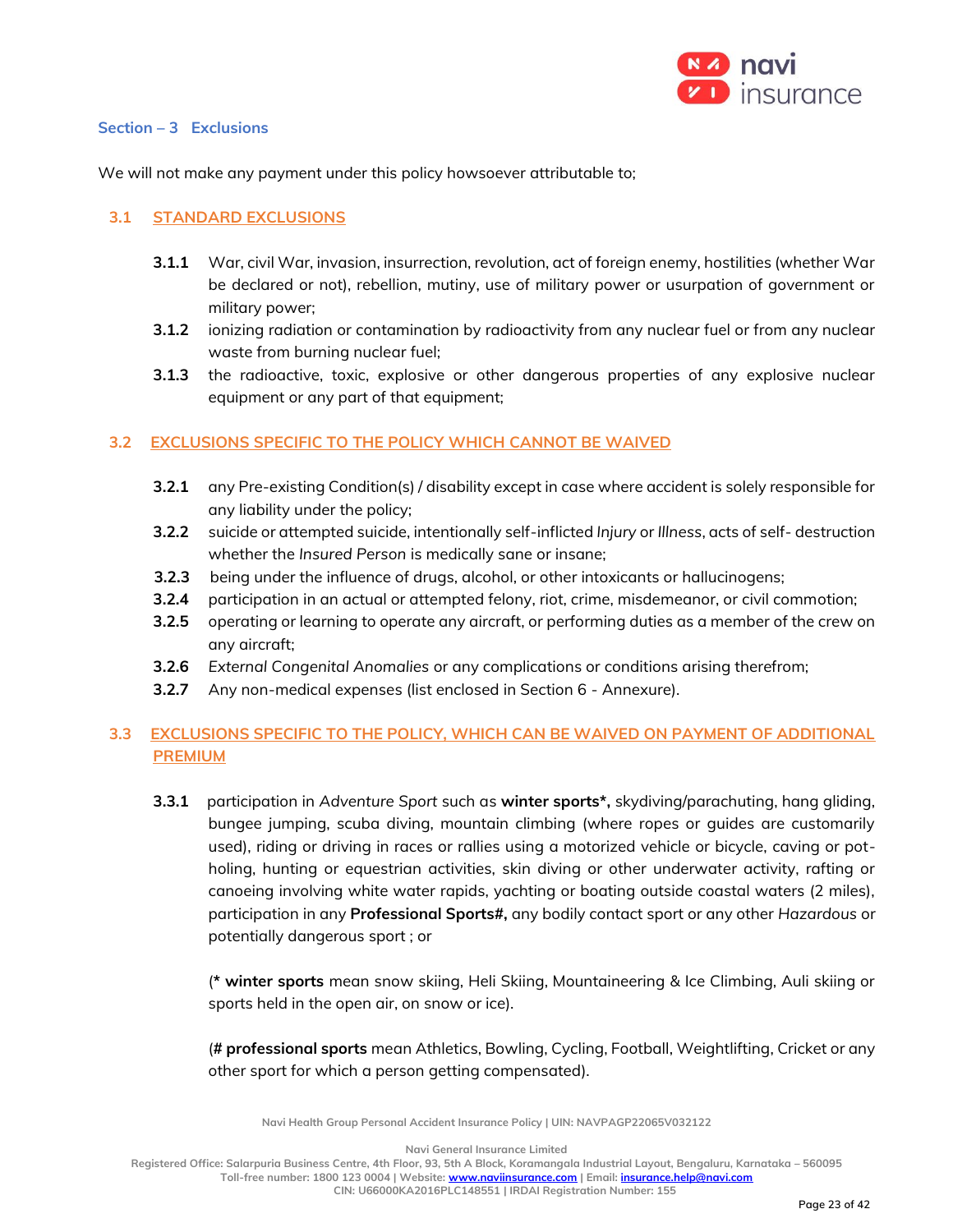

### **Section – 4 General Terms & Conditions**

### **4.1 CONDITIONS PRECEDENT TO CONTRACT**

- **4.1.1. Age** A person shall be eligible to become an *Insured Person* if he/she is not younger than 91 days.
- **4.1.2. Condition precedent** This *Policy* requires fulfilment of the terms and conditions of this *Policy*, payment of premium (including payment of installment premium by the due dates as mentioned in the *Policy Schedule*) and *Disclosure of Information Norm* at all times by *You*, *Insured Persons* or any one acting on *Your* behalf. This is a precondition to any liability under the *Policy*.
- **4.1.3. Disclosure to Information Norm** The *Policy* shall be void and all premium paid shall be forfeited to *Us*, in the event of misrepresentation, mis-description or non-disclosure of any *Material fact*.
- **4.1.4. Electronic Transactions -** The *Policyholder* / *Insured Person* agrees to adhere to and comply with all terms and conditions as may be imposed for electronic transactions that *We* may prescribe from time to time which shall be within the terms and conditions of the contract, and hereby agrees and confirms that all transactions effected by or through facilities for conducting remote transactions including the Internet, World Wide Web, electronic data interchange, call centers, tele-service operations (whether voice, video, data or combination thereof) or by means of electronic, computer, automated machines network or through other means of telecommunication, established by or on behalf of *Us*, for and in respect of the *Policy* or its terms, shall constitute legally binding and valid transactions when done in adherence to and in compliance with *Our* terms and conditions for such facilities, as may be prescribed from time to time which shall be within the terms and conditions of the contract. However, the terms and condition shall not override provisions of any law(s) or statutory regulations including provisions of *IRDAI* regulations for protection of policyholders' interests.
- **4.1.5. No Constructive Notice -** Any knowledge or information of any circumstance or condition in relation to the *Policyholder*/ *Insured Person* which is in *Our* possession and not specifically informed by the *Policyholder* / *Insured Person* shall not be held to bind or prejudicially affect *Us* notwithstanding subsequent acceptance of any premium.

### **4.2 CONDITIONS APPLICABLE DURING CONTRACT**

**4.2.1 Alterations to the Policy** - The *Proposal Form*, declaration, Certificate, and *Policy* constitutes the complete contract of insurance. For any change(s) / alteration/ modification in contract *You* are requested to intimate *Us*. Any change that *We* make will be communicated to *You* by a written endorsement signed and stamped by *Us*. This *Policy* cannot be changed by any one (including an insurance agent or broker) except *Us*.

**Navi Health Group Personal Accident Insurance Policy | UIN: NAVPAGP22065V032122**

**Navi General Insurance Limited**

**Registered Office: Salarpuria Business Centre, 4th Floor, 93, 5th A Block, Koramangala Industrial Layout, Bengaluru, Karnataka – 560095 Toll-free number: 1800 123 0004 | Website[: www.naviinsurance.com](http://www.naviinsurance.com/) | Email: [insurance.help@navi.com](mailto:insurance.help@navi.com)**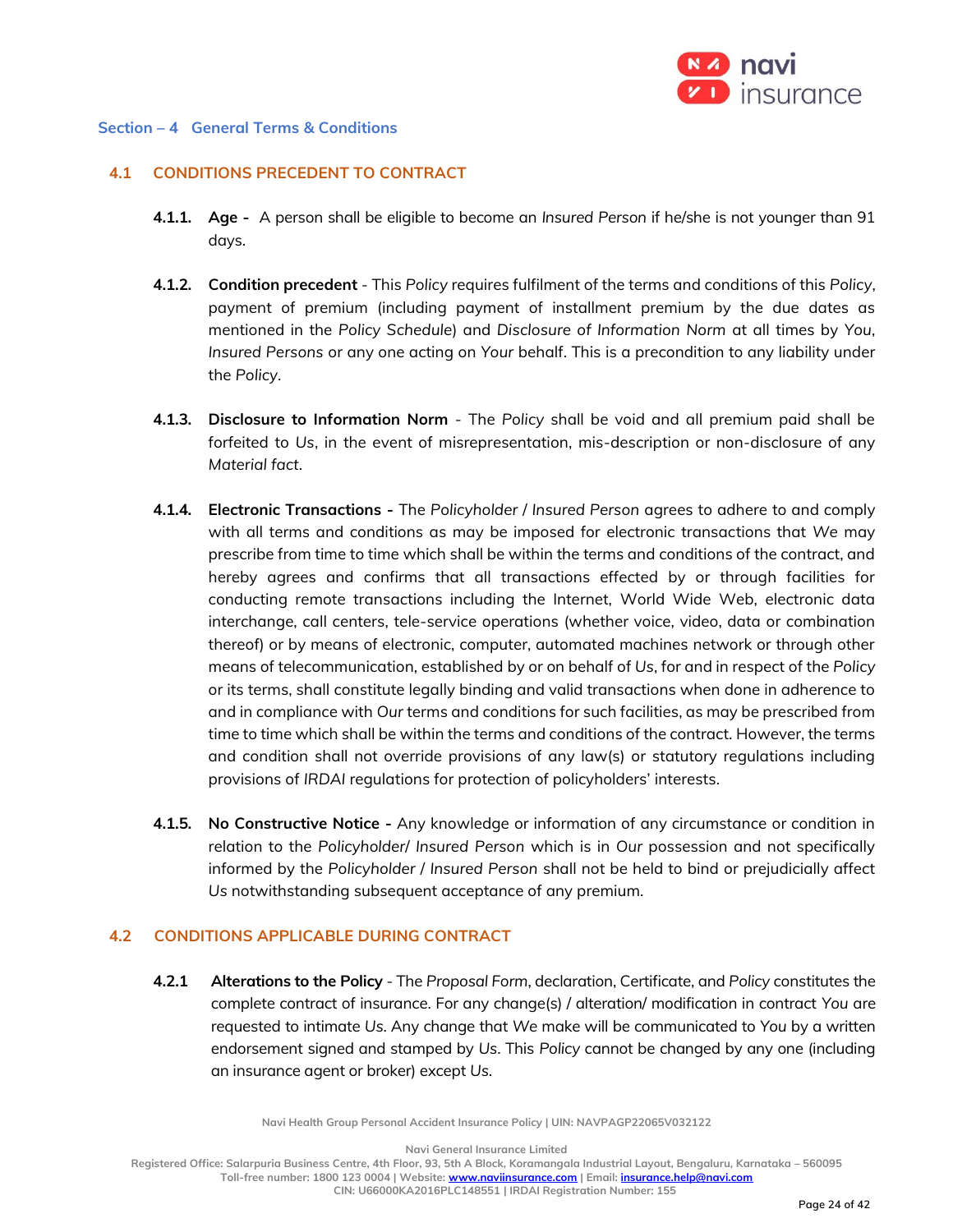

# **4.2.2 Cancellation of Policy –**

₩. **Cancellation by You** - *You* may cancel this *Policy*/ certificate at any time by sending fifteen (15) days notice, stating when *Cancellation* is to take effect. In the event of such *Cancellation*, *We* shall retain premium for the period this *Policy* / certificate has been in force in accordance with the short-period rate table below. However, there will be no refund of premium if a claim has been paid or is payable under the *Policy*.

| <b>REFUND PERCENTAGE</b> |               |               |               |               |               |
|--------------------------|---------------|---------------|---------------|---------------|---------------|
| Month                    | 1 Year        | 2 Year        | 3 Year        | 4 Year        | 5 Year        |
|                          | <b>Policy</b> | <b>Policy</b> | <b>Policy</b> | <b>Policy</b> | <b>Policy</b> |
| $\mathbf{1}$             | 72%           | 83%           | 86%           | 88%           | 89%           |
| $\overline{2}$           | 65%           | 79%           | 84%           | 86%           | 87%           |
| 3                        | 57%           | 75%           | 81%           | 84%           | 86%           |
| $\overline{4}$           | 49%           | 71%           | 78%           | 82%           | 84%           |
| 5                        | 41%           | 67%           | 76%           | 80%           | 83%           |
| 6                        | 30%           | 63%           | 73%           | 78%           | 81%           |
| 7                        | 20%           | 59%           | 71%           | 76%           | 80%           |
| 8                        | 12%           | 56%           | 68%           | 74%           | 78%           |
| 9                        | 4%            | 52%           | 65%           | 72%           | 76%           |
| 10                       | 0%            | 48%           | 63%           | 70%           | 75%           |
| 11                       | 0%            | 44%           | 60%           | 68%           | 73%           |
| 12                       | 0%            | 40%           | 58%           | 67%           | 72%           |
| 13                       |               | 36%           | 55%           | 65%           | 70%           |
| 14                       |               | 32%           | 53%           | 63%           | 69%           |
| 15                       |               | 28%           | 50%           | 61%           | 67%           |
| 16                       |               | 25%           | 47%           | 59%           | 66%           |
| 17                       |               | 21%           | 45%           | 57%           | 64%           |
| 18                       |               | 15%           | 42%           | 55%           | 63%           |
| 19                       |               | 10%           | 40%           | 53%           | 61%           |
| 20                       |               | 7%            | 37%           | 51%           | 59%           |
| 21                       |               | 2%            | 34%           | 49%           | 58%           |
| 22                       |               | 0%            | 32%           | 47%           | 56%           |
| 23                       |               | 0%            | 29%           | 45%           | 55%           |
| 24                       |               | 0%            | 27%           | 43%           | 53%           |
| 25                       |               |               | 24%           | 41%           | 52%           |
| 26                       |               |               | 22%           | 39%           | 50%           |
| 27                       |               |               | 19%           | 37%           | 49%           |
| 28                       |               |               | 16%           | 36%           | 47%           |
| 29                       |               |               | 14%           | 34%           | 45%           |
| 30                       |               |               | 10%           | 32%           | 44%           |
| 31                       |               |               | 7%            | 30%           | 42%           |
| 32                       |               |               | 5%            | 28%           | 41%           |

**Navi Health Group Personal Accident Insurance Policy | UIN: NAVPAGP22065V032122**

**Navi General Insurance Limited**

**Registered Office: Salarpuria Business Centre, 4th Floor, 93, 5th A Block, Koramangala Industrial Layout, Bengaluru, Karnataka – 560095 Toll-free number: 1800 123 0004 | Website[: www.naviinsurance.com](http://www.naviinsurance.com/) | Email: [insurance.help@navi.com](mailto:insurance.help@navi.com)**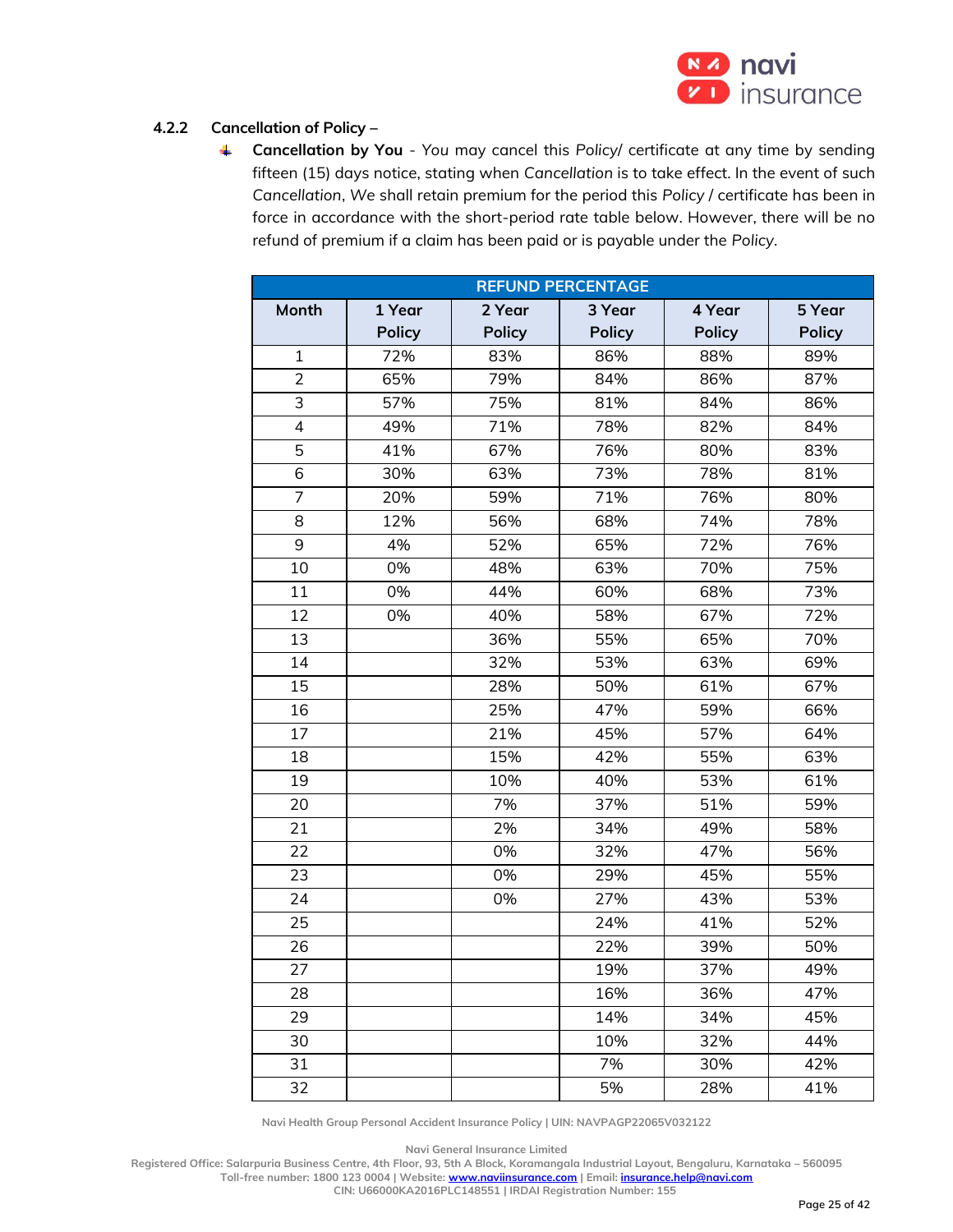

| 33 | $1\%$ | 26% | 39% |
|----|-------|-----|-----|
| 34 | 0%    | 24% | 38% |
| 35 | 0%    | 22% | 36% |
| 36 | 0%    | 20% | 35% |
| 37 |       | 18% | 33% |
| 38 |       | 16% | 32% |
| 39 |       | 14% | 30% |
| 40 |       | 12% | 28% |
| 41 |       | 10% | 27% |
| 42 |       | 8%  | 25% |
| 43 |       | 5%  | 24% |
| 44 |       | 4%  | 22% |
| 45 |       | 1%  | 21% |
| 46 |       | 0%  | 19% |
| 47 |       | 0%  | 18% |
| 48 |       | 0%  | 16% |
| 49 |       |     | 14% |
| 50 |       |     | 13% |
| 51 |       |     | 11% |
| 52 |       |     | 10% |
| 53 |       |     | 8%  |
| 54 |       |     | 6%  |
| 55 |       |     | 4%  |
| 56 |       |     | 3%  |
| 57 |       |     | 1%  |
| 58 |       |     | 0%  |
| 59 |       |     | 0%  |
| 60 |       |     | 0%  |

- **Cancellation by Us** *We* may cancel this *Policy*/ certificate on grounds of misrepresentation, fraud, non-disclosure of *Material facts*, non-cooperation by *You* or anyone acting on *Your* behalf. Such *Cancellation* of the *Policy*/ certificate, which will be on the grounds of misrepresentation, fraud, non-disclosure of *Material facts*, will be from inception date or the renewal date (as the case may be) upon 15 days written notice delivered to or mailed to the *Insured Person's*/*Policyholder's* last address as shown in the records followed by an endorsement signifying this without refund of any premium. In case of *Cancellation* of the *Policy*/certificate by *Us* on account of noncooperation, *You* shall be entitled to refund of pro-rata premium for the unexpired portion of the *Policy* on the date of *Cancellation* except for those *Insured Person(s)* for whom a claim has been paid or is payable under the *Policy*.
- **4.2.3 Communication & Notices –** Any notice, direction or instruction under this *Policy* shall be in writing and if it is to:

**Navi General Insurance Limited**

**Registered Office: Salarpuria Business Centre, 4th Floor, 93, 5th A Block, Koramangala Industrial Layout, Bengaluru, Karnataka – 560095**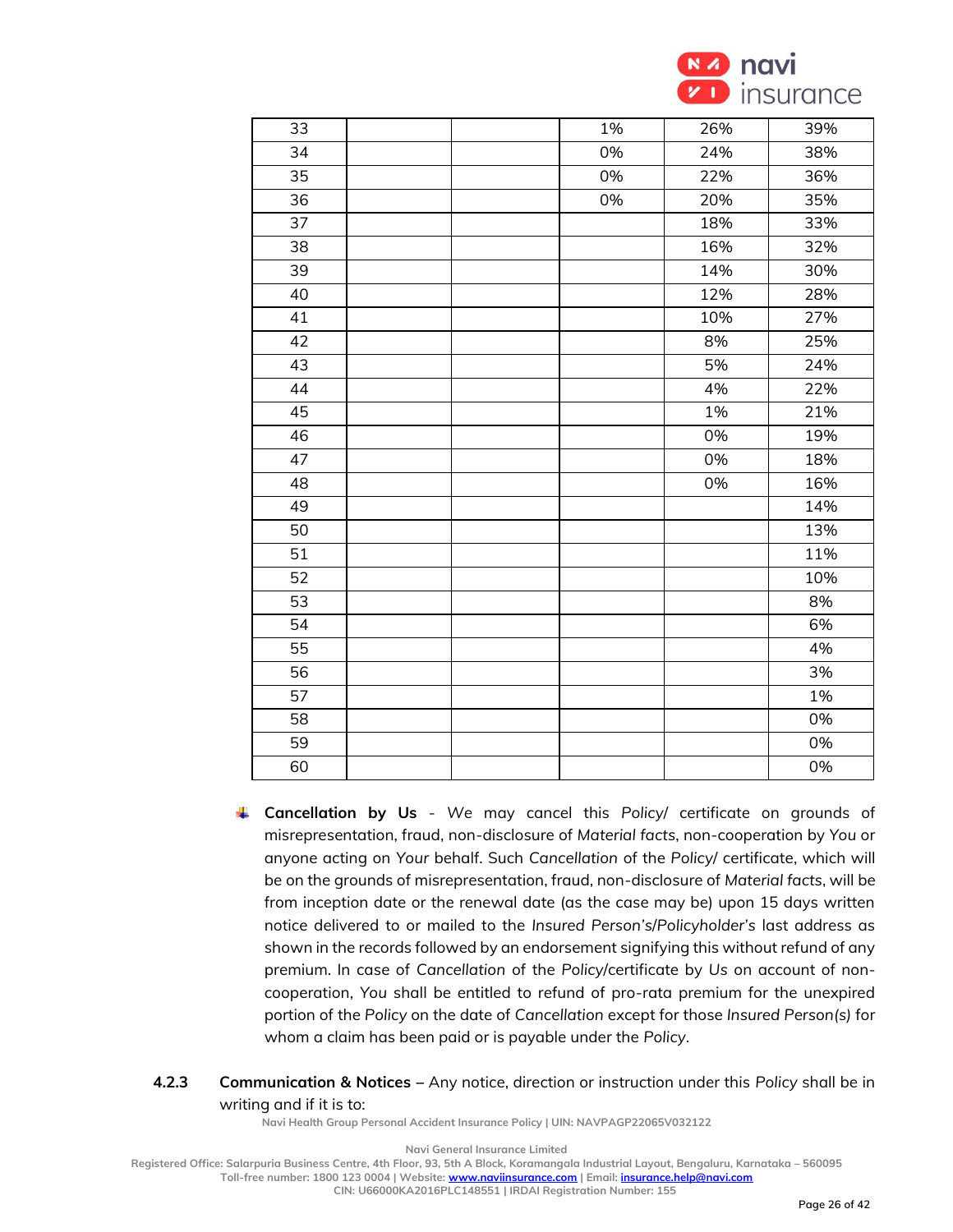

- **i)** *You* or any *Insured Person*, then it shall be sent to *You* at *Your* last updated address as shown in *Our* records and *You* shall act for all Insured Persons for these purposes.
- **ii)** To *Us*, it shall be delivered to *Our* address specified in the *Policy Schedule*.
- **iii)** No insurance agents, brokers or other person or entity is authorized to receive any notice, direction or instruction on *Our* behalf unless *We* have expressly stated to the contrary in writing.
- **iv)** Notice and instructions will be deemed served 10 days after posting or immediately upon receipt in the case of hand delivery, facsimile or e-mail after posting.
- **v)** *You* must immediately bring to *Our* notice any change in the address or contact details. If *You* fail to inform *Us*, *We* shall send notice to the last known address and it would be considered that the notice has been sent to *You*.
- **vi)** *You* shall immediately notify *Us* in writing in regards to change in occupation / business at *Your* own expense and *We* may adjust the scope of cover and/or premium after analysing the risk of such a change, if necessary, accordingly.

## *Note: Please include Your Policy number for any communication with Us.*

- **4.2.4 Protection of Policyholders' Interest -** This *Policy* is subject to *IRDAI* (Protection of Policyholders' Interest) Regulation, 2017 or any amendment thereof from time to time.
- **4.2.5 Records to be maintained -** *You* or the *Insured Person*, as the case may be shall keep an accurate record containing all medical records pertaining to the treatment taken for any liability under the policy and shall allow *Us* or *Our* representative(s) to inspect such records. *You* or the *Insured Person* as the case may be, shall furnish such information as may be required by *Us* under this *Policy* at any time during the *Policy Period* and up to three years after the Policy expiration, or until final adjustment (if any) and resolution of all claims under this *Policy*.
- **4.2.6 Geography -** This *Policy* applies to events or occurrences taking place anywhere in the world unless limited under this *Policy* in a particular benefit or definition or by *Us* through an endorsement.
- **4.2.7 Policy Disputes -** Any and all disputes or differences concerning the interpretation of the coverage, terms, conditions, limitations and/ or exclusions under this *Policy* shall be governed by Indian law and shall be subject to the jurisdiction of the Indian Courts.
- **4.2.8 Revision & Modification of Product -** Any revision or modification will be done with the approval of the *Authority*. *We* shall notify *You* about revision / modification in the product including premium. Such information shall be given to *You* at least ninety (90) days prior to the effective date of modification or revision coming into effect.
- **4.2.9 Instalment Premium**  In case premium is payable in instalments as specified in the *Policy* schedule, instalments shall be payable on or before the due date for continuity of coverage under the *Policy*. *You* will have relaxation period of 15 days from the due date for payment of

**Navi Health Group Personal Accident Insurance Policy | UIN: NAVPAGP22065V032122**

**Navi General Insurance Limited**

**Registered Office: Salarpuria Business Centre, 4th Floor, 93, 5th A Block, Koramangala Industrial Layout, Bengaluru, Karnataka – 560095**

**Toll-free number: 1800 123 0004 | Website[: www.naviinsurance.com](http://www.naviinsurance.com/) | Email: [insurance.help@navi.com](mailto:insurance.help@navi.com)**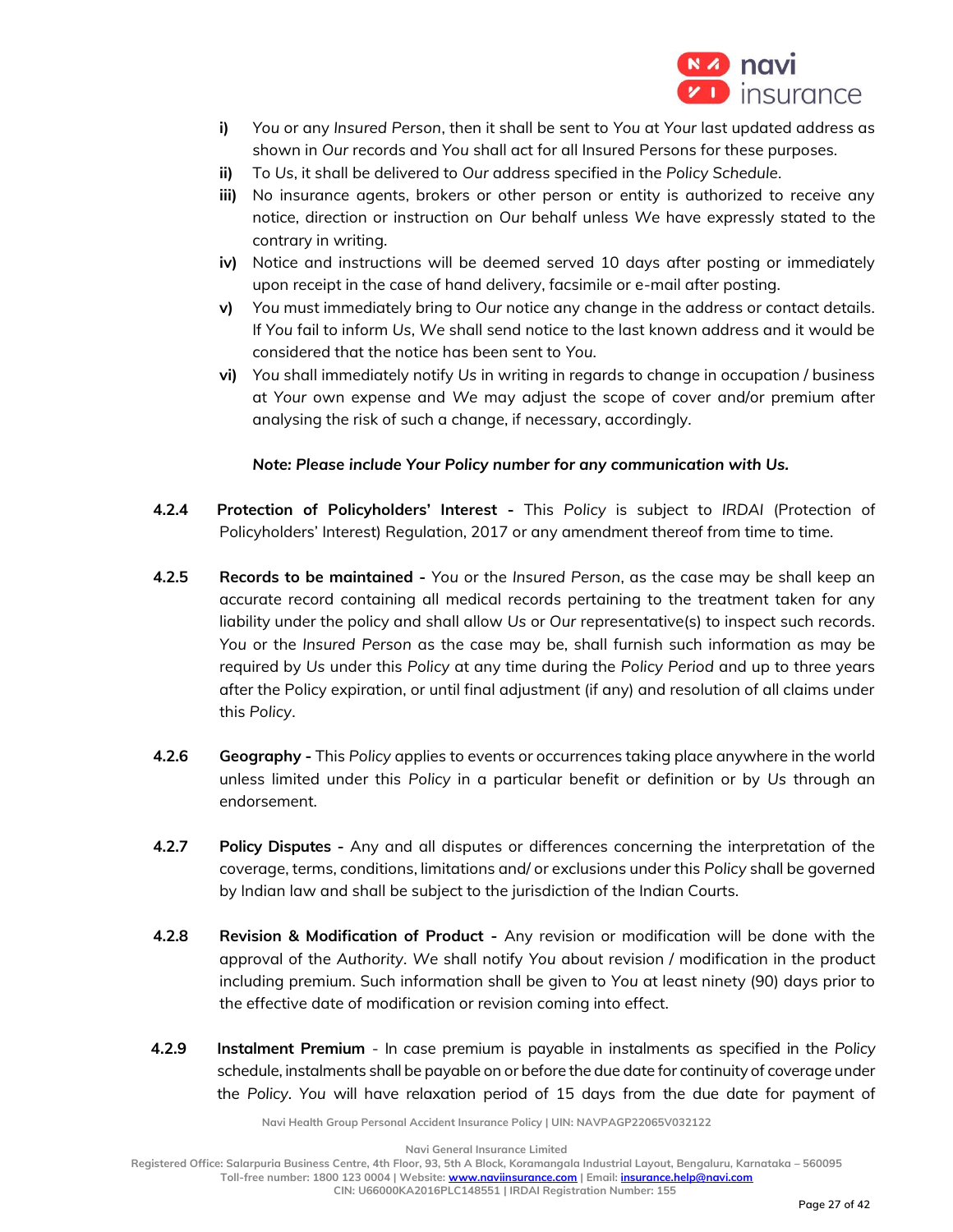

instalment. We will not charge interest on the instalment premium paid during the relaxation period and there will be no impact on coverage of Pre-Existing Disease and continuity of waiting periods. In case *We* do not receive the premium within the relaxation period, the *Policy* will be terminated and all claims that fall beyond the instalment due date will not be covered under the *Policy*. However, *We* will be liable to pay for the claims where the claim event occurred before the instalment due date. In such case, all the subsequent premium instalments shall immediately become due and payable. *We* shall have the right to recover and deduct any or all the pending instalments from the claim amount due under the *Policy*.

# **IMPORTANT POINTS TO BE NOTED WHILE OPTING FOR INSTALMENT PREMIUM PAYMENT VIA ELECTRONIC CLEARING SERVICE (ECS)**

- 1. Completely filled & signed Electronic Clearing Service Mandate Form is mandatory.
- 2. Ensure that the Premium amount which would be auto debited & frequency of instalment is duly filled in the ECS Mandate form.
- 3. New ECS Mandate Form is required to be filled in case of any change in the Premium due to change of Sum Insured / age / plan /coverages/revision in premium.
- 4. You need to inform us atleast 15 days prior to the due date of instalment premium if you wish to discontinue with the ECS facility.
- 5. Non-payment of premium on due date as opted by You in the mandate form subject to an additional 15 days of relaxation period will lead to termination of the policy.
- **4.2.10 Termination of Policy -** This *Policy* terminates on earliest of the following events
	- **a.** *Cancellation* of *Policy* as per the cancellation provision.
	- **b.** On the *Policy* expiry date.
- **4.2.11 Withdrawal of Product** The product will be withdrawn only after due approval from the *Authority*. *We* will inform the Group Organiser /Administrator in the event *We* may decide to withdraw the product.

In such cases, where *policy* is falling due for *Renewal* within 15 days from the date of withdrawal, *We* will provide the Group Organiser/Administrator one time option to renew the existing policy with *Us* or migrate to modified or new suitable health insurance policy with *Us*. Any *Policy* falling due for *Renewal* after 15 days from the date of withdrawal will have to migrate to modified or new suitable health insurance policy with *Us.*

The Group Organiser/Administrator will inform individual members about such withdrawal of product by *Us*.

Individual members will also have an option to opt for suitable health insurance policy with *Us* subject to applicable Migration norms in vogue.

However, even if the Group Organiser/Administrator does not respond to *Our* intimation in case of such withdrawal, the *Policy* will stand withdrawn on the renewal date.

**Navi Health Group Personal Accident Insurance Policy | UIN: NAVPAGP22065V032122**

**Navi General Insurance Limited**

**Registered Office: Salarpuria Business Centre, 4th Floor, 93, 5th A Block, Koramangala Industrial Layout, Bengaluru, Karnataka – 560095 Toll-free number: 1800 123 0004 | Website[: www.naviinsurance.com](http://www.naviinsurance.com/) | Email: [insurance.help@navi.com](mailto:insurance.help@navi.com)**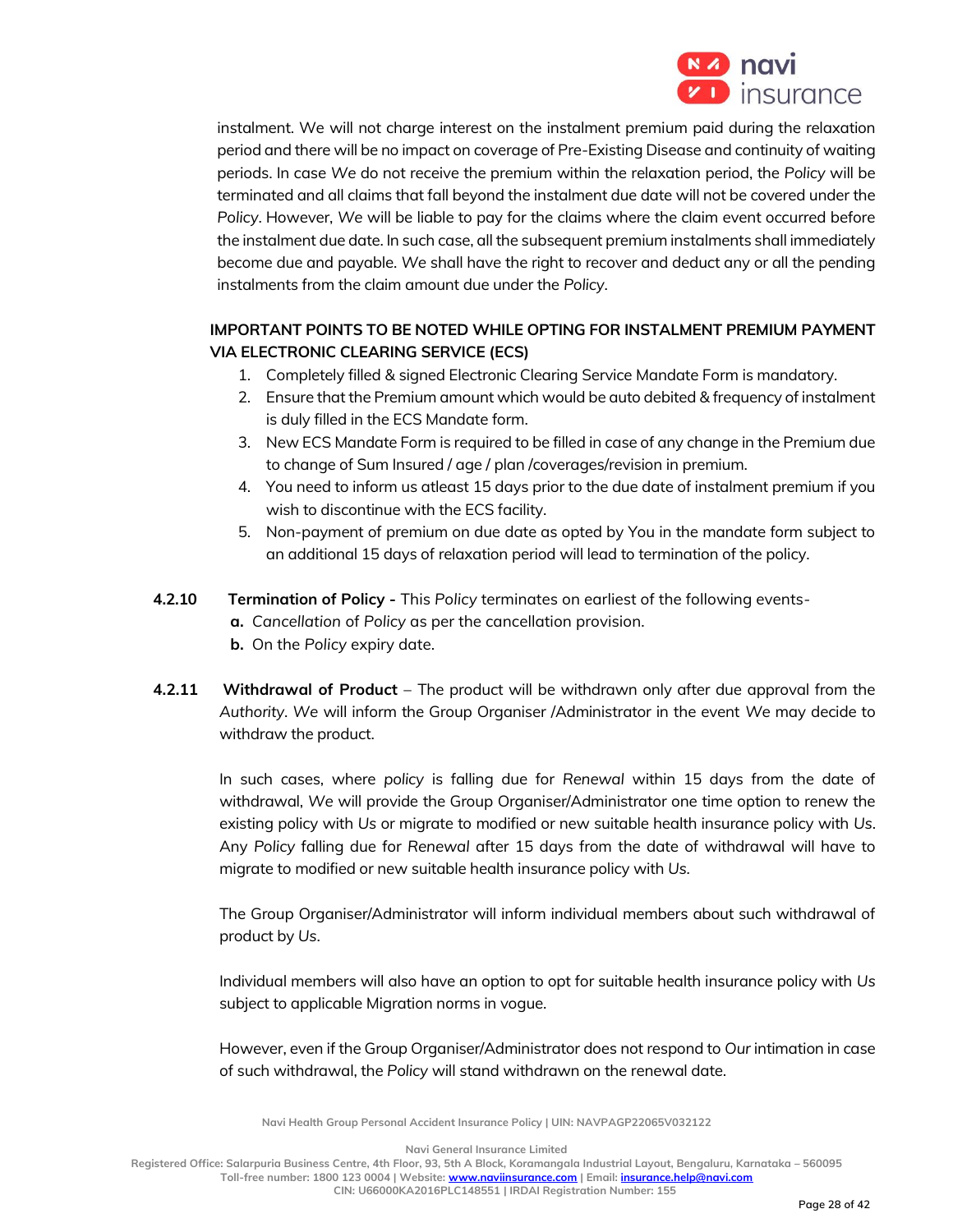

**4.2.12 Group Administrator** - The Group Administrator shall take all reasonable steps to cover their members or employees of the company and ensure timely payment of premium in respect of the persons covered. The Group administrator will collect premium from members wherever applicable as mentioned in the Group/Master policy issued to the Group administrator. The Group administrator will neither charge more premium nor alter the scope of coverage offered under the Group/Master policy.

Group/Master policy will be issued to the group administrator and all members wherever required will be provided with the certificate of insurance by *Us*. Wherever mutually agreed group administrator will issue the certificate of insurance to its member as per agreed terms and conditions and in the format prescribed by *Us* and shall keep the record of such issuance. *We* reserve the right to inspect the record at any time to ensure that terms and conditions of group policy and provisions of *IRDAI* group guidelines contained in circular ref: 015/IRDA/Life/Circular/GI Guidelines/2005 dated 14th July 2005 and any amendments thereto are being adhered. *We* may also require submission of certificate of compliance from the auditors of Group Administrator.

The Group administrator will provide all possible help to its member and facilitate any service required under the *Policy* including claims. Notwithstanding this a member of the group covered under the *Policy* shall be free to contact *Us* directly for filing the claim or any assistance required under the *Policy.*

## **4.3 CONDITIONS FOR RENEWAL OF CONTRACT**

- **4.3.1 Continuity** *Insured Person* would have an option to migrate to *Our* individual personal accident insurance product if the group policy is discontinued or if *Insured Person* is leaving the group on account of resignation, retirement, termination of employment or otherwise, subject to *Our* underwriting guidelines. Dependent children likewise when exiting on account of reaching upper age limit will have an option to migrate to *Our* individual personal accident insurance plans subject to *Our* underwriting guidelines. *Insured Person* will be entitled for accrued continuity benefits as per prevailing migration guidelines issued by the regulator.
- **4.3.2 Renewal Terms –** This *Policy* may be renewed by mutual consent every year and in such event, the renewal premium shall be paid to *Us* on or before the date of expiry of the *Policy*. However, *We* shall not be bound to give notice that such renewal premium is due. Also, *We* may exercise option of not renewing the *Policy* on grounds of fraud, misrepresentation, or suppression of any *Material fact* either at the time of taking the *Policy* or any time during the currency of the *Policy and non cooperation of the Insured*. On renewal , the policy could be subject to certain changes in terms and conditions including change in premium rate.

 A *Grace Period* of 30 days from the premium due date is allowed where *You* can still pay *Your* premium and continue *Your Policy*. Coverage would not be available for the period for which no premium has been received. Post 30 days from premium due date, if the premium is not paid, the *Policy* will lapse i.e. be terminated.

**Navi Health Group Personal Accident Insurance Policy | UIN: NAVPAGP22065V032122**

**Navi General Insurance Limited**

**Registered Office: Salarpuria Business Centre, 4th Floor, 93, 5th A Block, Koramangala Industrial Layout, Bengaluru, Karnataka – 560095 Toll-free number: 1800 123 0004 | Website[: www.naviinsurance.com](http://www.naviinsurance.com/) | Email: [insurance.help@navi.com](mailto:insurance.help@navi.com)**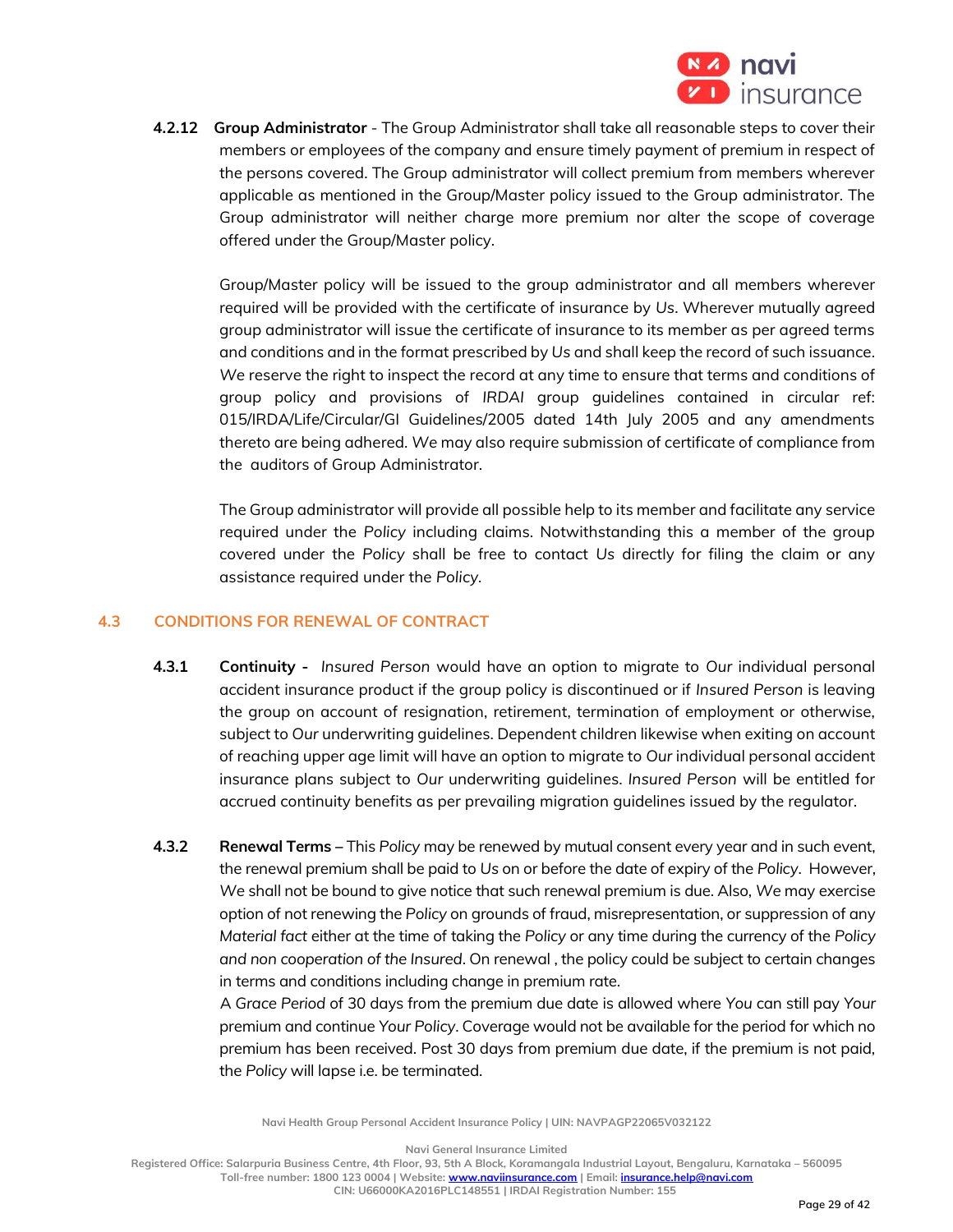

## **4.4 CONDITIONS WHEN A CLAIM ARISES**

- **4.4.1 Arbitration -** If *We* admit liability for any claim but any difference or dispute arises as to the amount payable for any claim the same shall be decided by reference to Arbitration. The Arbitrator shall be appointed in accordance with the provisions of the Arbitration and Conciliation Act, 1996 or any amendment thereof. No reference to Arbitration shall be made unless *We* have admitted *Our* liability for a claim in writing.
- **4.4.2 Disclaimer of Claim -** If Company shall disclaim liability to the Insured for any claim and if the insured shall not, within twelve (12) calendar months from the date or receipt of the notice of such disclaimer notify the Company in writing that he does not accept such disclaimer and intends to recover his claim from the Company, then the claim shall for all purposes be deemed to have been abandoned and shall not thereafter be recoverable under the *Policy*.
- **4.4.3 Physical Examination -** Any *Medical Practitioner* authorized by *Us* shall be allowed to examine the *Insured Person* in case of any alleged *injury* / disability. Non-co-operation by the *Insured Person* will result into rejection of claim. *We* will bear the cost towards performing such medical examination (at the specified location) of the *insured person*.
- **4.4.4 Complete Discharge -** Payment made by *Us* to *You* /Assignee/*Nominee*/legal representative, as the case may be, in respect of any benefit under the *Policy* shall in all cases be complete and construe as an effectual discharge in favor of *Us*.
- **4.4.5 Claims Process & Management -** In the event of any claim under the *Policy*, completed claim form and required documents must be furnished to *Us* within the stipulated time. Failure to furnish this documentation within the stipulated time shall not invalidate nor reduce any claim if *You* can satisfy *Us* that it was not reasonably possible for *You* to submit / give proof within such time.
	- **4.4.5.1 Policyholder's / Insured Person's duties at the time of Claim -** On occurrence of an Event which will eventually lead to a Claim under this *Policy*, the *Policyholder*/ *Insured Person* shall:
		- **a)** Forthwith intimate the Claim in accordance with Section No. 4.4.5.2 of this *Policy*.
		- **b)** If so requested by *Us*, the *Insured Person* will have to submit himself / herself for a medical examination including any Pathological / Radiological examination by Independent *Medical Practitioner* as often as it is considered reasonable and necessary. The cost of such examination will be borne by *Us*.
		- **c)** Allow the *Medical Practitioner* or any of *Our* representatives to inspect the medical and Hospitalization records, investigate the facts.
		- **d)** Assist and not hinder or prevent *Our* representatives in pursuance of their duties for ascertaining the admissibility of the Claim under the *Policy*.

**Navi Health Group Personal Accident Insurance Policy | UIN: NAVPAGP22065V032122**

**Navi General Insurance Limited**

**Registered Office: Salarpuria Business Centre, 4th Floor, 93, 5th A Block, Koramangala Industrial Layout, Bengaluru, Karnataka – 560095 Toll-free number: 1800 123 0004 | Website[: www.naviinsurance.com](http://www.naviinsurance.com/) | Email: [insurance.help@navi.com](mailto:insurance.help@navi.com)**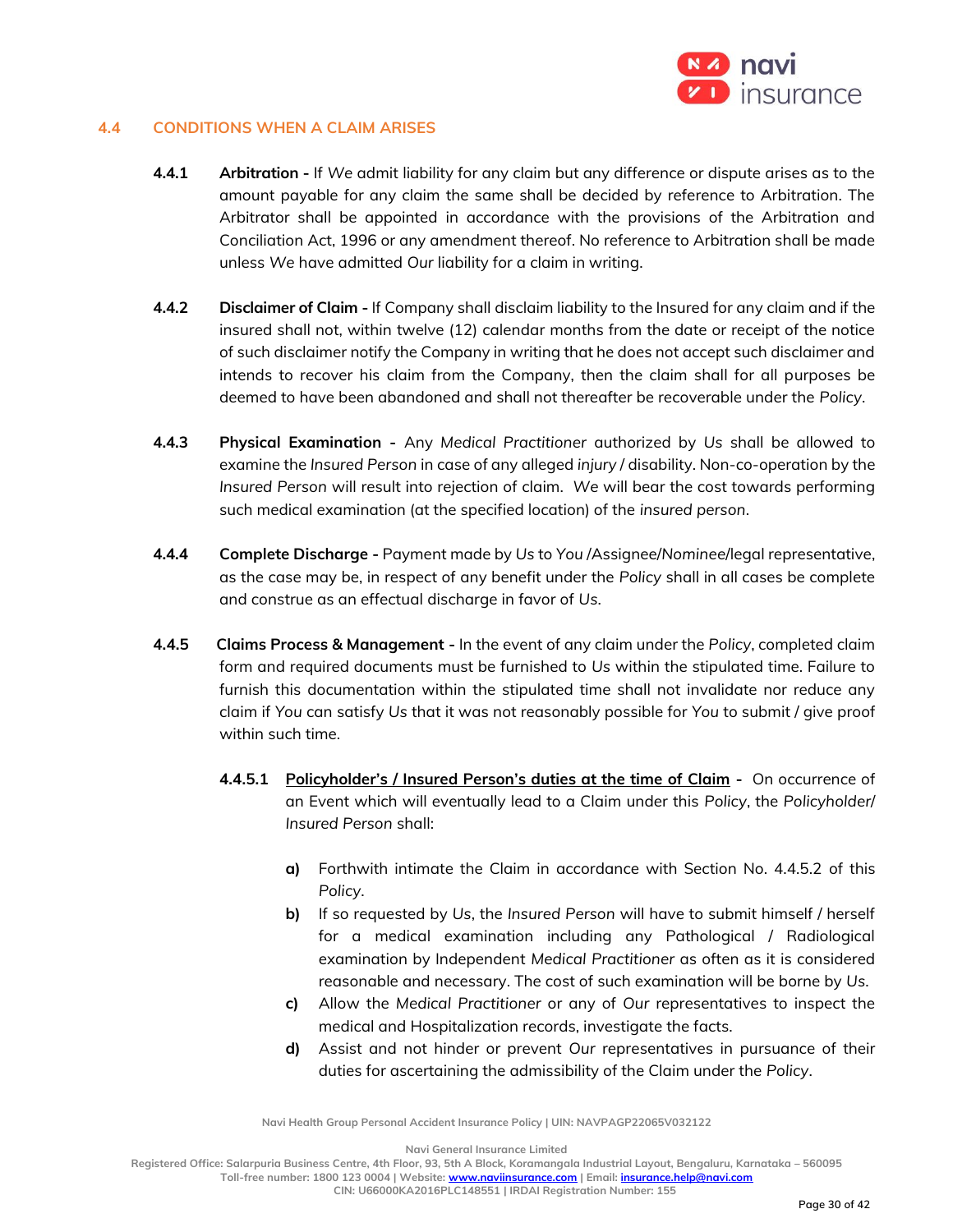

# **4.4.5.2 Claim Intimation:**

 Upon the occurrence of any event, that may give rise to a claim under this *Policy*, the *Policyholder* / *Insured Person* or *Nominee*, must notify *Us* immediately at the call center or in writing within seven ( 7 ) days of occurrence of such event.

The following details are to be provided to *Us* at the time of intimation of Claim:

- **a)** Policy Number/ Certificate of Insurance Number
- **b)** Name of the *Policyholder*
- **c)** Employee / Member Code
- **d)** Name of the *Insured person* in whose relation the Claim is being lodged
- **e)** Nature of Event
- **f)** Name and Address of the attending *Medical Practitioner* and Hospital (if admission has taken place)
- **g)** Date of Event
- **h)** Any other information, documentation as requested by *Us*
- **4.4.5.3 Claims Documents -** In case of any Claim for the covered Benefit, the indicative list of documents as mentioned below shall be provided by the *Policyholder*/*Insured Person*, immediately but not later than <<30 days>> of date of *Accident*, to avail the Claim.

*We* may consider the delay in extreme cases of hardship where it is proved to *Our* satisfaction that under the circumstances in which the *Insured Person* was placed, it was not possible for him or any other person to give notice or file claim within the prescribed time limit. However, no proof will be accepted if furnished later than one (1) year from the time the loss occurred. Requirement of all or any of the following documents will depend on the nature of claim.

# **Documents required for Claims processing:**

- **a.** Duly filled and signed claim form.
- **b.** Copy of FIR/ Panchnama /Police Inquest Report (if conducted) duly attested by the Police; Copy of Medico Legal Certificate duly attested by the concerned *Hospital*/ Police,Final police report attested by Police.
- **c.** Copy of Death Certificate (issued by the office of Registrar of Births and Deaths)
- **d.** Copy of Post Mortem report if conductedduly attested by the Police, Copy of viscera report wherever applicable duly attested by the Police.
- **e.** Copy of Hospital record, if applicable
- **f.** Original Passenger Ticket / Boarding Pass issued in the name of the *Insured Person* from the *Public Transport* (in case of death in a *Public Transport*). Wherever a named ticket is not available, onus of proof of travel will be upon the *Insured Person*.

**Navi Health Group Personal Accident Insurance Policy | UIN: NAVPAGP22065V032122**

**Navi General Insurance Limited**

**Registered Office: Salarpuria Business Centre, 4th Floor, 93, 5th A Block, Koramangala Industrial Layout, Bengaluru, Karnataka – 560095**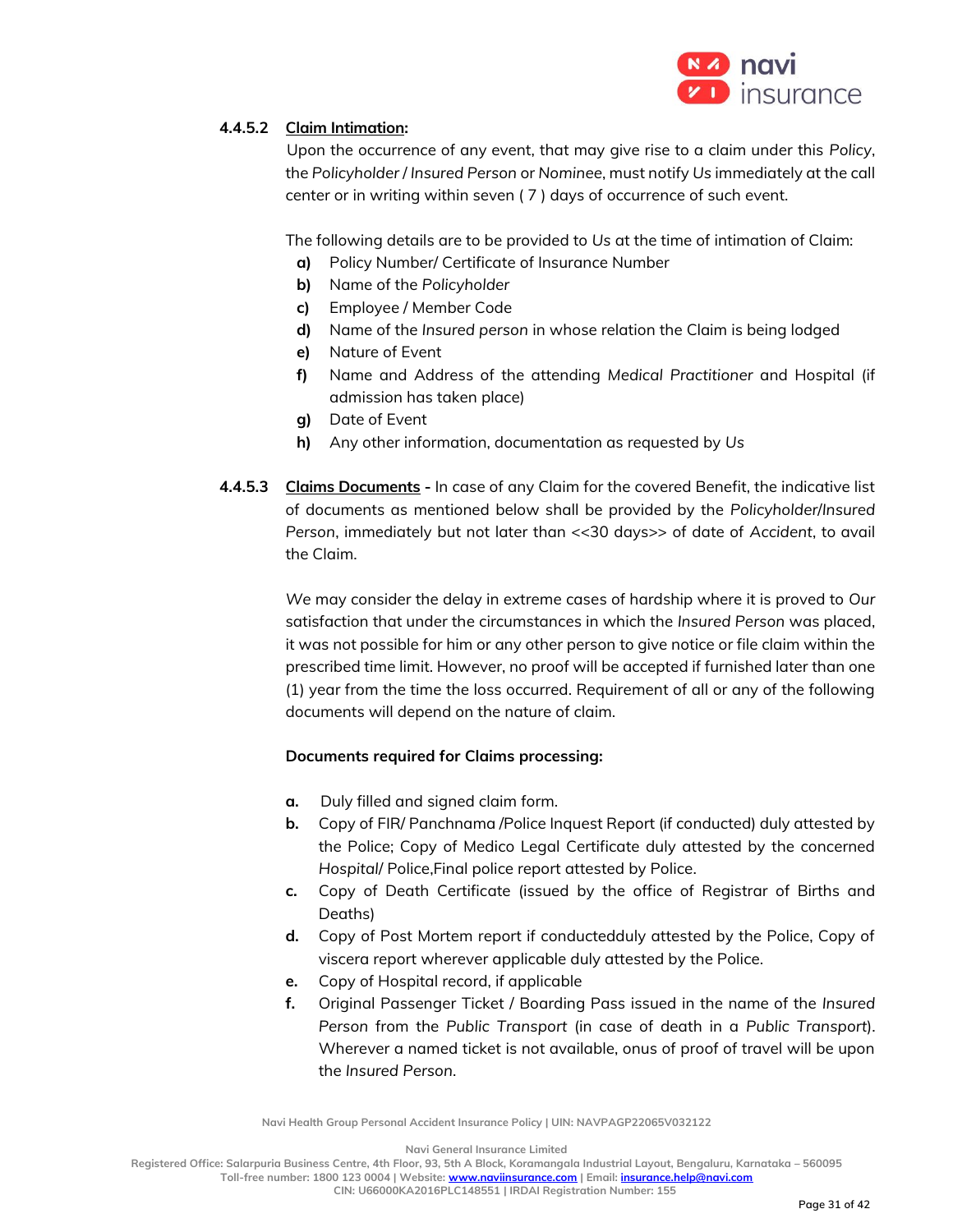

- **g.** Identity proof of *Nominee* or Original Succession Certificate / Original Legal Heir Certificate or any other proof to *Our* satisfaction for the purpose of a valid discharge in case nomination is not filed by deceased.
- **h.** Disability certificate
- **i.** Leave/Absence Certificate from Employer (If Employed) Additional documents required under Copy of Birth Certificate and Copy of School ID Card
- **j.** Study Certificate from the school of the dependent child mentioning the parent's name
- **k.** Original bills, prescriptions, investigation reports, discharge card wherever applicable
- **l.** Loss of Employment/Termination Letter indicating the reason for termination, Salary Slip of last 3 months (for salaried persons).
- **m.** Photo Identity Proof Voter ID, Passport, PAN Card, Driving License, Ration Card, Aadhar card, or any other proof accepted by the KYC norms as approved by *Us* and which is admissible in court of law.
- **n.** Cancelled cheque copy

# **4.4.5.4 Scrutiny of Claim Documents**

- **a.** *We* shall scrutinize the Claim and accompanying documents. Any deficiency in documents shall be intimated within five (5) days of its receipt.
- **b.** If the deficiency in the submitted Claim documents is not furnished or partially furnished within ten (10) working days of the first notification, *We* shall send a reminder of the same every ten (10) days thereafter.
- **c.** *We* will send a maximum of three (3) reminders following which, *We* will send a rejection letter after 15 days from last reminder.
- **4.4.5.5 Claim Investigation** –*We* may investigate Claims at *Our* own discretion to determine the validity of Claim. Such investigation may be concluded within thirty (30) days from the date of receipt of last necessary document of the Claim. Verification carried out, if any, will be done by individuals or entities authorised by *Us* to carry out such verification/investigation(s) and the costs for such verification/ investigation shall be borne by *Us*.
- **4.4.5.6** Settlement & Repudiation of a Claim We shall ordinarily settle a Claim including rejection within 30 days of the receipt of the last "necessary" documents as stated in Section 4.4.5.3 . However, where the circumstances of a claim warrant an investigation it shall initiate and complete such investigation at the earliest, in any case not later than 30 days from the date of receipt of last necessary document / information.

In such cases, we shall settle the claim within 45 days from the date of receipt of last necessary document.

In case of delay in the payment beyond the stipulated timelines, We shall be liable

**Navi Health Group Personal Accident Insurance Policy | UIN: NAVPAGP22065V032122**

**Navi General Insurance Limited**

**Registered Office: Salarpuria Business Centre, 4th Floor, 93, 5th A Block, Koramangala Industrial Layout, Bengaluru, Karnataka – 560095**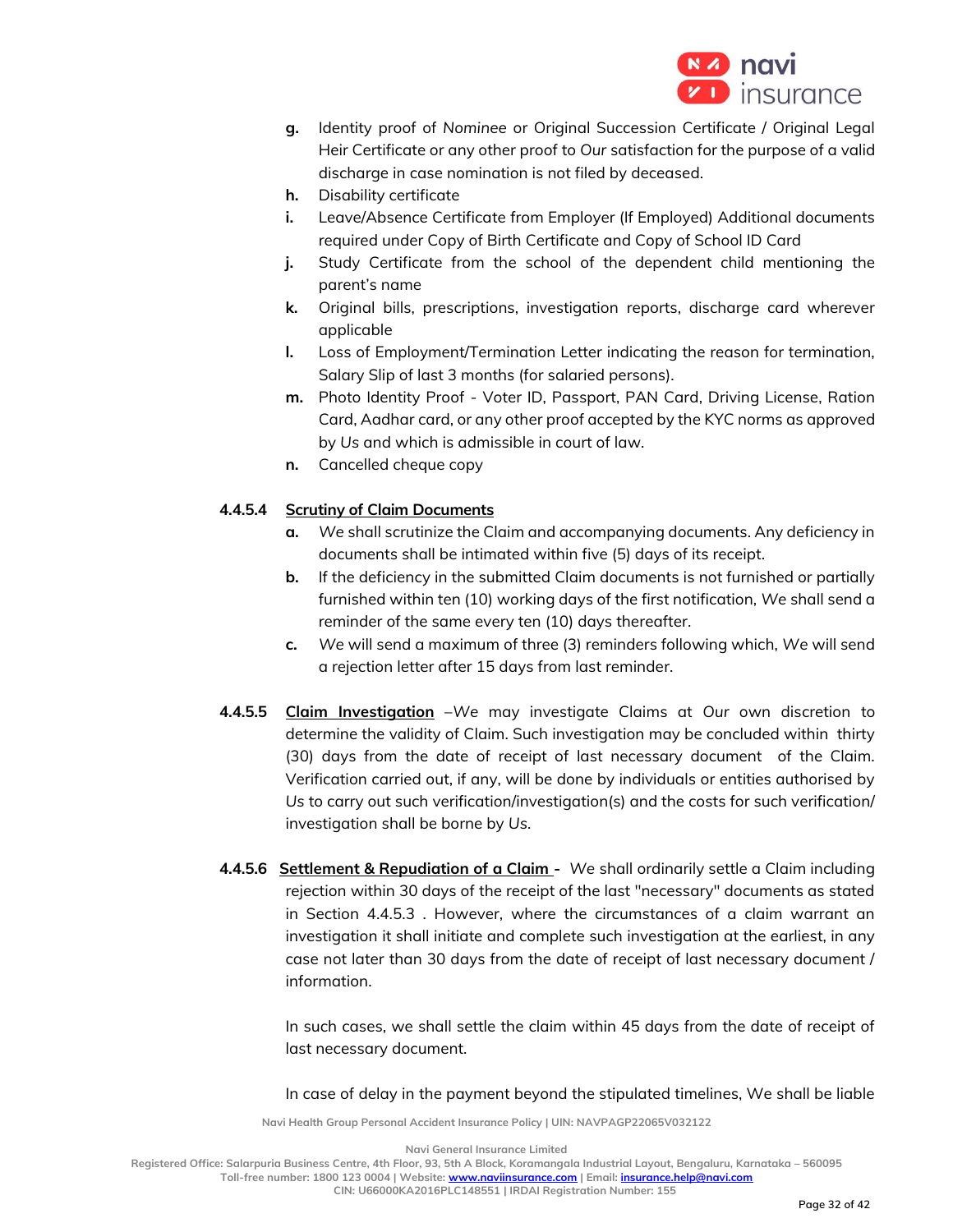

to pay interest at the rate of two percent (2%) above the Bank Rate or as per the applicable / extant IRDAI regulation. Such interest shall be paid from the date of the receipt of last relevant and necessary document from the insured /claimant by us till the date of the actual payment.

# **4.4.5.7 Payment Terms**

- i. All Claims will be payable in India and in Indian rupees.
- ii. *We* will only make payment to the *Insured Person* / *Policyholder* under this *Policy*. The receipt of payment by the *Insured Person* / *Policyholder* shall be considered as a complete discharge of *Our* liability against any claim under this *Policy*. In the event of *Your* death, *We* will make payment to the *Nominee* / Assignee (as named in the *Policy Schedule*/ Certificate of Insurance).
- iii. *Our* total liability in aggregate for all claims under the *Policy* for a specific *Insured Person* shall not exceed the respective *Sum Insured* of that *Insured Person* as mentioned in *Policy Schedule*.
- iv. In case of claims for accidental death of the *Insured Person*, where a *Nominee(s)/*Assignee has not been mentioned in the *Proposal Form*, the claim payment shall be made as per Indian succession law.
- v. If premium is payable in instalments and not paid on or before the due date then *We* will not pay for any claim that occurs during the relaxation period unless the instalment premium is paid by *You* within the relaxation period. *We* shall have the rights to recover and deduct the pending installment premium towards the *insured person* who has claimed prior to the instalment due date from the claim amount due under the *Policy*.

# **Section - 5 – Grievance Redressal Procedure**

At Navi General Insurance, we want your relationship with insurance to soar beyond what you've experienced yet. To understand, appreciate, and enjoy insurance—we're here for you. However, if you aren't satisfied please feel free to connect with us on the following channels.

- **a.** Call us on our Toll Free 1800-123-0004 for any queries that you may have!
- **b.** Email your queries to insurance.help@navi.com
- **c.** For Senior Citizens, we have a special cell and our Senior Citizen customers can email us at seniorcare@navi.com for priority resolution
- **d.** Visit our website www.naviinsurance.com
- **e.** Please walk in to any of our branches or partner locations
- **f.** You can also dispatch your letters to us at:

**Navi General Insurance Limited** Salarpuria Business Centre, 4th B Cross Road, 5th Block, Koramangala Industrial Layout, Bengaluru, Karnataka – 560095.

**Navi Health Group Personal Accident Insurance Policy | UIN: NAVPAGP22065V032122**

**Navi General Insurance Limited**

**Registered Office: Salarpuria Business Centre, 4th Floor, 93, 5th A Block, Koramangala Industrial Layout, Bengaluru, Karnataka – 560095 Toll-free number: 1800 123 0004 | Website[: www.naviinsurance.com](http://www.naviinsurance.com/) | Email: [insurance.help@navi.com](mailto:insurance.help@navi.com)**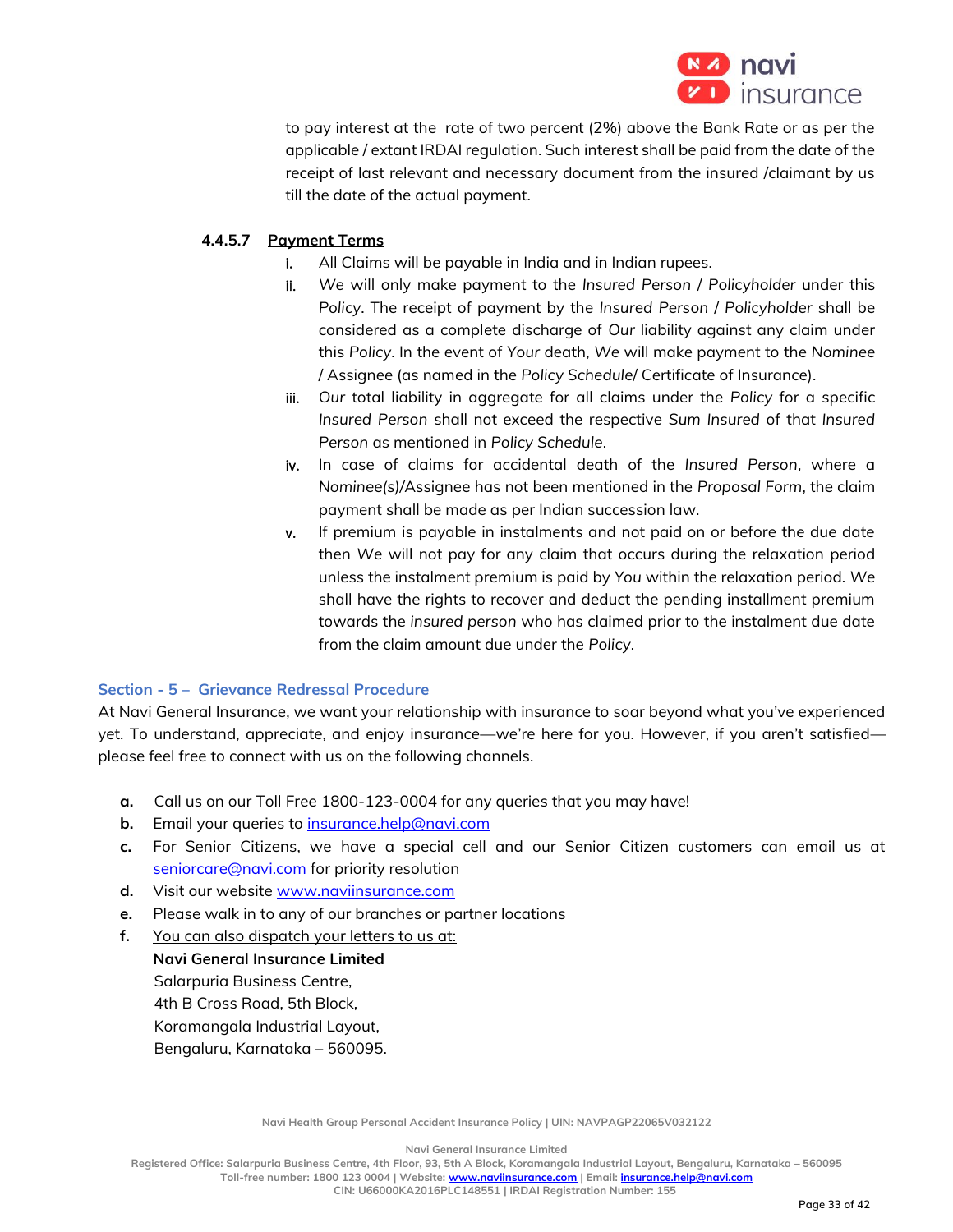

We request you to please mention your complete details : Full Name, Policy Number and Contact Details in all your communications, to enable our customer experience expert to connect with you and provide you with quickest possible solution.

We'll make sure to acknowledge your service request within 3 working days—and try and resolve it to your satisfaction within 15 working days. That's a promise!

# **Escalation**

**Level 1 :** While we attempt to give you best-in-class and prompt resolution for any concerns—sometimes it may not be perfect. If you felt that you weren't offered a perfect resolution, please feel free to share your feedback to our Customer Experience team at Manager.CustomerExperience@navi.com

**Level 2** : If you still are not happy about the resolution provided then you may please write to our Head Customer Experience and Grievance Redressal Officer at Head.CustomerExperience@navi.com

**Level 3:** If you are not happy with the resolution, you may approach IRDAI by calling on the Toll Free no. 155255 (or) 1800 4254 732. You can also register an online complaint on the website http://igms.irda.gov.in. If your concern remains unresolved after having followed the above escalation procedure then you may please approach the Insurance Ombudsman for Redressal. To know who your Insurance Ombudsman is—simply refer to the list below/overleaf.

# **OMBUDSMAN AND ADDRESSES:** Refer the link -http://ecoi.co.in/ombudsman.html

| S. No.        | <b>CONTACT DETAILS</b>                          | <b>JURISDICTION OF OFFICE</b>             |
|---------------|-------------------------------------------------|-------------------------------------------|
|               | <b>AHMEDABAD</b>                                |                                           |
|               | Office of the Insurance Ombudsman.              | State of Gujarat and Union Territories of |
|               | Jeevan Prakash Building, 6 <sup>th</sup> Floor, | Dadra & Nagar Haveli and Daman and Diu    |
|               | Tilak Marg, Relief Road, Ahmedabad - 380        |                                           |
|               | 001.                                            |                                           |
|               | Tel.: 079 - 25501201 / 02/05/06                 |                                           |
|               | Email: bimalokpal.ahmedabad@ecoi.co.in          |                                           |
| $\mathcal{P}$ | <b>BENGALURU</b>                                |                                           |
|               |                                                 |                                           |
|               | Office of the Insurance Ombudsman,              | Karnataka                                 |
|               | Jeevan Soudha Building,                         |                                           |
|               | PID No. 57-27-N-19, Ground Floor, 19/19,        |                                           |
|               | 24th Main Road, JP Nagar, Ist Phase,            |                                           |
|               | Bengaluru - 560 078.                            |                                           |
|               | Tel.: 080 - 26652048 / 26652049                 |                                           |
|               | Email: bimalokpal.bengaluru@ecoi.co.in          |                                           |

**Navi Health Group Personal Accident Insurance Policy | UIN: NAVPAGP22065V032122**

**Navi General Insurance Limited**

**Registered Office: Salarpuria Business Centre, 4th Floor, 93, 5th A Block, Koramangala Industrial Layout, Bengaluru, Karnataka – 560095 Toll-free number: 1800 123 0004 | Website[: www.naviinsurance.com](http://www.naviinsurance.com/) | Email: [insurance.help@navi.com](mailto:insurance.help@navi.com)**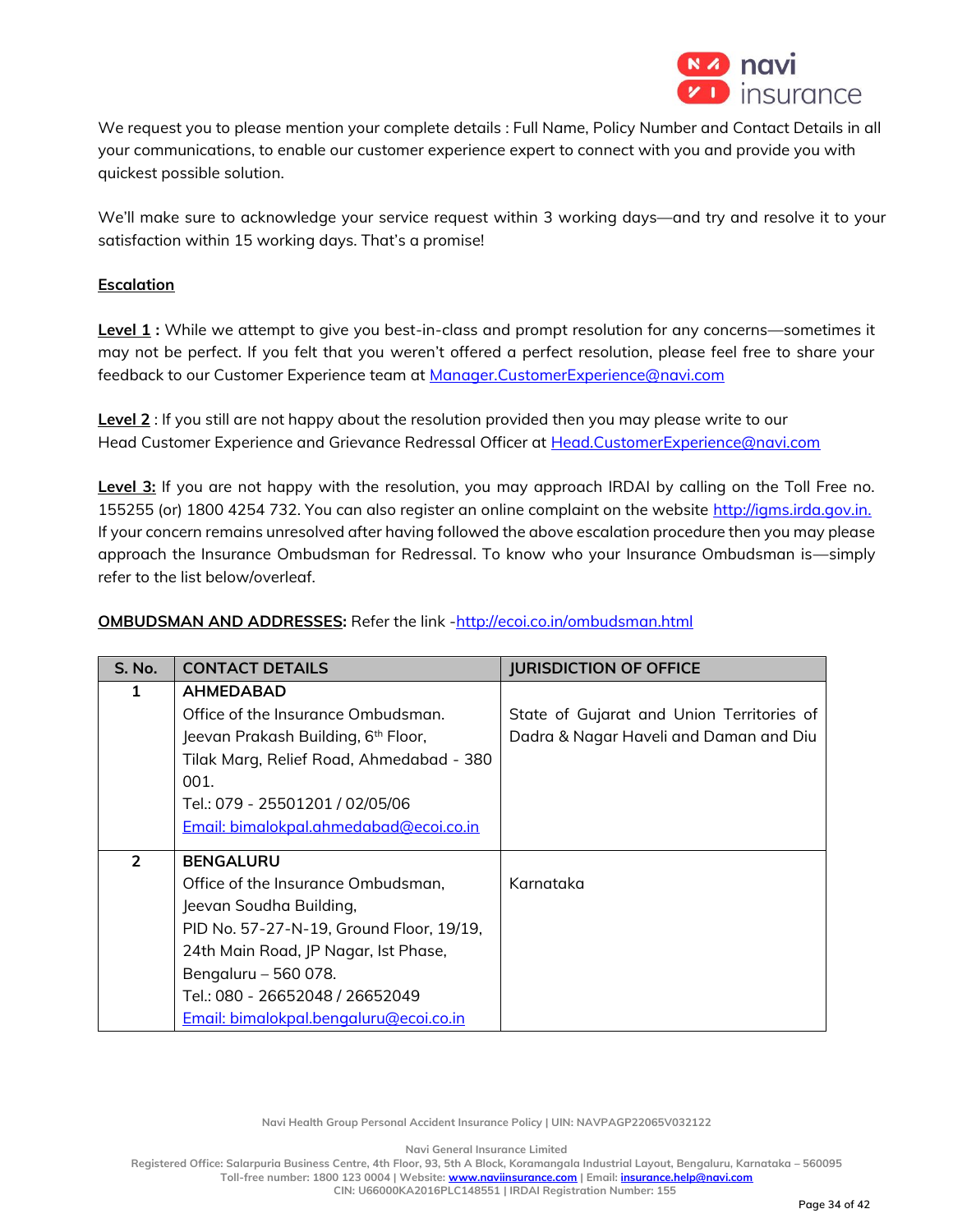

| 3              | <b>BHOPAL</b>                               |                                                 |
|----------------|---------------------------------------------|-------------------------------------------------|
|                | Office of the Insurance Ombudsman,          | <b>States</b><br>Madhya<br>Pradesh<br>of<br>and |
|                | JanakVihar Complex, 2nd Floor,              | Chattisgarh.                                    |
|                | 6, Malviya Nagar, Opp. Airtel Office,       |                                                 |
|                | Near New Market, Bhopal - 462 003.          |                                                 |
|                | Tel.: 0755 - 2769201 / 2769202              |                                                 |
|                | Fax: 0755 - 2769203                         |                                                 |
|                | Email: bimalokpal.bhopal@ecoi.co.in         |                                                 |
|                |                                             |                                                 |
| 4              | <b>BHUBANESHWAR</b>                         |                                                 |
|                | Office of the Insurance Ombudsman,          | State of Orissa                                 |
|                | 62, Forest park, Bhubneshwar - 751 009.     |                                                 |
|                | Tel.: 0674 - 2596461 /2596455               |                                                 |
|                | Fax: 0674 - 2596429                         |                                                 |
|                | Email: bimalokpal.bhubaneswar@ecoi.co.in    |                                                 |
| 5              | <b>CHANDIGARH</b>                           |                                                 |
|                | Office of the Insurance Ombudsman,          | States of Punjab, Haryana, Himachal             |
|                | S.C.O. No. 101, 102 & 103, 2nd Floor, Batra | Pradesh, Jammu & Kashmir and Union              |
|                | Building, Sector 17 - D, Chandigarh - 160   | territory of Chandigarh.                        |
|                | 017.                                        |                                                 |
|                | Tel.: 0172 - 2706196 / 2706468              |                                                 |
|                | Fax: 0172 - 2708274                         |                                                 |
|                | Email: bimalokpal.chandigarh@ecoi.co.in     |                                                 |
| 6              | <b>CHENNAI</b>                              |                                                 |
|                | Office of the Insurance Ombudsman,          | State of Tamil Nadu and Union Territories -     |
|                | Fatima Akhtar Court, 4th Floor, 453,        | Pondicherry Town and Karaikal (which are        |
|                | Anna Salai, Teynampet, CHENNAI - 600        | part of Union Territory of Pondicherry).        |
|                | 018.                                        |                                                 |
|                | Tel.: 044 - 24333668 / 24335284             |                                                 |
|                | Fax: 044 - 24333664                         |                                                 |
|                | Email: bimalokpal.chennai@ecoi.co.in        |                                                 |
|                |                                             |                                                 |
| $\overline{7}$ | <b>DELHI</b>                                |                                                 |
|                | Office of the Insurance Ombudsman,          | State of Delhi                                  |
|                | 2/2 A, Universal Insurance Building,        |                                                 |
|                | Asaf Ali Road, New Delhi - 110 002.         |                                                 |
|                | Tel.: 011 - 23239633 / 23237532             |                                                 |
|                | Fax: 011 - 23230858                         |                                                 |
|                | Email: bimalokpal.delhi@ecoi.co.in          |                                                 |
|                |                                             |                                                 |
|                |                                             |                                                 |
|                |                                             |                                                 |
|                |                                             |                                                 |

**Navi General Insurance Limited**

**Registered Office: Salarpuria Business Centre, 4th Floor, 93, 5th A Block, Koramangala Industrial Layout, Bengaluru, Karnataka – 560095 Toll-free number: 1800 123 0004 | Website[: www.naviinsurance.com](http://www.naviinsurance.com/) | Email: [insurance.help@navi.com](mailto:insurance.help@navi.com)**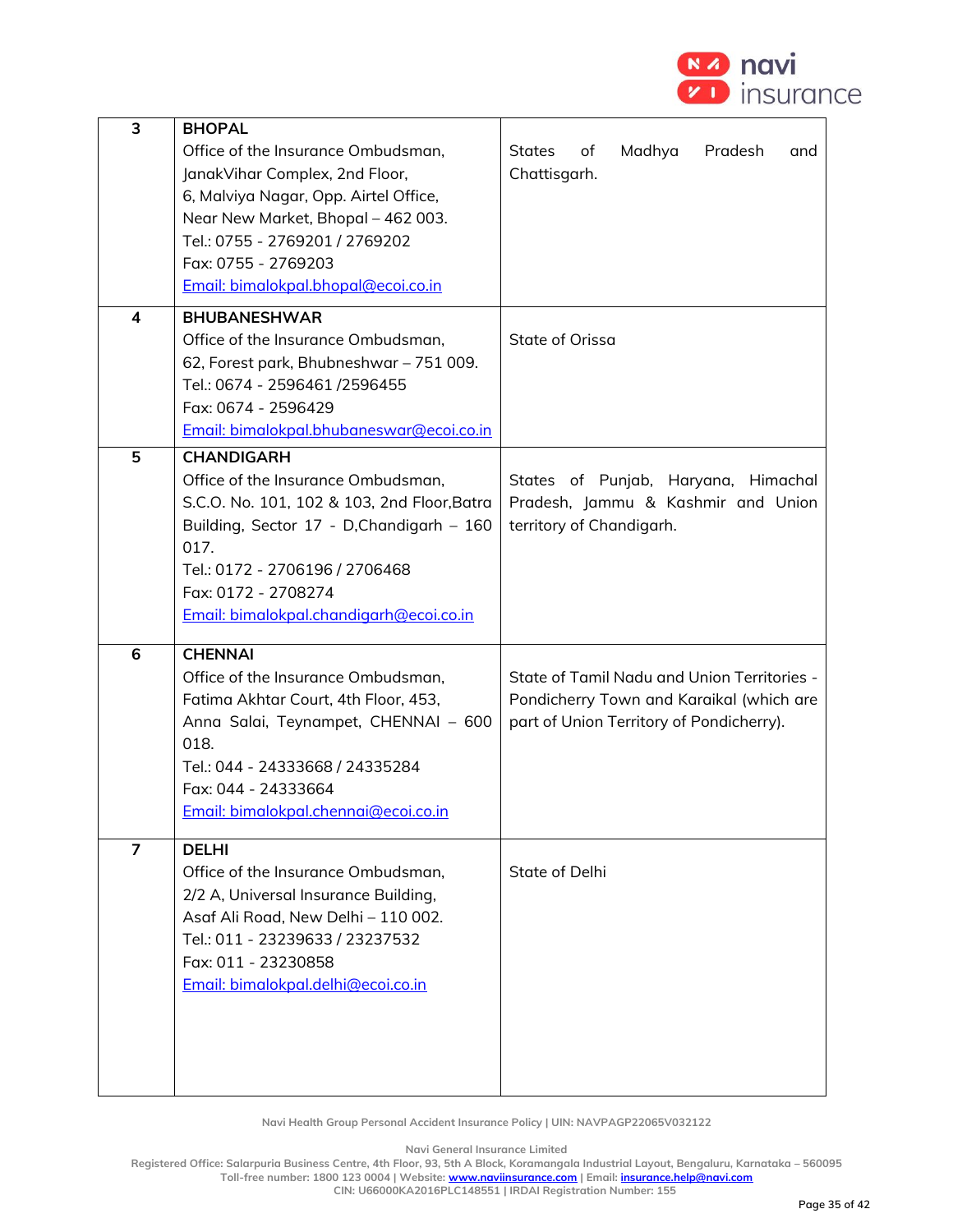

| 8  | <b>GUWAHATI</b>                        |                                          |
|----|----------------------------------------|------------------------------------------|
|    | Office of the Insurance Ombudsman,     | States of Assam, Meghalaya, Manipur,     |
|    | Jeevan Nivesh, 5th Floor,              | Mizoram, Arunachal Pradesh, Nagaland     |
|    | Nr. Panbazar over bridge, S.S. Road,   | and Tripura.                             |
|    | Guwahati - 781001(ASSAM).              |                                          |
|    | Tel.: 0361 - 2132204 / 2132205         |                                          |
|    | Fax: 0361 - 2732937                    |                                          |
|    | Email: bimalokpal.guwahati@ecoi.co.in  |                                          |
| 9  | <b>HYDERABAD</b>                       |                                          |
|    | Office of the Insurance Ombudsman,     | States of Andhra Pradesh, Telangana and  |
|    | 6-2-46, 1st floor, "Moin Court",       | Union Territory of Yanam - a part of the |
|    | Lane Opp. Saleem Function Palace,      | Union Territory of Pondicherry           |
|    | C.<br>Guards,<br>Lakdi-Ka-Pool,<br>А.  |                                          |
|    | Hyderabad - 500 004.                   |                                          |
|    | Tel.: 040 - 65504123 / 23312122        |                                          |
|    | Fax: 040 - 23376599                    |                                          |
|    | Email: bimalokpal.hyderabad@ecoi.co.in |                                          |
| 10 | <b>IAIPUR</b>                          |                                          |
|    | Office of the Insurance Ombudsman,     | State of Rajasthan                       |
|    | Jeevan Nidhi - Il Bldg., Gr. Floor,    |                                          |
|    | Bhawani Singh Marg, Jaipur - 302 005.  |                                          |
|    | Tel.: 0141 - 2740363                   |                                          |
|    | Email: Bimalokpal.jaipur@ecoi.co.in    |                                          |
| 11 | <b>ERNAKULAM</b>                       |                                          |
|    | Office of the Insurance Ombudsman,     | Kerala, Lakshadweep, Mahe-a part of      |
|    | 2nd Floor, Pulinat Bldg.,              | Pondicherry                              |
|    | Opp. Cochin Shipyard, M. G. Road,      |                                          |
|    | Ernakulam - 682 015.                   |                                          |
|    | Tel.: 0484 - 2358759 / 2359338         |                                          |
|    | Fax: 0484 - 2359336                    |                                          |
|    | Email: bimalokpal.ernakulam@ecoi.co.in |                                          |
| 12 | <b>KOLKATA</b>                         |                                          |
|    | Office of the Insurance Ombudsman,     | States of West Bengal, Bihar, Sikkim and |
|    | Hindustan Bldg. Annexe, 4th Floor,     | Union Territories of Andaman and Nicobar |
|    | 4, C.R. Avenue,                        | Islands                                  |
|    | KOLKATA - 700 072.                     |                                          |
|    | Tel.: 033 - 22124339 / 22124340        |                                          |
|    | Fax: 033 - 22124341                    |                                          |
|    | Email: bimalokpal.kolkata@ecoi.co.in   |                                          |

**Navi General Insurance Limited**

**Registered Office: Salarpuria Business Centre, 4th Floor, 93, 5th A Block, Koramangala Industrial Layout, Bengaluru, Karnataka – 560095 Toll-free number: 1800 123 0004 | Website[: www.naviinsurance.com](http://www.naviinsurance.com/) | Email: [insurance.help@navi.com](mailto:insurance.help@navi.com)**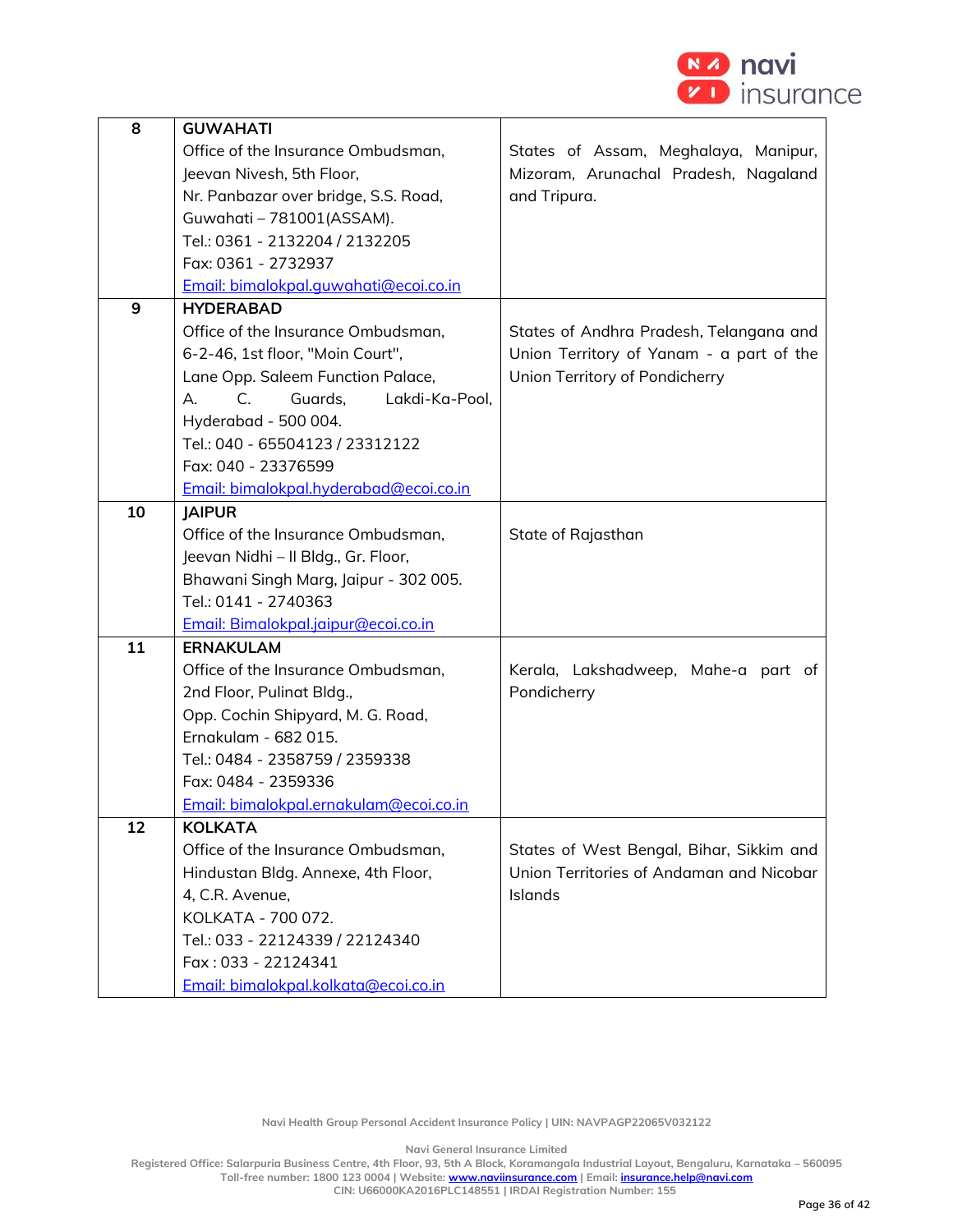

| 13 | <b>LUCKNOW</b>                                                                                                                                                                                                                                        |                                                                                                                                                                                                                                                                                                                                                                                                                                                                                                       |
|----|-------------------------------------------------------------------------------------------------------------------------------------------------------------------------------------------------------------------------------------------------------|-------------------------------------------------------------------------------------------------------------------------------------------------------------------------------------------------------------------------------------------------------------------------------------------------------------------------------------------------------------------------------------------------------------------------------------------------------------------------------------------------------|
|    | Office of the Insurance Ombudsman,<br>6th Floor, Jeevan Bhawan, Phase-II,<br>Nawal Kishore Road, Hazratganj,<br>Lucknow - 226 001.<br>Tel.: 0522 - 2231330 / 2231331<br>Fax: 0522 - 2231310<br>Email: bimalokpal.lucknow@ecoi.co.in                   | District of Uttar Pradesh: Lalitpur, Jhansi,<br>Mahoba, Hamirpur, Banda, Chitrakoot,<br>Allahabad,<br>Mirzapur,<br>Sonbhabdra,<br>Fatehpur, Pratapgarh, Jaunpur, Varansi,<br>Gazipur, Jalaun, Kanpur, Lucknow, Unnao,<br>Sitapur, Lakhimpur, Bahraich, Barabanki,<br>Raebareli, Sravasti, Gonda, Faizabad,<br>Amethi, Kaushambi, Balrampur, Basti,<br>Ambedkarnagar, Sulanpur, Maharajganj,<br>Santkabirnagar, Azamgarh, Kaushinagar,<br>Gorkhpur, Deoria, Mau, Chandauli, Ballia,<br>Sidharathnagar. |
| 14 | <b>MUMBAI</b><br>Office of the Insurance Ombudsman,<br>3rd Floor, Jeevan Seva Annexe,<br>S. V. Road, Santacruz (W),<br>Mumbai - 400 054.<br>Tel.: 022 - 26106552 / 26106960<br>Fax: 022 - 26106052<br>Email: bimalokpal.mumbai@ecoi.co.in             | States of Goa, Mumbai Metropolitan Region<br>excluding Navi Mumbai & Thane.                                                                                                                                                                                                                                                                                                                                                                                                                           |
| 15 | <b>NOIDA</b><br>Office of the Insurance Ombudsman,<br>BhagwanSahai Palace<br>4th Floor, Main Road,<br>Naya Bans, Sector 15,<br>Distt: Gautam Buddh Nagar, U.P-201301.<br>Tel.: 0120-2514250 / 2514251 / 2514253<br>Email: bimalokpal.noida@ecoi.co.in | States of Uttaranchal and the following<br>Districts of Uttar Pradesh:. Agra, Aligarh,<br>Bareilly,<br>Bijnor,<br>Budaun,<br>Bagpat,<br>Bulandshehar, Etah, Kanooj,<br>Mainpuri,<br>Mathura,<br>Meerut,<br>Moradabad,<br>Muzaffarnagar, Oraiyya, Pilibhit, Etawah,<br>Farrukhabad, Firozabad, Gautam Budh<br>Nagar, Ghaziabad, Hardoi, Shahjahanpur,<br>Hapur,<br>Shamli,<br>Rampur,<br>Kashganj,<br>Sambhal,<br>Amroha,<br>Hathras,<br>Kanshiramnagar, Saharanpur                                    |
| 16 | <b>PATNA</b><br>Office of the Insurance Ombudsman,<br>1st Floor, Kalpana Arcade Building,<br>Bazar Samiti Road, Bahadurpur,<br>Patna 800 006.<br>Tel.: 0612-2680952<br>Email: bimalokpal.patna@ecoi.co.in                                             | States of Bihar and Jharkhand                                                                                                                                                                                                                                                                                                                                                                                                                                                                         |

**Navi General Insurance Limited**

**Registered Office: Salarpuria Business Centre, 4th Floor, 93, 5th A Block, Koramangala Industrial Layout, Bengaluru, Karnataka – 560095 Toll-free number: 1800 123 0004 | Website[: www.naviinsurance.com](http://www.naviinsurance.com/) | Email: [insurance.help@navi.com](mailto:insurance.help@navi.com)**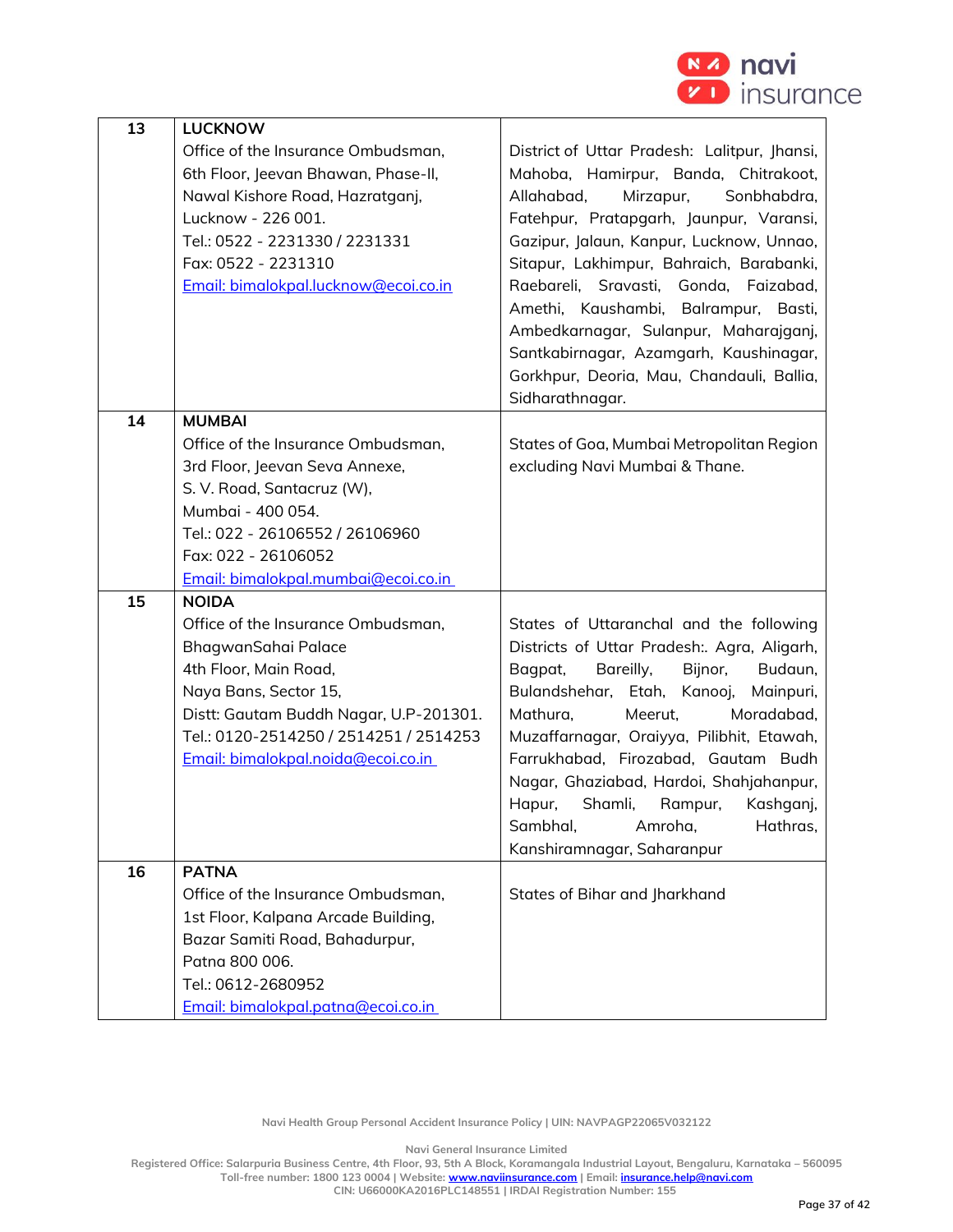

| 17 | <b>PUNE</b>                        |                                     |
|----|------------------------------------|-------------------------------------|
|    | Office of the Insurance Ombudsman, | States of Maharashtra, Area of Navi |
|    | Jeevan Darshan Bldg., 3rd Floor,   | Mumbai and Thane excluding Mumbai   |
|    | C.T.S. No.s. 195 to 198,           | Metropolitan Region                 |
|    | N.C. Kelkar Road, Narayan Peth,    |                                     |
|    | Pune $-411$ 030.                   |                                     |
|    | Tel.: 020 - 32341320               |                                     |
|    | Email: bimalokpal.pune@ecoi.co.in  |                                     |

**IRDAI Regulation No 17**: This *Policy* is subject to regulation 17 of IRDAI (Protection of Policyholder's Interests) Regulation 2017or any amendment thereof from time to time.

**Navi Health Group Personal Accident Insurance Policy | UIN: NAVPAGP22065V032122**

**Navi General Insurance Limited**

**Registered Office: Salarpuria Business Centre, 4th Floor, 93, 5th A Block, Koramangala Industrial Layout, Bengaluru, Karnataka – 560095 Toll-free number: 1800 123 0004 | Website[: www.naviinsurance.com](http://www.naviinsurance.com/) | Email: [insurance.help@navi.com](mailto:insurance.help@navi.com)**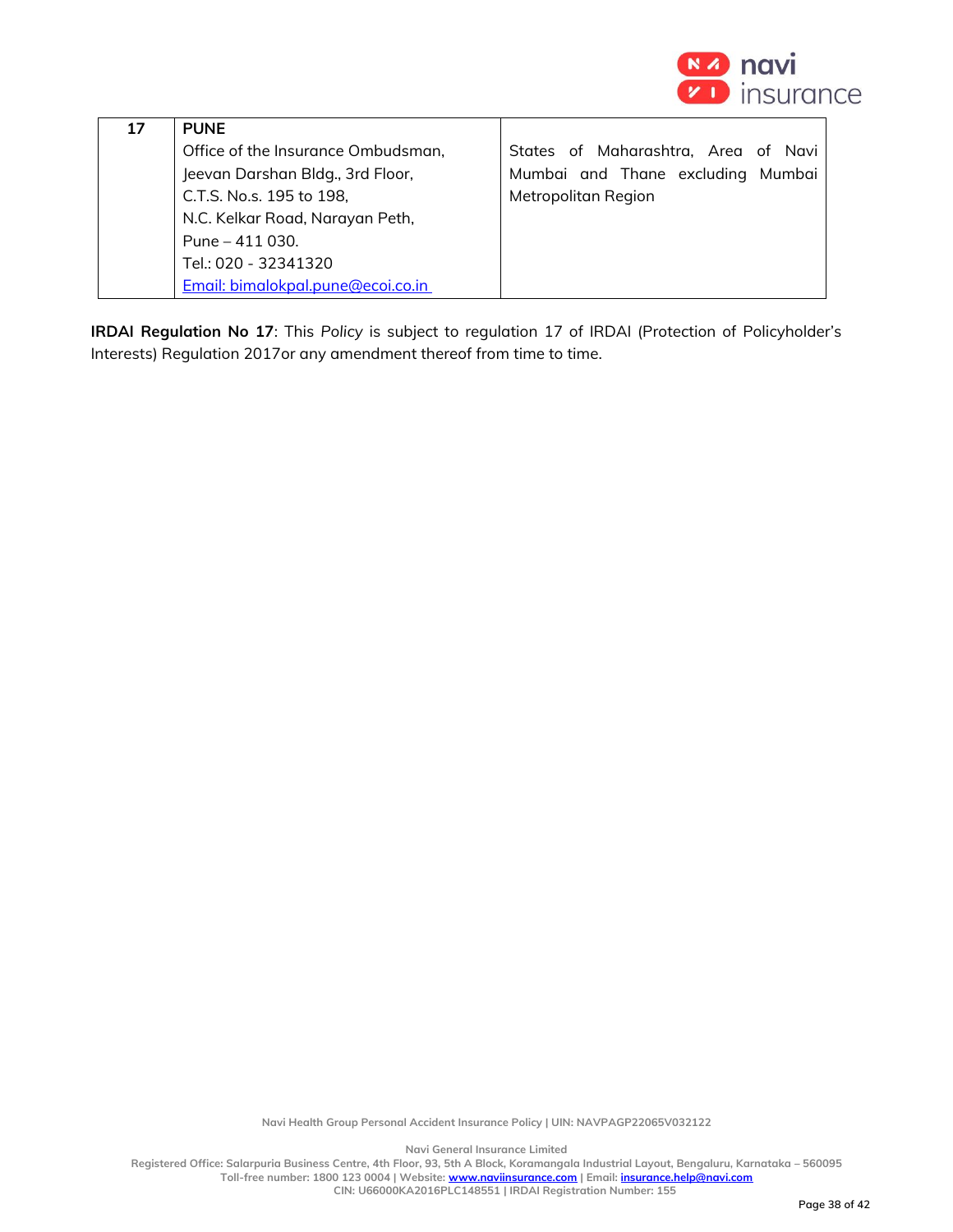

## **Section 6 – Annexure - Non - Medical Expenses List**

| <b>SR NO</b>   | <b>ITEMS</b>                                                           |
|----------------|------------------------------------------------------------------------|
|                | LIST 1 - Non-Payable Items                                             |
| $\mathbf{1}$   | <b>BABY FOOD</b>                                                       |
| $\overline{2}$ | <b>BABY UTILITES CHARGES</b>                                           |
| 3              | <b>BEAUTY SERVICES</b>                                                 |
| 4              | <b>BELTS/BRACES</b>                                                    |
| 5              | <b>BUDS</b>                                                            |
| 6              | <b>COLD PACK/HOT PACK</b>                                              |
| 7              | <b>CARRY BAGS</b>                                                      |
| 8              | <b>EMAIL / INTERNET CHARGES</b>                                        |
| 9              | FOOD CHARGES (OTHER THAN PATIENT's DIET PROVIDED BY HOSPITAL)          |
| 10             | <b>LEGGINGS</b>                                                        |
| 11             | <b>LAUNDRY CHARGES</b>                                                 |
| 12             | MINERAL WATER                                                          |
| 13             | <b>SANITARY PAD</b>                                                    |
| 14             | <b>TELEPHONE CHARGES</b>                                               |
| 15             | <b>GUEST SERVICES</b>                                                  |
| 16             | <b>CREPE BANDAGE</b>                                                   |
| 17             | DIAPER OF ANY TYPE                                                     |
| 18             | <b>EYELET COLLAR</b>                                                   |
| 19             | <b>SLINGS</b>                                                          |
| 20             | BLOOD GROUPING AND CROSS MATCHING OF DONORS SAMPLES                    |
| 21             | SERVICE CHARGES WHERE NURSING CHARGE ALSO CHARGED                      |
| 22             | <b>TELEVISION CHARGES</b>                                              |
| 23             | <b>SURCHARGES</b>                                                      |
| 24             | ATTENDANT CHARGES                                                      |
| 25             | EXTRA DIET OF PATIENT (OTHER THAN THAT WHICH FORMS PART OF BED CHARGE) |
| 26             | <b>BIRTH CERTIFICATE</b>                                               |
| 27             | <b>CERTIFICATE CHARGES</b>                                             |
| 28             | <b>COURIER CHARGES</b>                                                 |
| 29             | CONVENYANCE CHARGES                                                    |
| 30             | MEDICAL CERTIFICATE                                                    |
| 31             | MEDICAL RECORDS                                                        |
| 32             | PHOTOCOPIES CHARGES                                                    |
| 33             | MORTUARY CHARGES                                                       |
| 34             | <b>WALKING AIDS CHARGES</b>                                            |
| 35             | OXYGEN CYLINDER (FOR USAGE OUTSIDE THE HOSPITAL)                       |

**Navi Health Group Personal Accident Insurance Policy | UIN: NAVPAGP22065V032122**

**Navi General Insurance Limited**

**Registered Office: Salarpuria Business Centre, 4th Floor, 93, 5th A Block, Koramangala Industrial Layout, Bengaluru, Karnataka – 560095**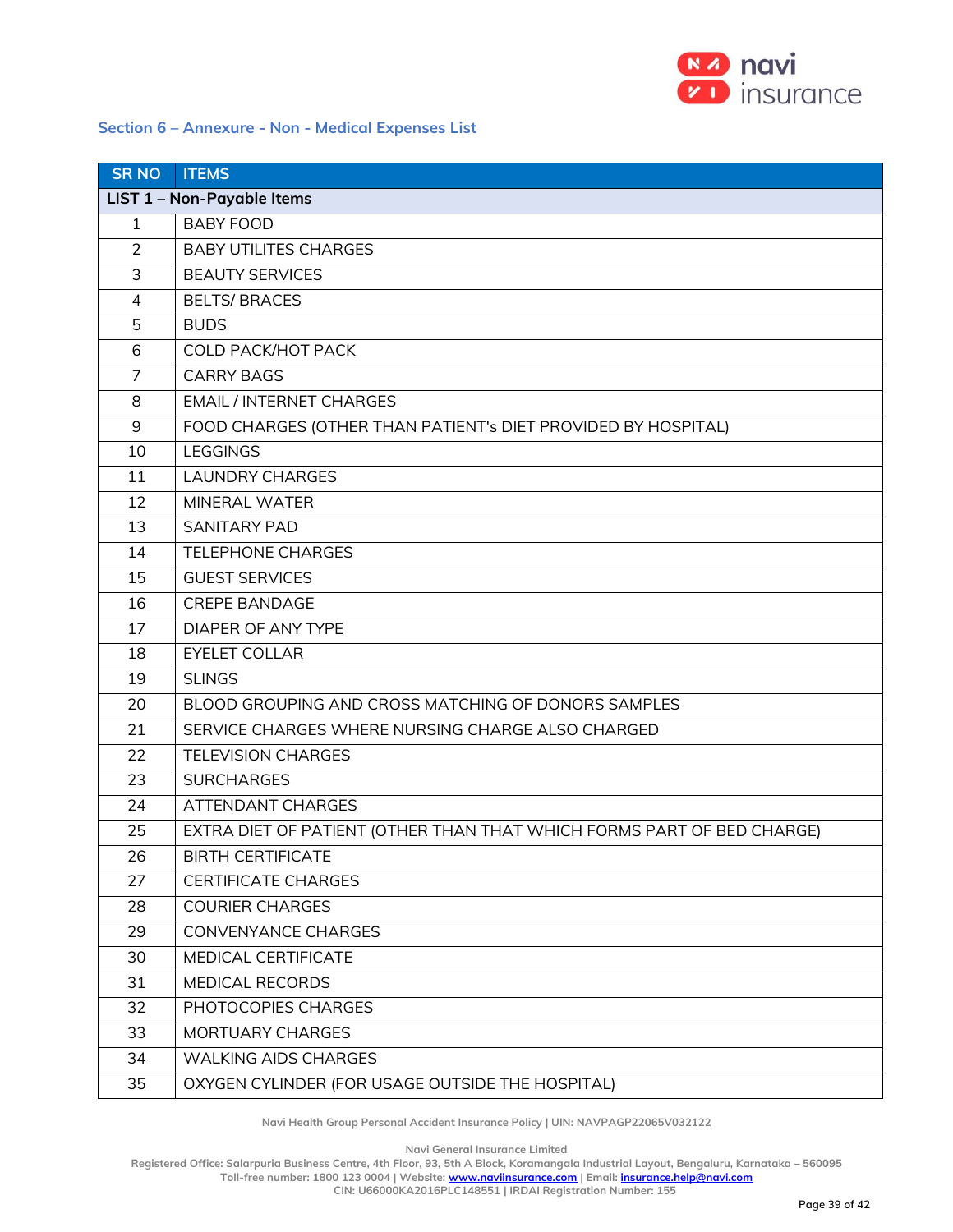

| 36             | <b>SPACER</b>                                                                   |
|----------------|---------------------------------------------------------------------------------|
| 37             | <b>SPIROMETRE</b>                                                               |
| 38             | NEBULIZER KIT                                                                   |
| 39             | <b>STEAM INHALER</b>                                                            |
| 40             | <b>ARMSLING</b>                                                                 |
| 41             | <b>THERMOMETER</b>                                                              |
| 42             | <b>CERVICAL COLLAR</b>                                                          |
| 43             | <b>SPLINT</b>                                                                   |
| 44             | <b>DIABETIC FOOT WEAR</b>                                                       |
| 45             | KNEE BRACES (LONG / SHORT / HINGED)                                             |
| 46             | KNEE IMMOBILIZER / SHOULDER IMMOBILIZER                                         |
| 47             | LUMBO SACRAL BELT                                                               |
| 48             | NIMBUS BED OR WATER OR AIR BED CHARGES                                          |
| 49             | AMBULANCE COLLAR                                                                |
| 50             | AMBULANCE EQUIPMENT                                                             |
| 51             | <b>ABDOMINAL BINDER</b>                                                         |
| 52             | PRIVATE NURSES CHARGES - SPECIAL NURSING CHARGES                                |
| 53             | <b>SUGAR FREE TABLETS</b>                                                       |
| 54             | CREAMS POWDERS LOTIONS (Toileteries are not payable, only prescribed<br>medical |
|                | pharmaceuticals payable)                                                        |
| 55             | <b>ECG ELECTRODES</b>                                                           |
| 56             | <b>GLOVES</b>                                                                   |
| 57             | NEBULISATION KIT                                                                |
| 58             | ANY KIT WITH NO DETAILS MENTIONED [DELIVERY KIT, ORTHOKIT, RECOVERY KIT, ETC]   |
| 59             | <b>KIDNEY TRAY</b>                                                              |
| 60             | <b>MASK</b>                                                                     |
| 61             | <b>OUNCE GLASS</b>                                                              |
| 62             | <b>OXYGEN MASK</b>                                                              |
| 63             | PELVIC TRACTION BELT                                                            |
| 64             | PAN CAN                                                                         |
| 65             | <b>TROLLY COVER</b>                                                             |
| 66             | UROMETER, URINE JUG                                                             |
| 67             | AMBULANCE                                                                       |
| 68             | <b>VASOFIX SAFETY</b>                                                           |
|                | LIST II - ITEMS THAT ARE TO BE SUBSUMED INTO ROOM CHARGES                       |
| $\mathbf{1}$   | BABY CHARGES (UNLESS SPECIFIED/INDICATED)                                       |
| $\overline{2}$ | <b>HAND WASH</b>                                                                |
| 3              | SHOE COVER                                                                      |
| 4              | <b>CAPS</b>                                                                     |

**Navi General Insurance Limited**

**Registered Office: Salarpuria Business Centre, 4th Floor, 93, 5th A Block, Koramangala Industrial Layout, Bengaluru, Karnataka – 560095 Toll-free number: 1800 123 0004 | Website[: www.naviinsurance.com](http://www.naviinsurance.com/) | Email: [insurance.help@navi.com](mailto:insurance.help@navi.com)**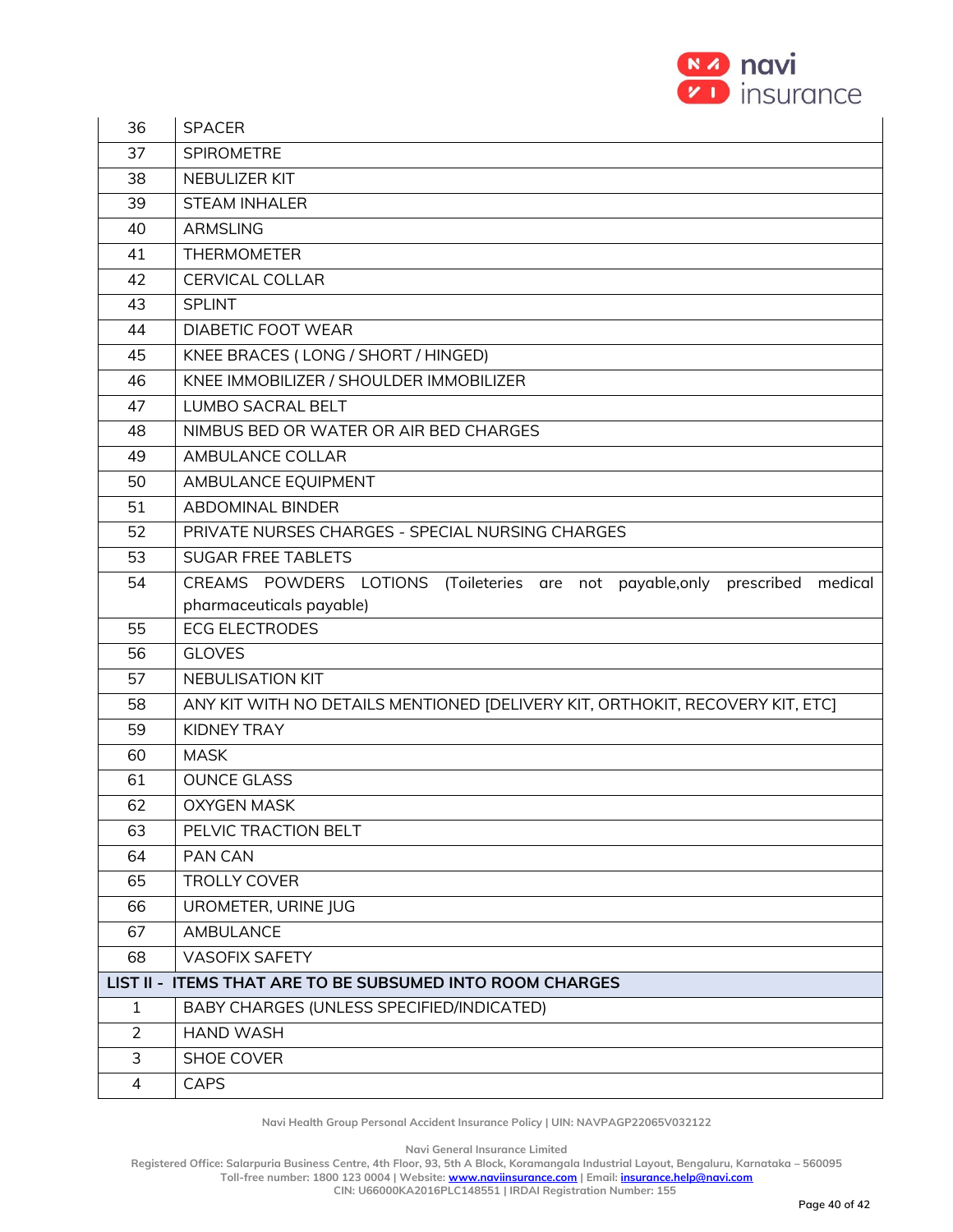

| 5              | <b>CRADLE CHARGES</b>                                           |
|----------------|-----------------------------------------------------------------|
| 6              | <b>COMB</b>                                                     |
| 7              | EAU-DE-COLOGNE / ROOM FRESHNERS                                 |
| 8              | <b>FOOT COVER</b>                                               |
| 9              | GOWN                                                            |
| 10             | <b>SLIPPERS</b>                                                 |
| 11             | <b>TISSUE PAPER</b>                                             |
| 12             | <b>TOOTH PASTE</b>                                              |
| 13             | <b>TOOTH BRUSH</b>                                              |
| 14             | <b>BED PAN</b>                                                  |
| 15             | <b>FACE MASK</b>                                                |
| 16             | <b>FLEXI MASK</b>                                               |
| 17             | <b>HAND HOLDER</b>                                              |
| 18             | SPUTUM CUP                                                      |
| 19             | <b>DISINFECTANT LOTIONS</b>                                     |
| 20             | <b>LUXURY TAX</b>                                               |
| 21             | <b>HVAC</b>                                                     |
| 22             | <b>HOUSE KEEPING CHARGES</b>                                    |
| 23             | AIR CONDITIONER CHARGES                                         |
| 24             | IM IV INJECTION CHARGES                                         |
| 25             | <b>CLEAN SHEET</b>                                              |
| 26             | BLANKET / WARMER BLANKET                                        |
| 27             | <b>ADMISSION KIT</b>                                            |
| 28             | DIABETIC CHART CHARGES                                          |
| 29             | DOCUMENTATION CHARGES / ADMINISTRATIVE EXPENSES                 |
| 30             | <b>DISCHARGE PROCEDURE CHARGES</b>                              |
| 31             | <b>DAILY CHART CHARGES</b>                                      |
| 32             | <b>ENTRANCE PASS / VISITORS PASS CHARGES</b>                    |
| 33             | EXPENSES RELATED TO PRESCRIPTION ON DISCHARGE                   |
| 34             | FILE OPENING CHARGES                                            |
| 35             | INCIDENTAL EXPENSES / MISC. CHARGES (NOT EXPLAINED)             |
| 36             | PATIENT IDENTIFICATION BAND / NAME TAG                          |
| 37             | PULSEOXYMETER CHARGES                                           |
|                | LIST III - ITEMS THAT ARE TO BE SUBSUMED INTO PROCEDURE CHARGES |
| $\mathbf{1}$   | HAIR REMOVAL CREAM                                              |
| $\overline{2}$ | DISPOSABLE RAZOR CHARGES (FOR SITE PREPARATIONS)                |
| 3              | <b>EYE PAD</b>                                                  |
| $\overline{4}$ | <b>EYE SHEILD</b>                                               |
| 5              | CAMERA COVER                                                    |

**Navi General Insurance Limited**

**Registered Office: Salarpuria Business Centre, 4th Floor, 93, 5th A Block, Koramangala Industrial Layout, Bengaluru, Karnataka – 560095**